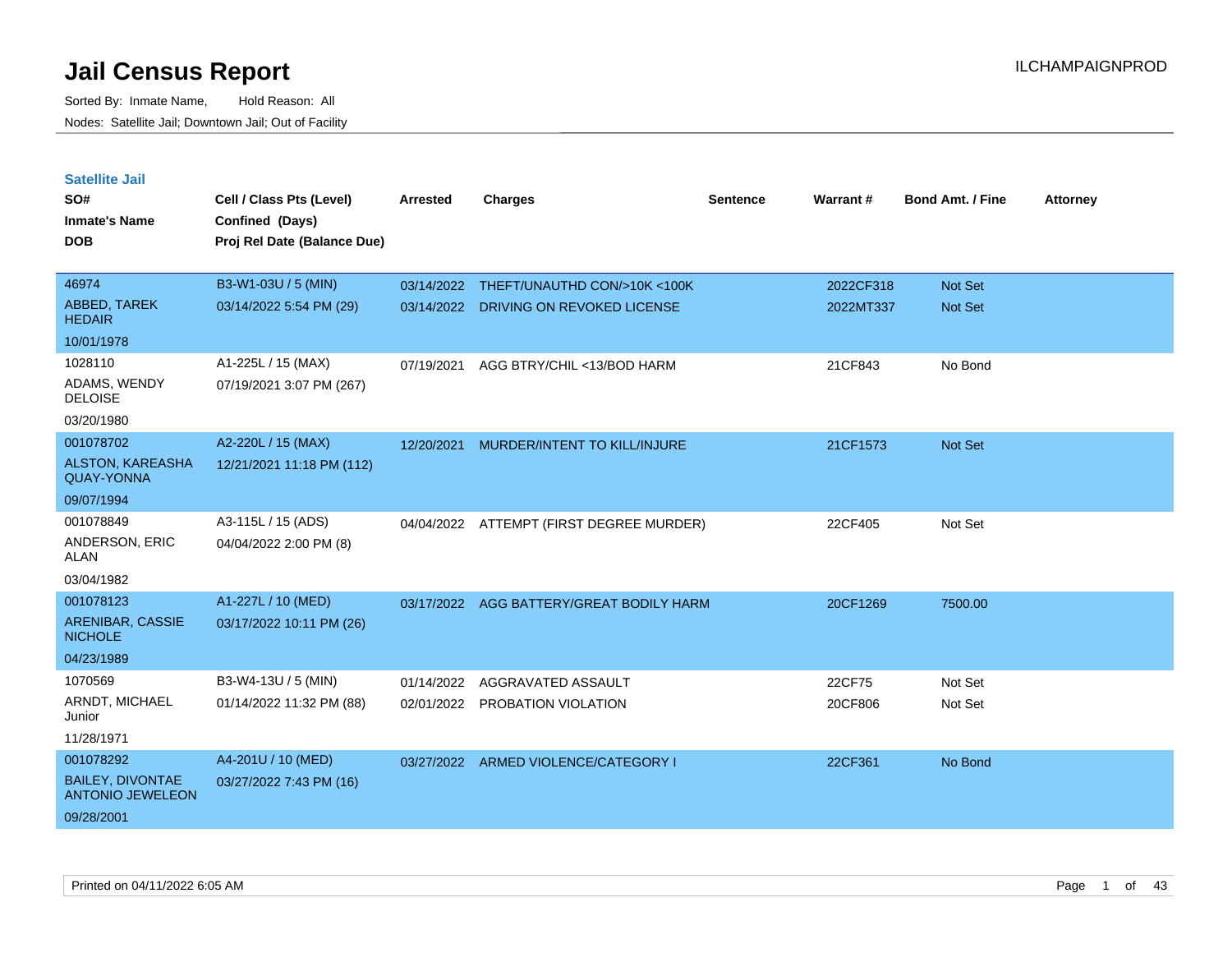| SO#                                       | Cell / Class Pts (Level)    | <b>Arrested</b> | <b>Charges</b>                            | <b>Sentence</b> | <b>Warrant#</b> | <b>Bond Amt. / Fine</b> | <b>Attorney</b> |
|-------------------------------------------|-----------------------------|-----------------|-------------------------------------------|-----------------|-----------------|-------------------------|-----------------|
| <b>Inmate's Name</b>                      | Confined (Days)             |                 |                                           |                 |                 |                         |                 |
| <b>DOB</b>                                | Proj Rel Date (Balance Due) |                 |                                           |                 |                 |                         |                 |
|                                           |                             |                 |                                           |                 |                 |                         |                 |
| 001079027                                 | A3-112L                     |                 | 04/07/2022 AGG UNLAWFUL USE OF WEAPON     |                 | 2022CF425       | <b>Not Set</b>          |                 |
| <b>BANKS, GRANZLEE</b>                    | 04/07/2022 3:10 PM (5)      |                 |                                           |                 |                 |                         |                 |
| 01/13/1993                                |                             |                 |                                           |                 |                 |                         |                 |
| 46358                                     | BOOKH-3                     |                 | 04/11/2022 DOMESTIC BATTERY               |                 | 2022CMAWOW      | Not Set                 |                 |
| BARBER, ANDREW<br>LATWAIN                 | 04/11/2022 5:57 AM (1)      |                 |                                           |                 |                 |                         |                 |
| 07/04/1977                                |                             |                 |                                           |                 |                 |                         |                 |
| 001078565                                 | B1-104U / 15 (MAX)          | 11/05/2021      | POSSESSION OF STOLEN FIREARM              |                 | 21CF1366        | Not Set                 |                 |
| <b>BARBER, MARK</b>                       | 11/05/2021 7:40 AM (158)    | 11/05/2021      | RECEIVE/POSS/SELL STOLEN VEH              |                 | 2021CF1309      | 25000.00                |                 |
| <b>ANTHONY, Junior</b>                    |                             | 11/05/2021      | <b>BURGLARY</b>                           |                 | 21CF1369        | Not Set                 |                 |
| 09/24/2003                                |                             |                 |                                           |                 |                 |                         |                 |
| 65868                                     | B4-123L / 15 (MAX)          | 03/11/2022      | METH DELIVERY/15<100 GRAMS                | 8y (DOC)        | 20CF1249        | No Bond                 |                 |
| <b>BARBER, MARK</b><br>ANTHONY, Senior    | 03/11/2022 10:13 AM (32)    |                 |                                           |                 |                 |                         |                 |
| 08/15/1983                                |                             |                 |                                           |                 |                 |                         |                 |
| 518851                                    | A4-104L / 10 (MED)          | 01/11/2022      | DRIVING ON REVOKED LICENSE                |                 | 2020TR16539     | 1500.00                 |                 |
| BARKER, ALEXANDER                         | 01/11/2022 2:37 PM (91)     |                 | 01/11/2022 OBSTRUCTING IDENTIFICATION     |                 | 2020CM222       | 1500.00                 |                 |
| <b>MASSIE</b>                             |                             | 01/11/2022      | <b>FELON POSS/USE WEAPON/FIREARM</b>      |                 | 20CF361         | 15000.00                |                 |
| 09/24/1986                                |                             |                 | 01/11/2022 POSS AMT CON SUB EXCEPT(A)/(D) |                 | 2020CF863       | 15000.00                |                 |
|                                           |                             | 01/11/2022      | BAD CHK/OBTAIN CON PROP/>150              |                 | 20CF192         | 15000.00                |                 |
|                                           |                             | 01/11/2022      | <b>BAD CHK/OBTAIN CON PROP/&gt;150</b>    |                 | 19CF1686        | 15000.00                |                 |
|                                           |                             | 01/11/2022      | METH DELIVERY/15<100 GRAMS                | 20y (DOC)       | 20CF1383        | No Bond                 |                 |
| 001079045                                 | BOOKF-2                     |                 | 04/10/2022 DOMESTIC BATTERY               |                 | 2022CMAWOW      | Not Set                 |                 |
| <b>BARNES, TRINITY N</b><br><b>NICOLE</b> | 04/10/2022 3:22 PM (2)      |                 |                                           |                 |                 |                         |                 |
| 07/07/1994                                |                             |                 |                                           |                 |                 |                         |                 |
| 969121                                    | A4-206L / 15 (MAX)          | 11/25/2021      | <b>CRIM TRESPASS TO RESIDENCE</b>         |                 | 21CF1444        | Not Set                 |                 |
| <b>BECKLEY, ANTHONY</b><br><b>PATRICK</b> | 11/25/2021 7:16 PM (138)    | 11/25/2021      | HOME INVASION/GREAT BOD HARM              | 4y (DOC)        | 2021CF840       | No Bond                 |                 |
| 06/30/1989                                |                             |                 |                                           |                 |                 |                         |                 |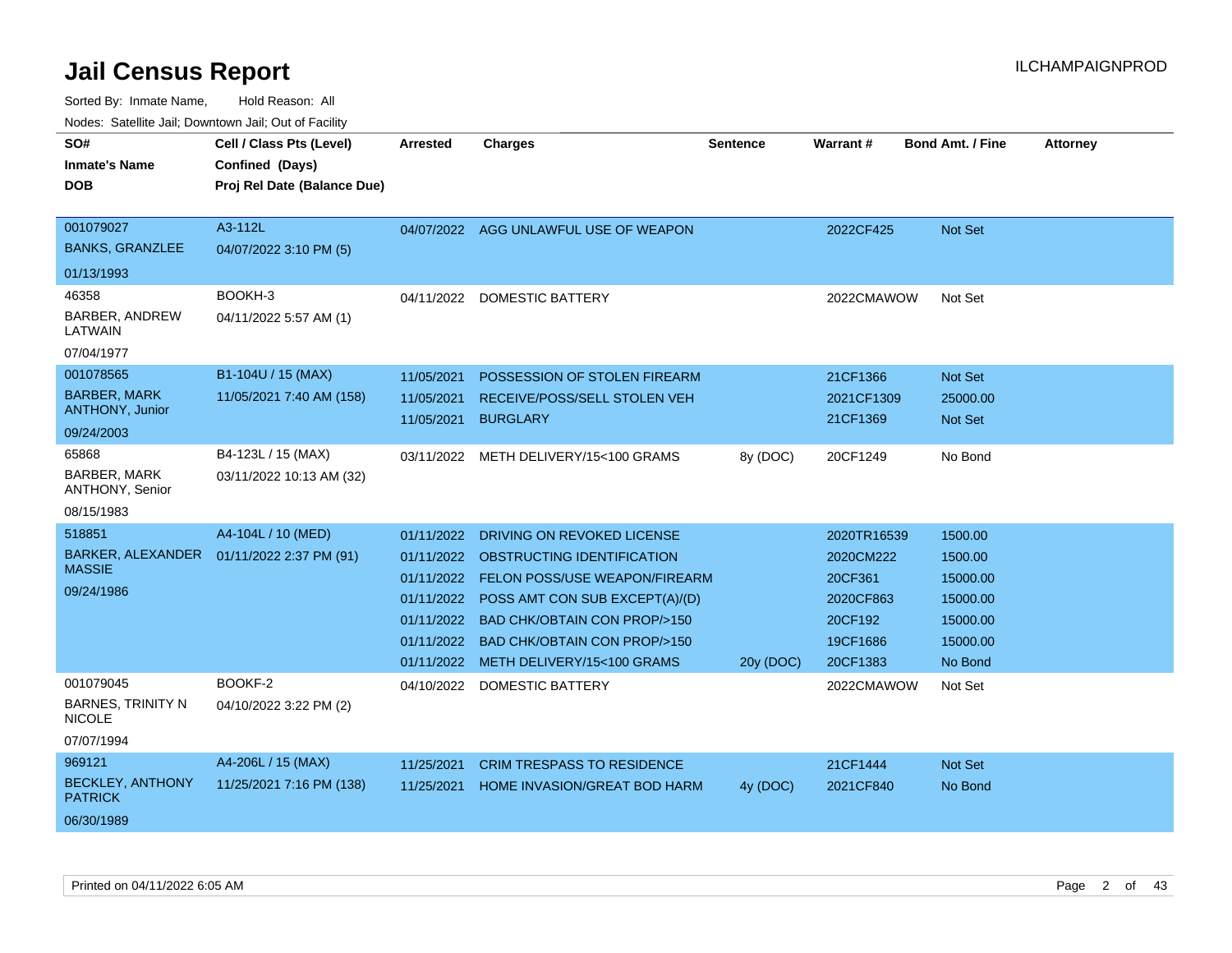| roaco. Catolino cali, Domntonn cali, Out of Facility         |                             |            |                                               |                 |            |                         |                 |
|--------------------------------------------------------------|-----------------------------|------------|-----------------------------------------------|-----------------|------------|-------------------------|-----------------|
| SO#                                                          | Cell / Class Pts (Level)    | Arrested   | <b>Charges</b>                                | <b>Sentence</b> | Warrant#   | <b>Bond Amt. / Fine</b> | <b>Attorney</b> |
| <b>Inmate's Name</b>                                         | Confined (Days)             |            |                                               |                 |            |                         |                 |
| <b>DOB</b>                                                   | Proj Rel Date (Balance Due) |            |                                               |                 |            |                         |                 |
|                                                              |                             |            |                                               |                 |            |                         |                 |
| 001077327                                                    | BOOKH-3                     |            | 04/10/2022 DOMESTIC BATTERY/OTHER PRIOR       |                 | 2021CM286  | 1000.00                 |                 |
| BENJAMIN, CLARENCE 04/10/2022 5:16 AM (2)<br><b>HAFIZ EL</b> |                             |            | 04/10/2022 RESIST/OBSTRUCTING A PEACE OFFICEH |                 | 2022CMAWOW | 100.00                  |                 |
| 11/07/1985                                                   |                             |            |                                               |                 |            |                         |                 |
| 001078969                                                    | B1-105U / 10 (MED)          |            | 03/22/2022 AGG UNLAWFUL USE WEAPON/PERSON     |                 | 22CF345    | Not Set                 |                 |
| BEVERLY, SAYVION<br><b>LAMONTE</b>                           | 03/22/2022 10:20 PM (21)    |            |                                               |                 |            |                         |                 |
| 11/20/2002                                                   |                             |            |                                               |                 |            |                         |                 |
| 993169                                                       | A1-125U / 10 (MED)          |            | 03/04/2022 RESIDENTIAL BURGLARY               | 6y (DOC)        | 21CF1059   | No Bond                 |                 |
| <b>BRAATEN, KAYLAN</b><br><b>AMBER</b>                       | 03/04/2022 9:40 AM (39)     |            |                                               |                 |            |                         |                 |
| 10/29/1990                                                   |                             |            |                                               |                 |            |                         |                 |
| 923208                                                       | B3-W3-12L / 10 (MED)        |            | 01/22/2022 CRIM TRES TO RES/PERS PRESENT      |                 | 22CF92     | Not Set                 |                 |
| <b>BREADY, ANDREW</b><br><b>NICHOLAS</b>                     | 01/22/2022 7:43 PM (80)     |            |                                               |                 |            |                         |                 |
| 06/08/1988                                                   |                             |            |                                               |                 |            |                         |                 |
| 001079000                                                    | A4-201L / 15 (MAX)          |            | 04/01/2022 MURDER/STRONG PROB KILL/INJURE     |                 | 22CF102    | 2000000.00              |                 |
| <b>BROCK, TONY LAMAR</b>                                     | 04/01/2022 9:02 AM (11)     |            |                                               |                 |            |                         |                 |
| 04/01/2004                                                   |                             |            |                                               |                 |            |                         |                 |
| 61675                                                        | B1-202L / 10 (MED)          |            | 02/10/2022 AGG DISCHARGE FIREARM/OCC BLDG     |                 | 20CF374    | 100000.00               |                 |
| <b>BROWN, ANTONIO</b><br><b>BURNETT</b>                      | 02/10/2022 3:28 PM (61)     |            |                                               |                 |            |                         |                 |
| 03/04/1983                                                   |                             |            |                                               |                 |            |                         |                 |
| 51247                                                        | B1-202U / 10 (MED)          | 04/15/2021 | FELON POSS/USE WEAPON/FIREARM                 |                 | 21CF411    | Not Set                 |                 |
| <b>BROWN, DANTE</b><br><b>MAURICE</b>                        | 04/15/2021 6:24 PM (362)    |            |                                               |                 |            |                         |                 |
| 04/19/1979                                                   |                             |            |                                               |                 |            |                         |                 |
| 1028357                                                      | A4-107L / 15 (MAX)          | 03/23/2022 | DOMESTIC BATTERY/OTHER PRIOR                  |                 | 22CF348    | Not Set                 |                 |
| <b>BROWN, MARCUS</b><br><b>RICKELL</b>                       | 03/23/2022 7:13 PM (20)     | 03/23/2022 | FELON POSS/USE WEAPON/FIREARM                 |                 | 22CF349    | No Bond                 |                 |
| 01/06/1995                                                   |                             |            |                                               |                 |            |                         |                 |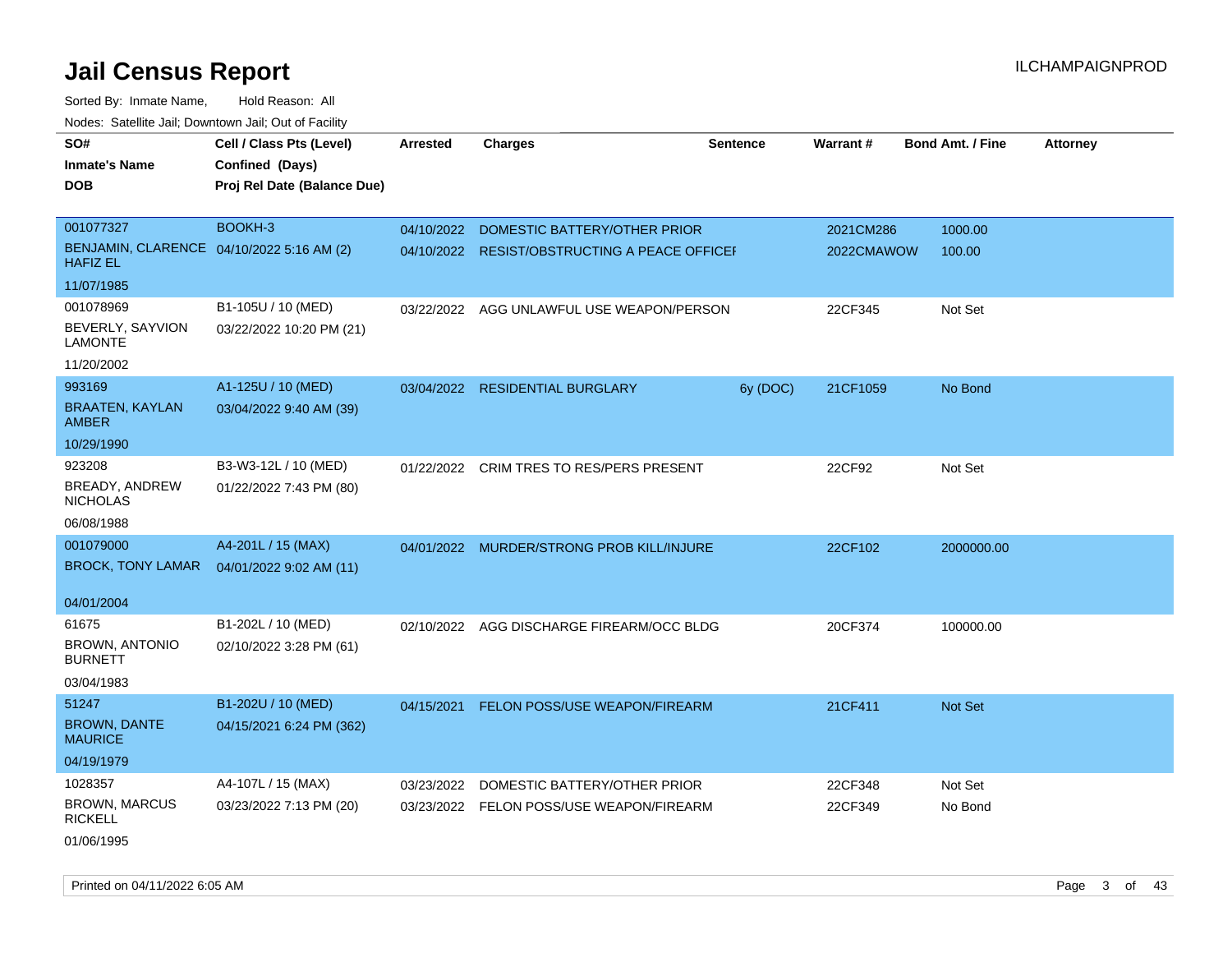| SO#                                          | Cell / Class Pts (Level)    | <b>Arrested</b>   | <b>Charges</b>                           | Sentence | Warrant#   | <b>Bond Amt. / Fine</b> | <b>Attorney</b> |
|----------------------------------------------|-----------------------------|-------------------|------------------------------------------|----------|------------|-------------------------|-----------------|
| <b>Inmate's Name</b>                         | Confined (Days)             |                   |                                          |          |            |                         |                 |
| <b>DOB</b>                                   | Proj Rel Date (Balance Due) |                   |                                          |          |            |                         |                 |
|                                              |                             |                   |                                          |          |            |                         |                 |
| 990921                                       | A3-214U / 15 (MAX)          |                   | 01/20/2022 MFG/DEL 1<15 GR COCAINE/ANLG  |          | 19CF369    | 25000.00                |                 |
| <b>BROWN, QUINTIN</b><br><b>MARSHAUN</b>     | 01/20/2022 7:19 PM (82)     |                   | 01/20/2022 ARMED HABITUAL CRIMINAL       |          | 21CF935    | 750000.00               |                 |
| 09/26/1991                                   |                             |                   |                                          |          |            |                         |                 |
| 29957                                        | B4-222L / 15 (MAX)          | 11/13/2021        | FELON POSS/USE WEAPON/FIREARM            |          | 21CF1390   | Not Set                 |                 |
| <b>BROWN, RODNEY</b><br>LOUIS                | 11/13/2021 8:57 PM (150)    | 11/13/2021        | AGG CRIM SX AB/>5 YR OLDER VIC           |          | 2019CF0718 | 250000.00               |                 |
| 01/07/1968                                   |                             |                   |                                          |          |            |                         |                 |
| 981645                                       | A3-214L / 15 (MAX)          | 01/27/2022 MURDER |                                          |          | 22CF114    | 1000000.00              |                 |
| <b>BRUMFIELD,</b><br><b>JONATHAN EZEKEIL</b> | 01/27/2022 8:15 PM (75)     |                   |                                          |          |            |                         |                 |
| 08/03/1989                                   |                             |                   |                                          |          |            |                         |                 |
| 49431                                        | B1-201L / 10 (MED)          |                   | 03/11/2022 VIO BAIL BOND/CLASS X OFFENSE | 3y (DOC) | 2018CF350  | No Bond                 |                 |
| <b>BUFFORD, LANCE</b><br><b>CORNELL</b>      | 03/11/2022 5:01 PM (32)     |                   |                                          |          |            |                         |                 |
| 12/18/1979                                   |                             |                   |                                          |          |            |                         |                 |
| 001079033                                    | <b>BOOKH-3 / 5 (MIN)</b>    |                   | 04/08/2022 FUGITIVE FROM JUSTICE         |          | 2022CFAWOW | No Bond                 |                 |
| <b>BURWELL, RODKEEM</b><br><b>OMEN</b>       | 04/08/2022 11:50 AM (4)     |                   |                                          |          |            |                         |                 |
| 09/22/1980                                   |                             |                   |                                          |          |            |                         |                 |
| 1047579                                      | A1-124L / 10 (MED)          |                   | 02/24/2022 ARMED ROBBERY/NO FIREARM      |          | 22CF232    | Not Set                 |                 |
| <b>BUTLER, TAMYRA</b><br><b>COSHAWN</b>      | 02/24/2022 5:40 AM (47)     |                   |                                          |          |            |                         |                 |
| 07/06/1988                                   |                             |                   |                                          |          |            |                         |                 |
| 39474                                        | B1-101U / 10 (ADS)          | 07/06/2021        | MFG/DEL 15<100 GR HEROIN/ANLG            |          | 21CF792    | Not Set                 |                 |
| CAMPBELL, AARON<br><b>JACOB</b>              | 07/06/2021 11:56 PM (280)   |                   |                                          |          |            |                         |                 |
| 07/18/1974                                   |                             |                   |                                          |          |            |                         |                 |
| 001078953                                    | A4-202L / 10 (MED)          |                   | 03/15/2022 POSSESSION OF STOLEN FIREARM  |          | 2022CF319  | Not Set                 |                 |
| CAMPBELL,<br>MOHAMMED BURNELL                | 03/15/2022 10:50 PM (28)    |                   |                                          |          |            |                         |                 |
| 09/25/1991                                   |                             |                   |                                          |          |            |                         |                 |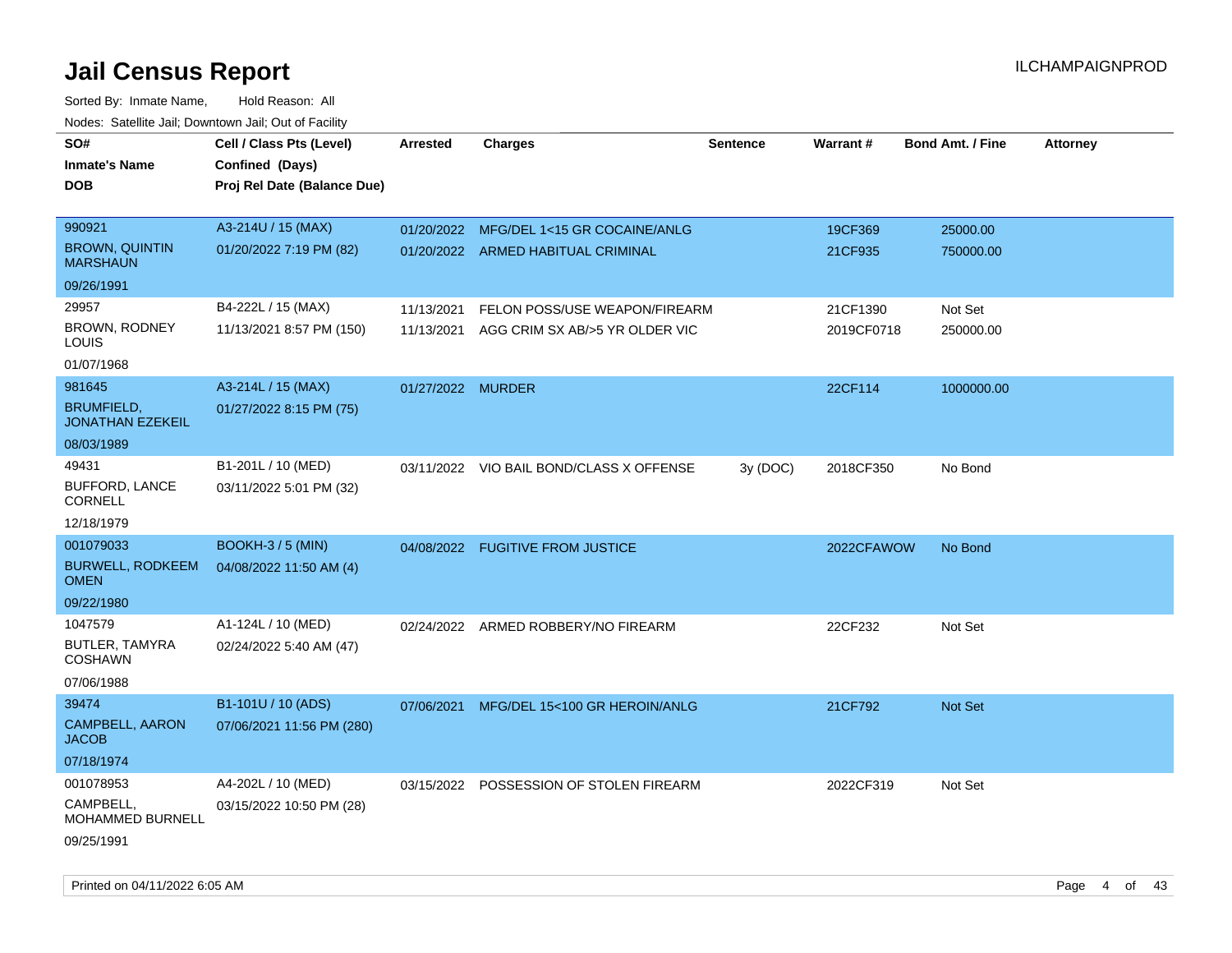Sorted By: Inmate Name, Hold Reason: All

|                                         | Nodes: Satellite Jail; Downtown Jail; Out of Facility |                 |                                          |                 |            |                                            |  |  |  |  |
|-----------------------------------------|-------------------------------------------------------|-----------------|------------------------------------------|-----------------|------------|--------------------------------------------|--|--|--|--|
| SO#                                     | Cell / Class Pts (Level)                              | <b>Arrested</b> | <b>Charges</b>                           | <b>Sentence</b> | Warrant#   | <b>Bond Amt. / Fine</b><br><b>Attorney</b> |  |  |  |  |
| <b>Inmate's Name</b>                    | Confined (Days)                                       |                 |                                          |                 |            |                                            |  |  |  |  |
| <b>DOB</b>                              | Proj Rel Date (Balance Due)                           |                 |                                          |                 |            |                                            |  |  |  |  |
|                                         |                                                       |                 |                                          |                 |            |                                            |  |  |  |  |
| 1045467                                 | A4-104U / 10 (ADS)                                    |                 | 04/01/2022 MFG/DEL CANNABIS/30-500 GRAMS |                 | 20CF87     | 100000.00 / 34.00                          |  |  |  |  |
| CARPENTER-MOORE,<br>JOSEPH CARL, Junior | 04/02/2022 5:22 PM (10)                               |                 | 04/01/2022 MFG/DEL CANNABIS/30-500 GRAMS |                 | 19CF1770   | 100000.00 / 34.00                          |  |  |  |  |
| 04/18/1992                              |                                                       |                 |                                          |                 |            |                                            |  |  |  |  |
| 1060436                                 | B1-106U / 10 (MED)                                    | 01/06/2022      | AGGRAVATED UNLAWFUL RESTRAINT            |                 | 22CF29     | Not Set                                    |  |  |  |  |
| CARTER, DERESHEO<br><b>DEWAYNE</b>      | 01/06/2022 8:43 PM (96)                               |                 | 01/06/2022 FELON ESCAPE/PEACE OFFICER    |                 | 22CF28     | Not Set                                    |  |  |  |  |
| 09/10/1991                              |                                                       |                 |                                          |                 |            |                                            |  |  |  |  |
| 001077353                               | B1-106L / 15 (MAX)                                    | 02/12/2022      | FELON POSS/USE WEAPON/FIREARM            |                 | 22CF173    | No Bond                                    |  |  |  |  |
| <b>CARTER, JAMES</b><br><b>IVORY</b>    | 02/13/2022 1:19 AM (58)                               |                 | 02/12/2022 ALCOHOL SALES - MINOR 19-20   |                 | 2020OV127  | 1000.00                                    |  |  |  |  |
| 08/12/2000                              |                                                       |                 |                                          |                 |            |                                            |  |  |  |  |
| 979443                                  | A3-211L / 10 (MED)                                    |                 | 04/05/2022 BURGLARY                      |                 | 22CF410    | No Bond                                    |  |  |  |  |
| CASTELO, SHANE<br><b>ROBERT</b>         | 04/05/2022 1:35 PM (7)                                |                 |                                          |                 |            |                                            |  |  |  |  |
| 03/17/1994                              |                                                       |                 |                                          |                 |            |                                            |  |  |  |  |
| 001077451                               | BOOKH-3                                               | 04/10/2022      | <b>DOMESTIC BATTERY</b>                  |                 | 2022CMAWOW | Not Set                                    |  |  |  |  |
| <b>CATHEY, THOMAS</b><br><b>EARL</b>    | 04/11/2022 12:18 AM (1)                               |                 |                                          |                 |            |                                            |  |  |  |  |
| 04/02/1966                              |                                                       |                 |                                          |                 |            |                                            |  |  |  |  |
| 957936                                  | A4-103U / 15 (MAX)                                    | 03/10/2022      | DELIVERY OF OR POSSESSION OF W/INT       |                 | 22CF295    | Not Set                                    |  |  |  |  |
| CAVETTE, JUSTIN<br><b>EUGENE</b>        | 03/10/2022 12:10 PM (33)                              |                 |                                          |                 |            |                                            |  |  |  |  |
| 08/02/1988                              |                                                       |                 |                                          |                 |            |                                            |  |  |  |  |
| 1029088                                 | B1-107L / 10 (MED)                                    | 12/21/2021      | <b>FELON POSS/USE FIREARM PRIOR</b>      |                 | 21CF1338   | 250000.00                                  |  |  |  |  |
| CHAPPLE, MALIK<br><b>BIANCO</b>         | 12/22/2021 10:02 AM (111)                             |                 |                                          |                 |            |                                            |  |  |  |  |
| 10/25/1994                              |                                                       |                 |                                          |                 |            |                                            |  |  |  |  |
| 1028511                                 | BOOK-OPEN / 5 (MIN)                                   | 04/08/2022      | <b>DOMESTIC BATTERY</b>                  |                 | 2022CMAWOW | Not Set                                    |  |  |  |  |
| CHAPPLE, MEYALE<br><b>BIANCO</b>        | 04/08/2022 4:35 PM (4)                                | 04/08/2022      | <b>PAROLE REVOCATION</b>                 |                 | CH-2201966 | Not Set                                    |  |  |  |  |
| 10/25/1994                              |                                                       |                 |                                          |                 |            |                                            |  |  |  |  |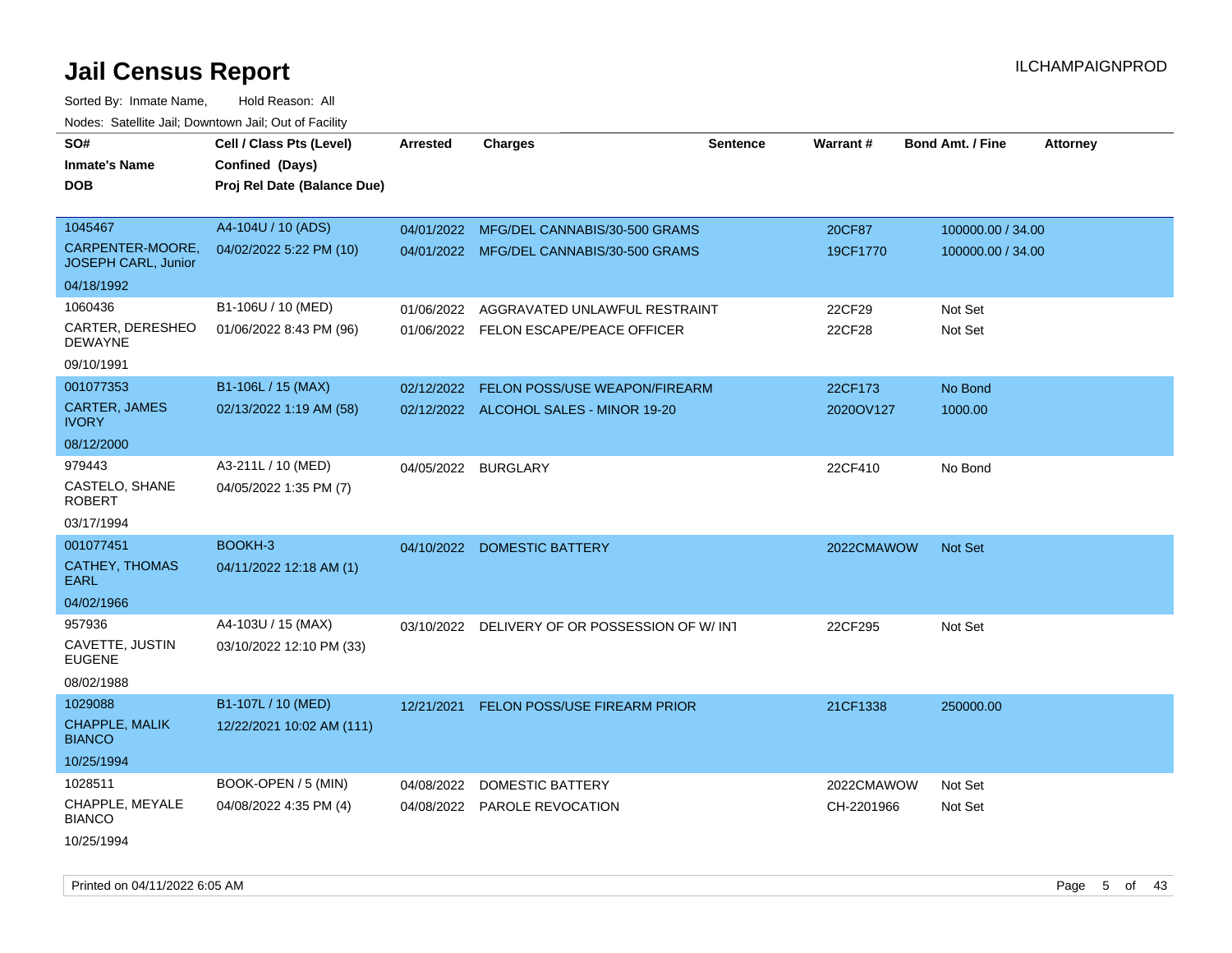| rouco. Calcinic Jan, Downtown Jan, Out of Facility  |                                                                            |                 |                                        |                 |            |                         |                 |
|-----------------------------------------------------|----------------------------------------------------------------------------|-----------------|----------------------------------------|-----------------|------------|-------------------------|-----------------|
| SO#<br>Inmate's Name<br><b>DOB</b>                  | Cell / Class Pts (Level)<br>Confined (Days)<br>Proj Rel Date (Balance Due) | <b>Arrested</b> | <b>Charges</b>                         | <b>Sentence</b> | Warrant#   | <b>Bond Amt. / Fine</b> | <b>Attorney</b> |
| 001078812<br><b>COBB, SINTRAE</b><br><b>SANCHEZ</b> | B1-207U / 15 (MAX)<br>02/01/2022 8:33 PM (70)                              | 02/01/2022      | ARMED ROBBERY/ARMED W/FIREARM          |                 | 22CF145    | <b>Not Set</b>          |                 |
| 07/05/2002                                          |                                                                            |                 |                                        |                 |            |                         |                 |
| 001077485                                           | A1-227U / 15 (MAX)                                                         | 12/21/2021      | MURDER/INTENT TO KILL/INJURE           |                 | 2021CF1282 | 1000000.00              |                 |
| COLBERT, ARIEANA<br>FELICIA                         | 12/21/2021 2:08 PM (112)                                                   |                 |                                        |                 |            |                         |                 |
| 12/13/2000                                          |                                                                            |                 |                                        |                 |            |                         |                 |
| 34805                                               | B4-227U / 15 (MAX)                                                         | 10/01/2021      | <b>DOMESTIC BATTERY</b>                |                 | 21CF1183   | Not Set                 |                 |
|                                                     | CONERLY, KIN JOSEPH 10/01/2021 1:53 AM (193)                               | 10/01/2021      | ARMED HABITUAL CRIMINAL                |                 | 21CF1184   | <b>Not Set</b>          |                 |
|                                                     |                                                                            | 10/06/2021      | POSS STOLEN VEHICLE > \$25,000         |                 | 19CF1786   | <b>Not Set</b>          |                 |
| 11/16/1971                                          |                                                                            |                 |                                        |                 |            |                         |                 |
| 1074319                                             | B2-DR / 15 (SPH)                                                           | 10/12/2021      | AGGRAVATED CRUELTY TO ANIMALS          |                 | 21CF1238   | Not Set                 |                 |
| CRAIG, DAVUCCI<br>DAVION                            | 10/12/2021 11:36 AM (182)                                                  | 10/14/2021      | MURDER                                 |                 | 21CF1239   | Not Set                 |                 |
| 08/02/2001                                          |                                                                            |                 |                                        |                 |            |                         |                 |
| 49829                                               | B4-121L                                                                    |                 | 03/20/2022 AGGRAVATED DOMESTIC BATTERY |                 | 22CF337    | No Bond                 |                 |
| <b>CRANDALL, TERRY</b><br>LEE, Junior               | 03/20/2022 11:02 PM (23)                                                   |                 |                                        |                 |            |                         |                 |
| 01/12/1974                                          |                                                                            |                 |                                        |                 |            |                         |                 |
| 001077549                                           | B2-T3-10L / 10 (SPH)                                                       | 12/22/2020      | PRED CRIM SEX ASLT/VICTIM <13          |                 | 2020CF1469 | Not Set                 |                 |
| CRISTOBAL-MATEO,<br>CRISTOBAL                       | 12/22/2020 1:17 PM (476)                                                   |                 |                                        |                 |            |                         |                 |
| 12/02/1988                                          |                                                                            |                 |                                        |                 |            |                         |                 |
| 1063938                                             | BOOKH-3                                                                    |                 | 04/10/2022 FUGITIVE FROM JUSTICE       |                 |            | No Bond                 |                 |
| <b>CUEVAS, ELIEZER</b><br>JOEL                      | 04/10/2022 12:57 PM (2)                                                    |                 |                                        |                 |            |                         |                 |
| 08/03/1998                                          |                                                                            |                 |                                        |                 |            |                         |                 |
| 988538                                              | B3-W4-15U / 10 (MED)                                                       | 12/21/2021      | AGGRAVATED DOMESTIC BATTERY            |                 | 21CF1564   | Not Set                 |                 |
| DAVIDSON, HARLEY<br>KYLE SCOTT                      | 12/21/2021 5:45 AM (112)                                                   |                 |                                        |                 |            |                         |                 |
| 08/05/1990                                          | 4/18/2022 (0.00)                                                           |                 |                                        |                 |            |                         |                 |
|                                                     |                                                                            |                 |                                        |                 |            |                         |                 |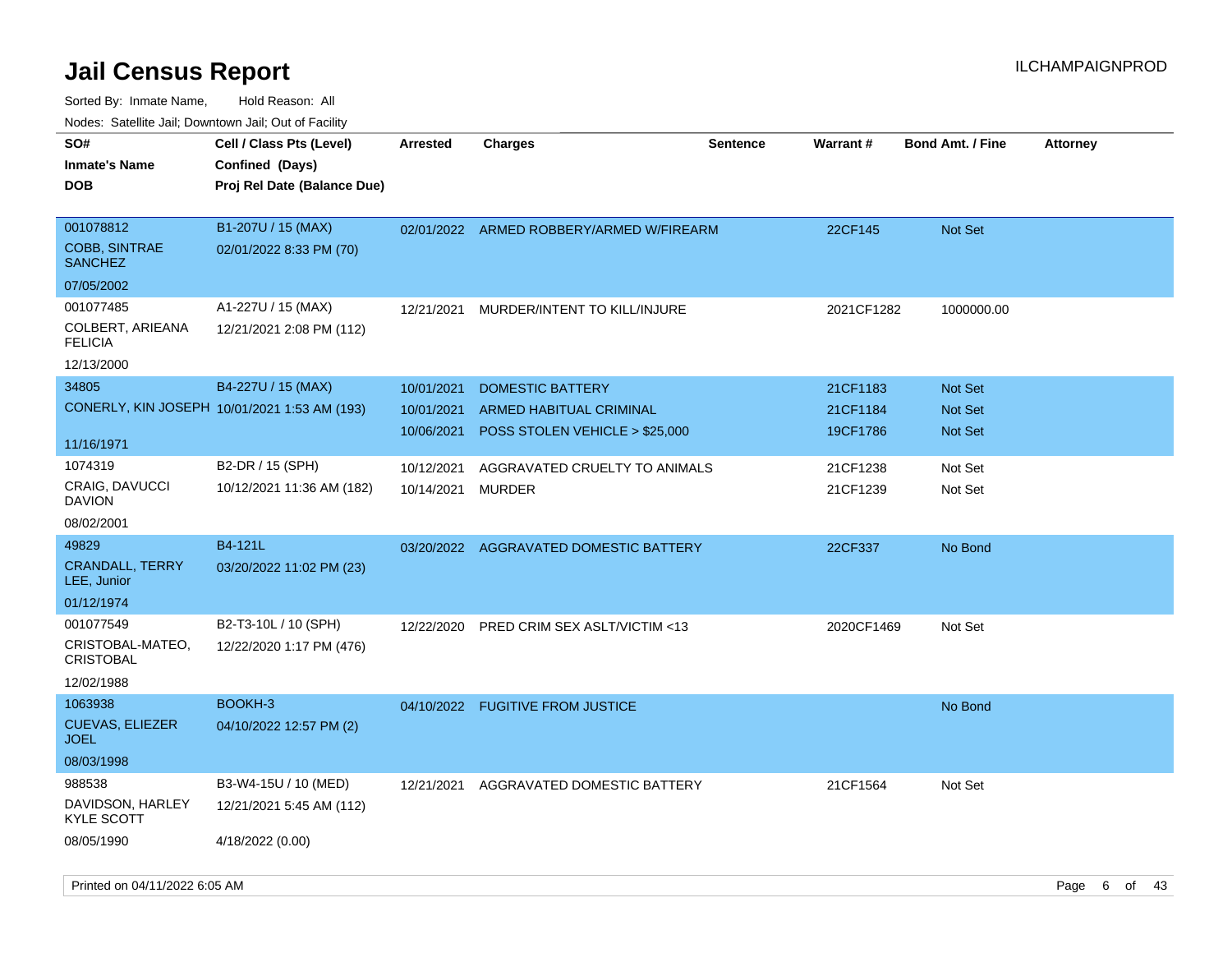| SO#<br><b>Inmate's Name</b><br>DOB.     | Cell / Class Pts (Level)<br>Confined (Days)<br>Proj Rel Date (Balance Due) | Arrested             | <b>Charges</b>                           | <b>Sentence</b>       | Warrant#   | <b>Bond Amt. / Fine</b> | <b>Attorney</b> |
|-----------------------------------------|----------------------------------------------------------------------------|----------------------|------------------------------------------|-----------------------|------------|-------------------------|-----------------|
| 1023587                                 | A4-102L / 15 (MAX)                                                         | 09/24/2021           | MFG/DEL CANNABIS/2.5-10 GRAMS            |                       | 21CF1155   | Not Set                 |                 |
| <b>DAVIS, MARTIN</b><br><b>DENNIS</b>   | 09/24/2021 9:38 PM (200)                                                   |                      | 09/24/2021 ARMED HABITUAL CRIMINAL       |                       | 2021-CF681 | 500000.00               |                 |
| 12/02/1994                              |                                                                            |                      |                                          |                       |            |                         |                 |
| 56972                                   | B3-W8-32L / 10 (MED)                                                       | 08/30/2021           | POSS STOLEN VEHICLE > \$25,000           |                       | 21CF1044   | Not Set                 |                 |
| DAY, DANIEL JOSEPH                      | 08/30/2021 3:07 PM (225)                                                   | 09/04/2021           | <b>BURGLARY</b>                          |                       | 21CF1054   | Not Set                 |                 |
| 10/16/1982                              |                                                                            |                      |                                          |                       |            |                         |                 |
| 62982                                   | BOOKH-8                                                                    | 04/07/2022           | DRIVING ON REVOKED LICENSE               | 60d (CJ)              |            | No Bond                 |                 |
| <b>DEGARMO, ARTHUR</b><br><b>JOSEPH</b> | 04/07/2022 12:36 PM (5)                                                    |                      | 04/07/2022 DRIVING ON REVOKED LICENSE    |                       |            | No Bond                 |                 |
| 03/27/1978                              | 5/6/2022 (0.00)                                                            |                      |                                          |                       |            |                         |                 |
| 001079047                               | <b>BOOK-OPEN</b>                                                           | 04/10/2022           | <b>DOMESTIC BATTERY</b>                  |                       | 2022CFAWOW | Not Set                 |                 |
| DILLARD, WILDON<br><b>JEROME</b>        | 04/11/2022 1:54 AM (1)                                                     |                      | 04/10/2022 CRIM DMG TO PROP \$500-10K    |                       | 2022CFAWOW | Not Set                 |                 |
| 03/27/1971                              |                                                                            |                      |                                          |                       |            |                         |                 |
| 36298                                   | B2-DR / 5 (SPH)                                                            | 03/11/2022 AGG DUI/3 |                                          |                       | 21CF380    | Not Set                 |                 |
| DUCEY, SCOTT<br><b>ROBERT</b>           | 03/11/2022 12:49 PM (32)                                                   |                      |                                          |                       |            |                         |                 |
| 04/02/1969                              |                                                                            |                      |                                          |                       |            |                         |                 |
| 39880                                   | B2-T3-09U / 10 (SPH)                                                       |                      | 03/30/2022 DOMESTIC BATTERY              | 2y/6m (DOC) 2021CF991 |            | No Bond                 |                 |
| DUGE, JACKIE LEE,<br>Junior             | 03/30/2022 4:25 PM (13)                                                    |                      |                                          |                       |            |                         |                 |
| 02/03/1960                              |                                                                            |                      |                                          |                       |            |                         |                 |
| 1024895                                 | B1-103L / 10 (MED)                                                         | 12/15/2021           | MFG/DEL 100<400 GR COCA/ANLG             |                       | 21CF1535   | <b>Not Set</b>          |                 |
| <b>EDWARDS, GEORGE</b><br><b>CORTEZ</b> | 12/15/2021 12:26 PM (118)                                                  | 12/15/2021           | <b>AGGRAVATED BATTERY</b>                |                       | 21CF1536   | <b>Not Set</b>          |                 |
| 06/19/1994                              |                                                                            |                      |                                          |                       |            |                         |                 |
| 1074720                                 | B2-T4-13U / 15 (SPH)                                                       |                      | 01/19/2022 PRED CRIM SEX ASLT/VICTIM <13 |                       | 21CF1414   | 500000.00               |                 |
| ELVIR-REYES, JORGE<br>LEONARDO          | 01/19/2022 1:43 PM (83)                                                    |                      |                                          |                       |            |                         |                 |
| 06/03/1988                              |                                                                            |                      |                                          |                       |            |                         |                 |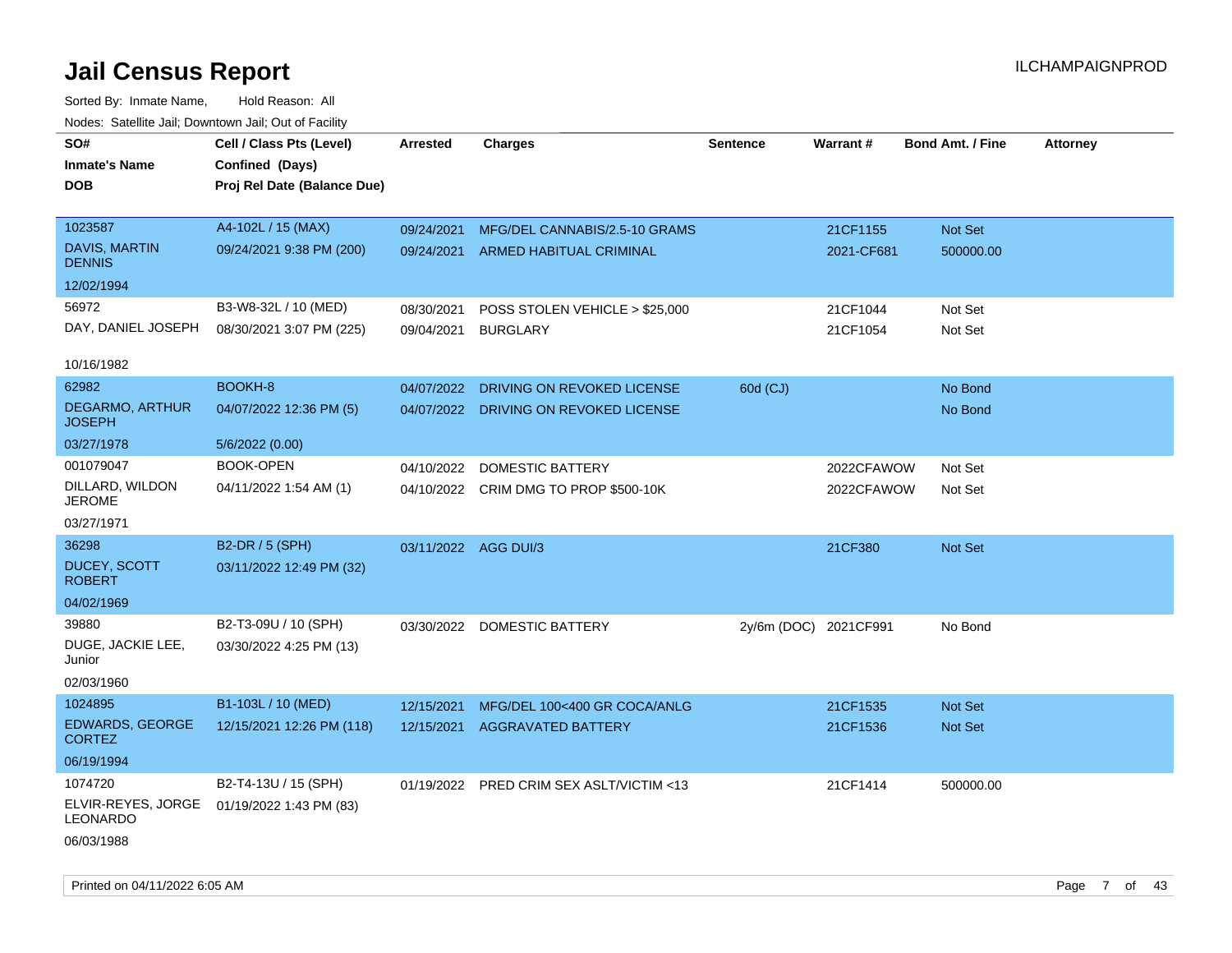| SO#<br><b>Inmate's Name</b><br>DOB                                       | Cell / Class Pts (Level)<br>Confined (Days)<br>Proj Rel Date (Balance Due) | <b>Arrested</b>          | <b>Charges</b>                                                                                     | <b>Sentence</b> | Warrant#                             | <b>Bond Amt. / Fine</b>       | <b>Attorney</b> |
|--------------------------------------------------------------------------|----------------------------------------------------------------------------|--------------------------|----------------------------------------------------------------------------------------------------|-----------------|--------------------------------------|-------------------------------|-----------------|
| 43977<br><b>EMKES, DOUGLAS</b><br><b>ALAN</b>                            | B2-T1-02L / 5 (SPH)<br>12/20/2021 9:59 AM (113)                            | 12/20/2021<br>12/20/2021 | AGG FLEEING POLICE/21 MPH OVER<br>PAROLE REVOCATION                                                |                 | 21CF1566                             | Not Set<br>No Bond            |                 |
| 06/08/1959                                                               |                                                                            |                          |                                                                                                    |                 |                                      |                               |                 |
| 987328<br>ERVIN, DEIDRA ANN<br>RUTH                                      | A2-123L / 10 (MED)<br>12/11/2021 8:48 PM (122)                             | 12/11/2021               | AGG ASLT PEACE OFF/FIRE/ER WRK                                                                     |                 | 21CF1515                             | Not Set                       |                 |
| 04/15/1991                                                               |                                                                            |                          |                                                                                                    |                 |                                      |                               |                 |
| 001079044<br>ESQUIVEL, JAQUELINE 04/10/2022 2:36 PM (2)<br><b>ELAINE</b> | BOOKF-2                                                                    |                          | 04/10/2022 FUGITIVE FROM JUSTICE                                                                   |                 |                                      | Not Set                       |                 |
| 02/05/1997                                                               |                                                                            |                          |                                                                                                    |                 |                                      |                               |                 |
| 1026175<br>FALCONER, AVERY<br>FOX<br>04/07/1989                          | B4-127U / 10 (MED)<br>02/06/2022 4:49 AM (65)                              | 02/06/2022<br>02/06/2022 | FELON FAIL/RETURN FRM FURLOUGH<br><b>CITY OV ARREST</b><br>02/07/2022 MFG/DEL 1<15 GR COCAINE/ANLG | 6y (DOC)        | 21CF1554<br>2021-OV-65<br>2019CF1617 | No Bond<br>1000.00<br>No Bond |                 |
| 66468                                                                    | A4-106L / 15 (MAX)                                                         | 03/06/2022 MURDER        |                                                                                                    |                 | 22CF273                              | 1000000.00                    |                 |
| FERRELL, BRIAN<br><b>JAMAL</b>                                           | 03/06/2022 9:04 PM (37)                                                    |                          |                                                                                                    |                 |                                      |                               |                 |
| 11/15/1985                                                               |                                                                            |                          |                                                                                                    |                 |                                      |                               |                 |
| 962759<br>12/28/1988                                                     | B2-DR / 15 (SPH)<br>FINLEY, KEVIN DANTE 07/16/2021 9:44 PM (270)           | 07/16/2021<br>07/29/2021 | <b>METH DELIVERY&lt;5 GRAMS</b><br>AGG CRIM SEX ASSAULT/FELONY                                     |                 | 21CF833<br>21CF891                   | Not Set<br>No Bond            |                 |
| 001078961<br><b>FISCHER, KYRE</b><br><b>ORLANDO</b>                      | B1-207L / 10 (MED)<br>03/21/2022 1:21 PM (22)                              |                          | 03/21/2022 AGG BATTERY/DISCHARGE FIREARM                                                           |                 | 22CF39                               | 750000.00                     |                 |
| 04/14/2002                                                               |                                                                            |                          |                                                                                                    |                 |                                      |                               |                 |
| 1039744                                                                  | A3-114U / 15 (MAX)                                                         | 12/06/2021               | <b>MURDER</b>                                                                                      |                 | 20CF959                              | 1000000.00                    |                 |
| FONVILLE, TREVOY<br><b>JERMAINE</b>                                      | 12/06/2021 10:52 AM (127)                                                  |                          |                                                                                                    |                 |                                      |                               |                 |
| 01/13/1996                                                               |                                                                            |                          |                                                                                                    |                 |                                      |                               |                 |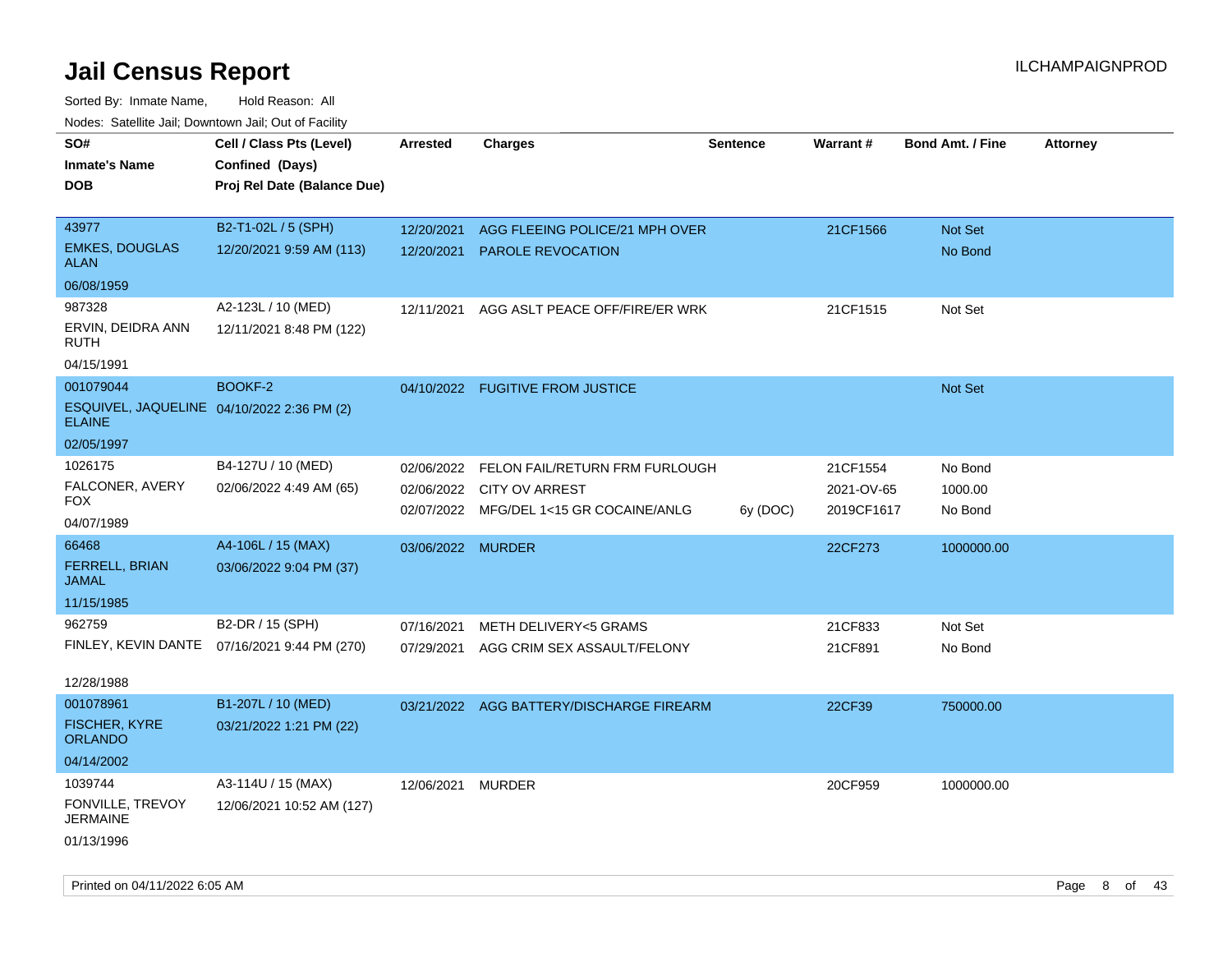Sorted By: Inmate Name, Hold Reason: All Nodes: Satellite Jail; Downtown Jail; Out of Facility

| SO#<br><b>Inmate's Name</b><br><b>DOB</b>        | Cell / Class Pts (Level)<br>Confined (Days)<br>Proj Rel Date (Balance Due) | Arrested   | <b>Charges</b>                                | <b>Sentence</b> | Warrant#   | <b>Bond Amt. / Fine</b> | <b>Attorney</b> |
|--------------------------------------------------|----------------------------------------------------------------------------|------------|-----------------------------------------------|-----------------|------------|-------------------------|-----------------|
| 001077819<br>FORTUNE, DOMINIC<br><b>AUGUSTUS</b> | <b>BOOKH-2 / 15 (MAX)</b><br>04/06/2022 7:15 AM (6)                        |            | 04/06/2022 MURDER/INTENT TO KILL/INJURE       |                 | 22CF416    | Not Set                 |                 |
| 02/16/1999                                       |                                                                            |            |                                               |                 |            |                         |                 |
| 001078863                                        | B4-122L / 15 (MAX)                                                         |            | 02/19/2022 POSSESSION OF STOLEN FIREARM       |                 | 22CF203    | Not Set                 |                 |
| FOSTER, JOHN<br>CARELL                           | 02/19/2022 6:01 AM (52)                                                    |            |                                               |                 |            |                         |                 |
| 03/13/1981                                       |                                                                            |            |                                               |                 |            |                         |                 |
| 518395                                           | B2-T3-12L / 15 (SPH)                                                       | 07/07/2020 | <b>CRIMINAL SEXUAL ASSAULT</b>                |                 | 2020-CF735 | 250000.00               |                 |
|                                                  | FRANDLE, MARK RYAN 07/07/2020 3:42 PM (644)                                |            |                                               |                 |            |                         |                 |
| 09/10/1985                                       |                                                                            |            |                                               |                 |            |                         |                 |
| 001079034                                        | BOOKH-3 / 10 (MED)                                                         |            | 04/08/2022 AGG UNLAWFUL USE OF WEAPON/VEH     |                 | 2022CFAWOW | No Bond                 |                 |
| <b>FRANKLIN, MICHAEL</b><br>ANDRAE               | 04/08/2022 1:53 PM (4)                                                     |            |                                               |                 |            |                         |                 |
| 12/18/1997                                       |                                                                            |            |                                               |                 |            |                         |                 |
| 001077934                                        | A1-125L / 10 (MED)                                                         | 08/22/2021 | <b>DOMESTIC BATTERY</b>                       |                 | 21 CM 172  | 10000.00                |                 |
| FREED, LOGAN<br><b>SUZANNE</b>                   | 08/22/2021 11:45 PM (233)                                                  | 08/22/2021 | AGG DUI/ACCIDENT/DEATH                        |                 | 21CF1024   | <b>Not Set</b>          |                 |
| 08/18/1996                                       |                                                                            |            |                                               |                 |            |                         |                 |
| 001078290                                        | A1-224L / 10 (ADS)                                                         | 08/19/2021 | MACHINE GUN/AUTO WEAPON/VEH                   |                 | 21CF1012   | Not Set                 |                 |
| FREEMAN, ANGEL<br><b>JANILA KAY</b>              | 08/19/2021 1:26 AM (236)                                                   |            |                                               |                 |            |                         |                 |
| 12/25/1995                                       |                                                                            |            |                                               |                 |            |                         |                 |
| 1075795                                          | BOOKH-7                                                                    | 04/10/2022 | AGG BATTERY/PEACE OFFICER                     |                 | 2022CFAWOW | <b>Not Set</b>          |                 |
| FREEMAN, DANTE                                   | 04/10/2022 2:06 AM (2)                                                     |            | 04/10/2022 RESIST/OBSTRUCTING A PEACE OFFICEF |                 |            | <b>Not Set</b>          |                 |
| 03/23/1992                                       |                                                                            |            |                                               |                 |            |                         |                 |
| 591514                                           | B2-T2-07U / 10 (SPH)                                                       | 02/25/2022 | AGG CRIM SEX ABUSE/VIC 13-17                  |                 | 22CF230    | 100000.00               |                 |
| GAMBLE, SCOTT PAUL 02/25/2022 6:08 PM (46)       |                                                                            |            |                                               |                 |            |                         |                 |

09/06/1968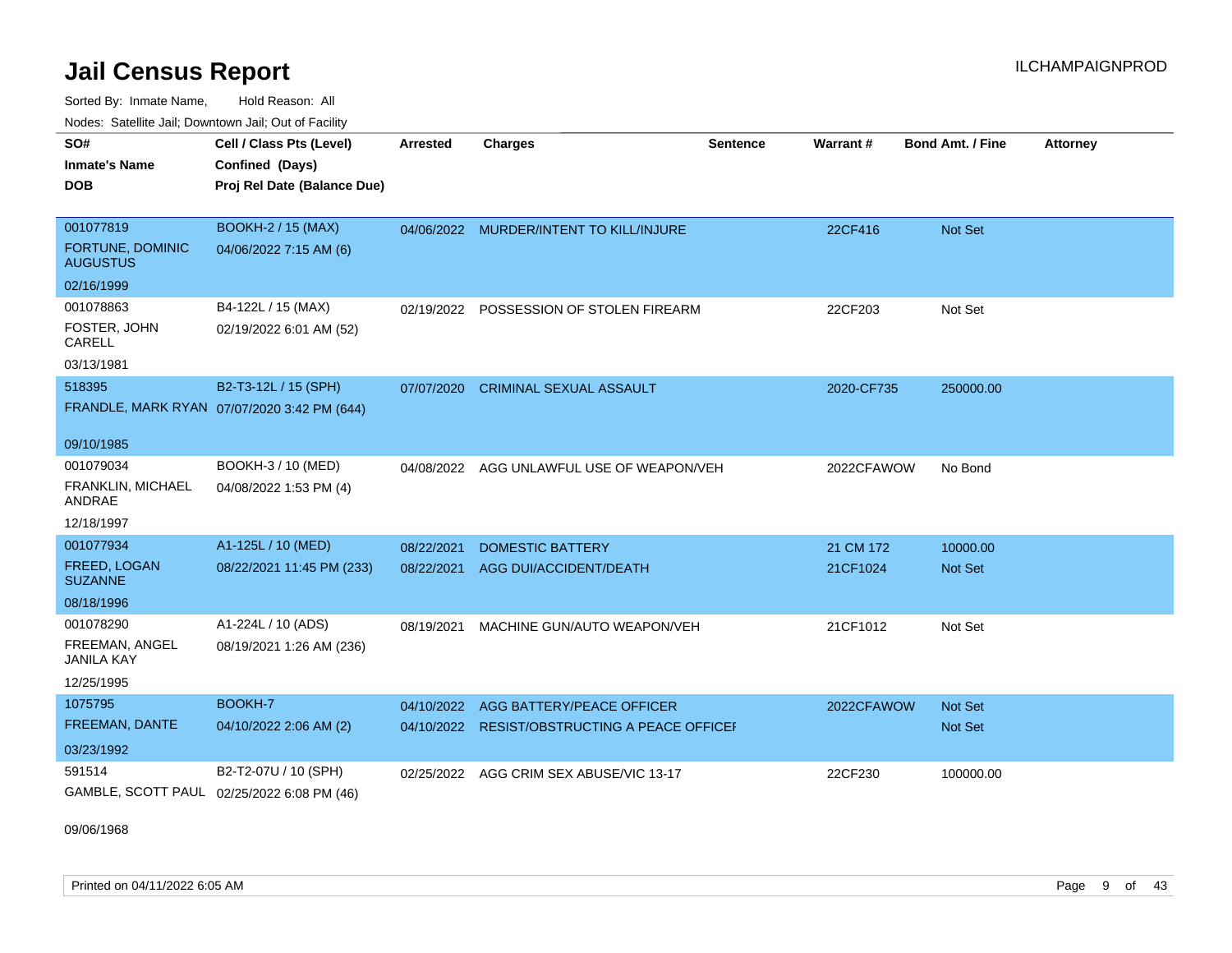| SO#<br><b>Inmate's Name</b><br><b>DOB</b> | Cell / Class Pts (Level)<br>Confined (Days)<br>Proj Rel Date (Balance Due) | <b>Arrested</b> | <b>Charges</b>                                | <b>Sentence</b> | Warrant#     | <b>Bond Amt. / Fine</b> | <b>Attorney</b> |
|-------------------------------------------|----------------------------------------------------------------------------|-----------------|-----------------------------------------------|-----------------|--------------|-------------------------|-----------------|
|                                           |                                                                            |                 |                                               |                 |              |                         |                 |
| 1075614                                   | A4-202U / 15 (MAX)                                                         | 03/19/2022      | <b>PAROLE REVOCATION</b>                      |                 | CM2201590    | No Bond                 |                 |
| <b>GANT, TEVIN</b><br><b>ODELROW</b>      | 03/19/2022 5:29 PM (24)                                                    |                 | 03/19/2022 AGGRAVATED DOMESTIC BATTERY        |                 | 22CF333      | Not Set                 |                 |
| 03/03/1991                                |                                                                            |                 |                                               |                 |              |                         |                 |
| 001078154                                 | B4-223L / 10 (MED)                                                         | 01/09/2022      | DRVG UNDER INFLU OF ALCOHOL                   |                 | 2021 DT 182  | 5000.00                 |                 |
| <b>GENTRY, DAMON</b><br><b>LIONEL</b>     | 01/09/2022 4:41 PM (93)                                                    |                 | 01/09/2022 AGG DOMESTIC BATTERY/STRANGLE      |                 | 2021 CF 1396 | 50000.00                |                 |
| 12/25/1971                                |                                                                            |                 |                                               |                 |              |                         |                 |
| 1075681                                   | BOOKH-5                                                                    | 04/09/2022      | <b>DOMESTIC BATTERY</b>                       |                 | 2022CMAWOW   | No Bond                 |                 |
| GONZALEZ, CARLOS<br><b>GERARDO</b>        | 04/09/2022 2:55 PM (3)                                                     |                 | 04/09/2022 RESIST/OBSTRUCTING A PEACE OFFICEF |                 |              | Not Set                 |                 |
| 11/14/1996                                |                                                                            |                 |                                               |                 |              |                         |                 |
| 001078633                                 | B2-T4-15U / 25 (SPH)                                                       | 12/01/2021      | PRED CRIM SEX ASLT/VICTIM <13                 |                 | 21CF1416     | 250000.00               |                 |
| GONZALEZ-GUILLEN,<br><b>EDWARD</b>        | 12/01/2021 12:08 PM (132)                                                  |                 |                                               |                 |              |                         |                 |
| 08/25/2002                                |                                                                            |                 |                                               |                 |              |                         |                 |
| 001078607                                 | B4-221L / 15 (MAX)                                                         | 11/22/2021      | FELON POSS/USE FIREARM/PAROLE                 |                 | 21CF1437     | <b>Not Set</b>          |                 |
| <b>GRAY, WILLIAM</b><br><b>DA'VON</b>     | 11/22/2021 2:57 PM (141)                                                   | 11/22/2021      | ATTEMPT (FIRST DEGREE MURDER)                 |                 | 21CF1435     | <b>Not Set</b>          |                 |
| 04/18/1984                                |                                                                            |                 |                                               |                 |              |                         |                 |
| 56342                                     | B1-206L / 10 (MED)                                                         | 10/21/2021      | THEFT CONTROL INTENT <\$500                   |                 | 17CF1451     | 10000.00                |                 |
| <b>GRIFFIN, NATHAN</b><br><b>EUGENE</b>   | 10/21/2021 4:20 PM (173)                                                   | 10/21/2021      | DRIVING ON REVOKED LICENSE                    |                 | 20TR1979     | 3000.00                 |                 |
| 02/24/1969                                |                                                                            | 10/21/2021      | ARMED HABITUAL CRIMINAL                       |                 | 21CF1279     | Not Set                 |                 |
| 544770                                    | A4-105U / 10 (MED)                                                         | 08/14/2021      | AGG DOMESTIC BATTERY/STRANGLE                 | 7y (DOC)        | 2021CF514    | 25000.00                |                 |
| <b>HAYES, DEVON</b><br><b>JERMAINE</b>    | 08/14/2021 2:56 AM (241)                                                   |                 |                                               |                 |              |                         |                 |
| 11/07/1987                                |                                                                            |                 |                                               |                 |              |                         |                 |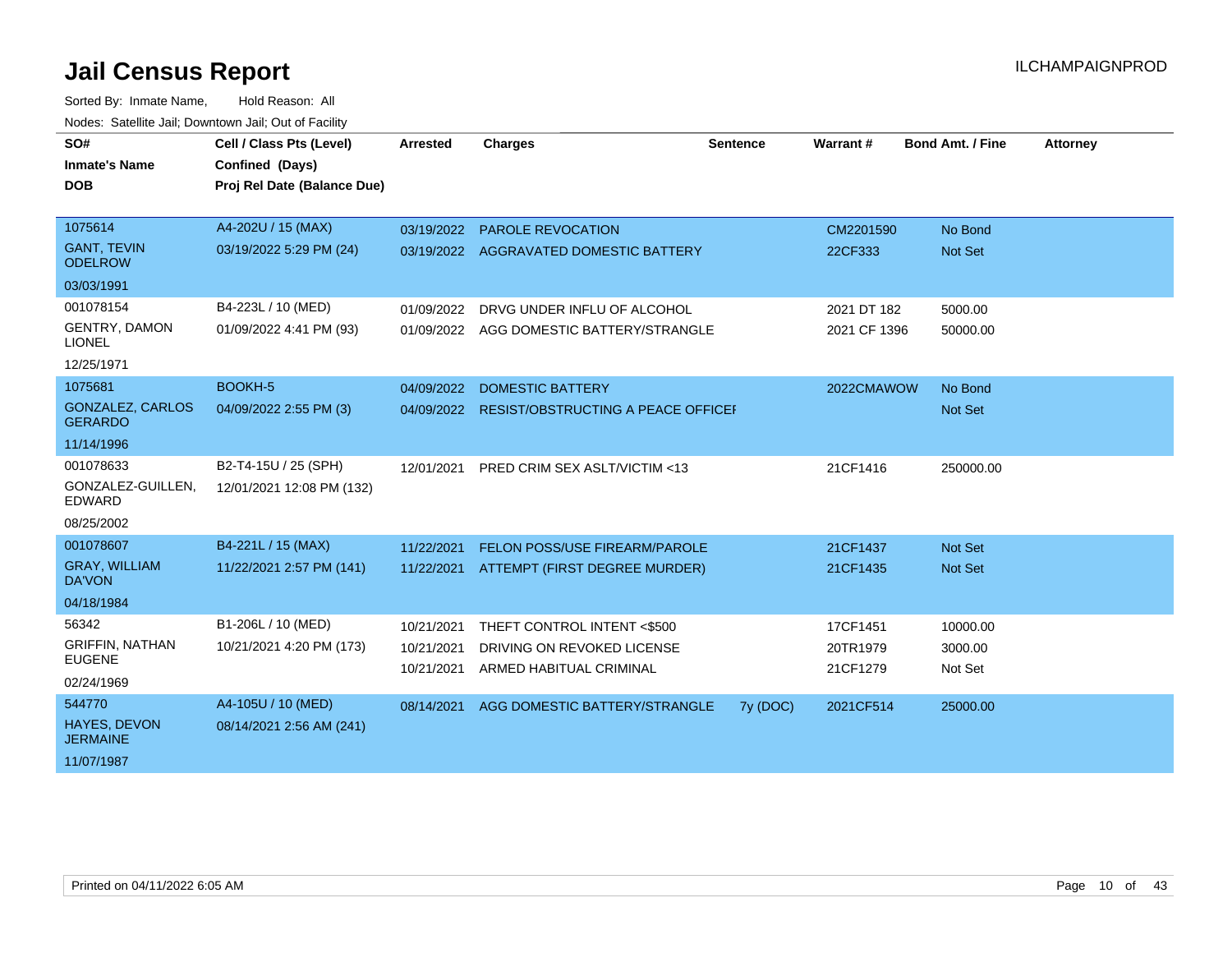| SO#<br><b>Inmate's Name</b><br><b>DOB</b>           | Cell / Class Pts (Level)<br>Confined (Days)<br>Proj Rel Date (Balance Due) | Arrested   | <b>Charges</b>                       | <b>Sentence</b> | Warrant#  | <b>Bond Amt. / Fine</b> | <b>Attorney</b> |
|-----------------------------------------------------|----------------------------------------------------------------------------|------------|--------------------------------------|-----------------|-----------|-------------------------|-----------------|
| 975293                                              | B2-T4-14L / 15 (SPH)                                                       | 07/21/2021 | <b>STALKING</b>                      |                 | 2021CF863 | Not Set                 |                 |
| <b>HILL, JACOB MILES</b>                            | 07/21/2021 8:43 PM (265)                                                   | 07/21/2021 | VIO ORDER/PRIOR VIO OF ORDER         |                 | 21CF914   | No Bond                 |                 |
|                                                     |                                                                            | 07/25/2021 | PAROLE REVOCATION                    |                 | CH2104646 | Not Set                 |                 |
| 02/06/1988                                          |                                                                            | 08/18/2021 | <b>HARASS WITNESS/FAMILY MBR/REP</b> |                 | 21CF992   | <b>Not Set</b>          |                 |
|                                                     |                                                                            |            | 09/09/2021 AGG STALKING/BODILY HARM  |                 | 21CF1073  | <b>Not Set</b>          |                 |
| 980939                                              | B4-225U / 10 (MED)                                                         | 03/25/2022 | RECEIVE/POSS/SELL STOLEN VEH         |                 | 22CF357   | Not Set                 |                 |
| HILL, XAVIER<br><b>LENSHAUN</b>                     | 03/25/2022 11:15 AM (18)                                                   |            |                                      |                 |           |                         |                 |
| 06/18/1988                                          |                                                                            |            |                                      |                 |           |                         |                 |
| 1072876                                             | A1-226U / 5 (MIN)                                                          |            | 02/10/2022 METH DELIVERY/5<15 GRAMS  | 4y (DOC)        | 21CF143   | No Bond                 |                 |
| <b>BELL</b>                                         | HOUTCHINS, SAVANNA 02/10/2022 5:10 PM (61)                                 |            |                                      |                 |           |                         |                 |
| 07/10/1996                                          | 2/17/2022 (0.00)                                                           |            |                                      |                 |           |                         |                 |
| 001078884                                           | A4-103L / 15 (MAX)                                                         |            | 02/27/2022 ARMED VIOLENCE/CATEGORY I | 6y (DOC)        | 22CF234   | Not Set                 |                 |
| HOWARD, TREVON<br><b>TITRESS</b>                    | 02/27/2022 5:07 AM (44)                                                    |            |                                      |                 |           |                         |                 |
| 03/20/1999                                          |                                                                            |            |                                      |                 |           |                         |                 |
| 51028                                               | B3-W6-21U / 10 (MED)                                                       | 02/23/2022 | AGG FLEEING/2+ CON DEVICES           |                 | 19CF1839  | 50000.00                |                 |
| HUFFMAN, MICHAEL<br><b>LEONARD</b>                  | 02/23/2022 3:14 AM (48)                                                    |            | 02/23/2022 POSS STOLEN VEHICLE       |                 | 20-CF-377 | No Bond                 |                 |
| 07/24/1980                                          |                                                                            |            |                                      |                 |           |                         |                 |
| 1061186<br><b>INGRAM, CHERELL</b><br><b>LETRISE</b> | A1-224U / 15 (MAX)<br>03/16/2022 10:17 PM (27)                             | 03/16/2022 | MURDER/STRONG PROB KILL/INJURE       |                 | 22CF329   | No Bond                 |                 |
| 10/01/1986                                          |                                                                            |            |                                      |                 |           |                         |                 |
| 38993                                               | A4-101L / 15 (MAX)                                                         | 02/13/2021 | ATTEMPT (FIRST DEGREE MURDER)        |                 | 21CF181   | <b>Not Set</b>          |                 |
| <b>JACKSON, LAMONT</b><br><b>JEREMIE</b>            | 02/13/2021 7:45 AM (423)                                                   |            |                                      |                 |           |                         |                 |
| 07/31/1973                                          |                                                                            |            |                                      |                 |           |                         |                 |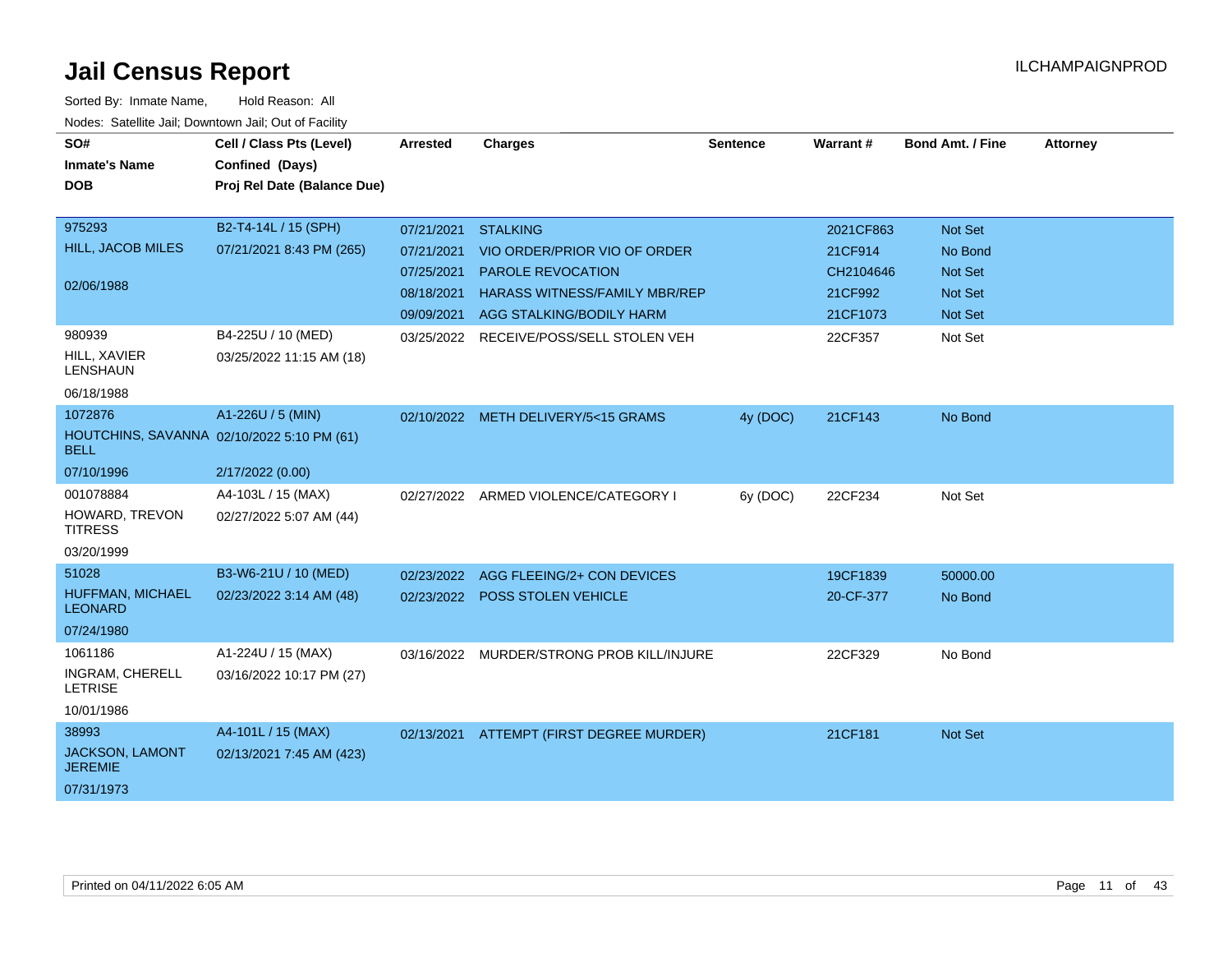Sorted By: Inmate Name, Hold Reason: All Nodes: Satellite Jail; Downtown Jail; Out of Facility

| SO#                                      | Cell / Class Pts (Level)    | <b>Arrested</b> | <b>Charges</b>                          | <b>Sentence</b> | Warrant#    | <b>Bond Amt. / Fine</b> | <b>Attorney</b> |
|------------------------------------------|-----------------------------|-----------------|-----------------------------------------|-----------------|-------------|-------------------------|-----------------|
| <b>Inmate's Name</b>                     | Confined (Days)             |                 |                                         |                 |             |                         |                 |
| DOB                                      | Proj Rel Date (Balance Due) |                 |                                         |                 |             |                         |                 |
|                                          |                             |                 |                                         |                 |             |                         |                 |
| 001077487                                | B3-W8-30L / 10 (MED)        | 12/03/2020      | <b>FELON POSS/USE WEAPON/FIREARM</b>    | 8y (DOC)        | 20CF1377    | <b>Not Set</b>          |                 |
| <b>JACKSON, TERRELL</b><br><b>DANDRE</b> | 12/03/2020 10:18 AM (495)   | 11/09/2021      | AGG DISCHARGE FIREARM/OCC VEH           | 8y (DOC)        | 21CR0331401 | No Bond                 |                 |
| 08/11/1990                               |                             |                 |                                         |                 |             |                         |                 |
| 001078703                                | A1-124U / 15 (ADS)          | 12/20/2021      | MURDER/INTENT TO KILL/INJURE            |                 | 21CF1574    | Not Set                 |                 |
| JOHNS, SHANIQUH<br><b>THERESA</b>        | 12/22/2021 6:41 AM (111)    |                 |                                         |                 |             |                         |                 |
| 04/03/1992                               |                             |                 |                                         |                 |             |                         |                 |
| 1042582                                  | B1-107U / 15 (MAX)          |                 | 03/10/2022 VIOLATE ORDER PROTECTION     |                 | 22CM61      | Not Set                 |                 |
| <b>JONES, DEONTA</b><br><b>DANTRAL</b>   | 03/10/2022 4:50 AM (33)     |                 |                                         |                 |             |                         |                 |
| 02/01/1993                               |                             |                 |                                         |                 |             |                         |                 |
| 001078645                                | B4-226U / 10 (MED)          | 12/02/2021      | AGG DISCHARGE FIREARM                   |                 | 21CF1478    | No Bond                 |                 |
| JONES, KELVIN<br><b>KHYRIC</b>           | 12/02/2021 6:56 PM (131)    |                 |                                         |                 |             |                         |                 |
| 02/27/2001                               |                             |                 |                                         |                 |             |                         |                 |
| 956822                                   | A4-101U / 15 (MAX)          | 11/25/2021      | AGGRAVATED DOMESTIC BATTERY             |                 | 21CF1442    | Not Set                 |                 |
| <b>JONES, MARIO</b>                      | 11/25/2021 10:37 AM (138)   | 11/25/2021      | PAROLE REVOCATION                       |                 | CH2106361   | No Bond                 |                 |
| <b>NATHANIEL</b>                         |                             | 11/25/2021      | <b>UNLAWFUL RESTRAINT</b>               |                 | 21CF1443    | <b>Not Set</b>          |                 |
| 10/27/1987                               |                             |                 |                                         |                 |             |                         |                 |
| 59668                                    | B2-T1-04L / 10 (SPH)        | 02/11/2022      | FAIL TO RPT CHNG ADDRESS/EMPL           |                 | 20 CF 1241  | 75000.00                |                 |
| JONES, MARTELL<br><b>DEANGELO</b>        | 02/11/2022 3:19 PM (60)     |                 | 02/11/2022 AGGRAVATED ARSON/BODILY HARM |                 | 22 CF 169   | 75000.00                |                 |
| 07/11/1983                               |                             |                 |                                         |                 |             |                         |                 |
| 1008468                                  | B4-125L / 10 (MED)          | 12/01/2021      | FELON POSS/USE WEAPON/FIREARM           |                 | 21CF1472    | <b>Not Set</b>          |                 |
| JONES, MARTEZ<br><b>LAMONTE</b>          | 12/01/2021 1:28 PM (132)    | 12/02/2021      | PROBATION VIOLATION                     |                 | 20CF1151    | Not Set                 |                 |
| 06/22/1993                               |                             |                 |                                         |                 |             |                         |                 |
| 1068501                                  | B3-W2-06L / 5 (MIN)         | 02/07/2022      | VIO ORDER/NOTICE/PRIOR VIO O/P          | 18m (DOC)       | 22CF156     | No Bond                 |                 |
| KING, JULIUS<br><b>EMANUEL</b>           | 02/07/2022 7:06 PM (64)     | 03/29/2022      | <b>RESIST/OBSTRUCT WITH INJURY</b>      | 18m (DOC)       | 2021CF926   | No Bond                 |                 |
|                                          |                             |                 |                                         |                 |             |                         |                 |

04/08/1985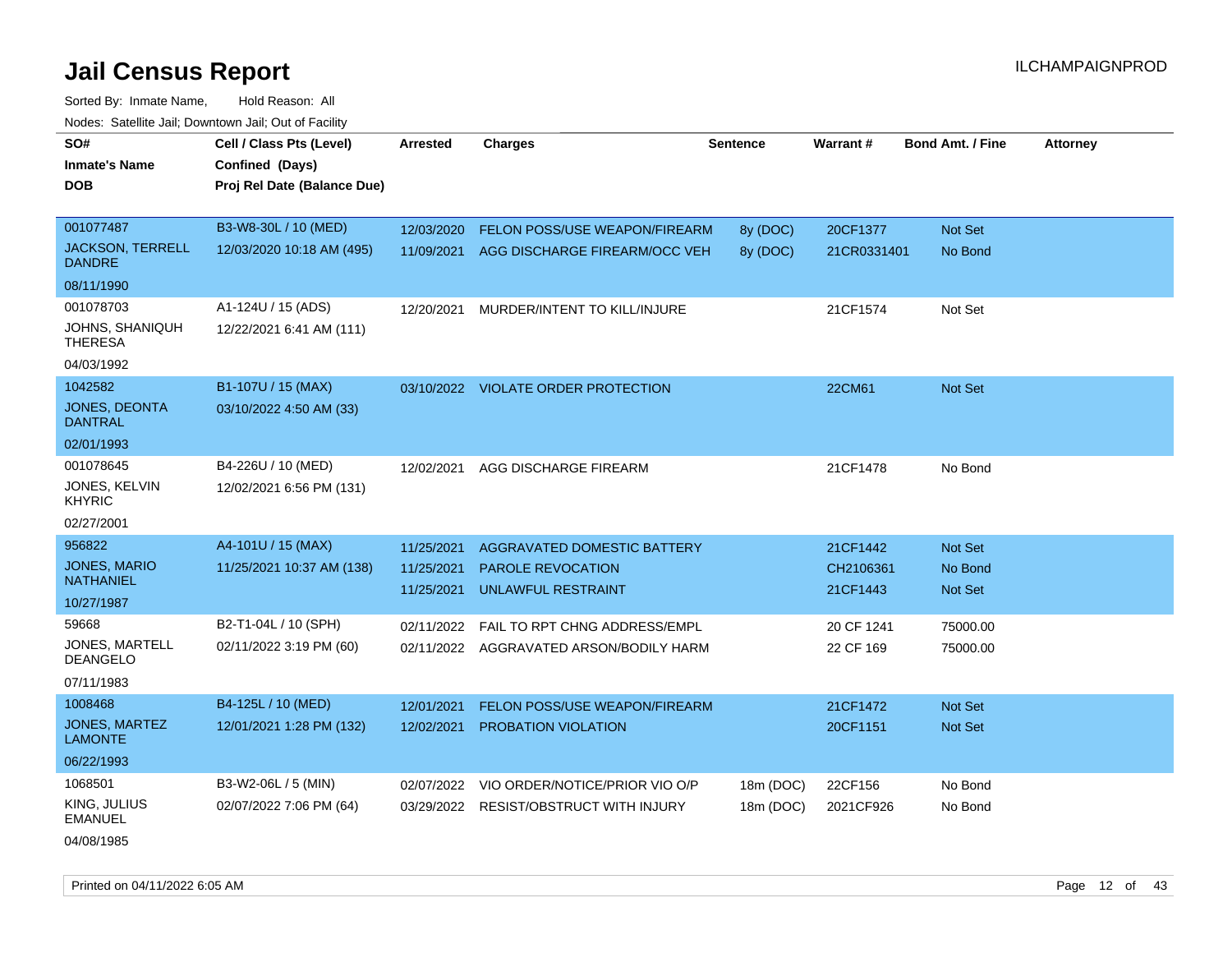Sorted By: Inmate Name, Hold Reason: All Nodes: Satellite Jail; Downtown Jail; Out of Facility

| roado. Catomio can, Bomnomi can, Cat or Fabilit |                             |                 |                                          |                 |                 |                         |                 |
|-------------------------------------------------|-----------------------------|-----------------|------------------------------------------|-----------------|-----------------|-------------------------|-----------------|
| SO#                                             | Cell / Class Pts (Level)    | <b>Arrested</b> | <b>Charges</b>                           | <b>Sentence</b> | <b>Warrant#</b> | <b>Bond Amt. / Fine</b> | <b>Attorney</b> |
| <b>Inmate's Name</b>                            | Confined (Days)             |                 |                                          |                 |                 |                         |                 |
| <b>DOB</b>                                      | Proj Rel Date (Balance Due) |                 |                                          |                 |                 |                         |                 |
|                                                 |                             |                 |                                          |                 |                 |                         |                 |
| 65642                                           | BOOKH-8 / 5 (MIN)           |                 | 04/08/2022 RET THEFT/DISP MERCH/>\$300   |                 | 21CF1556        | 970.00                  |                 |
| <b>KRAUS, SIMSON</b>                            | 04/08/2022 2:02 AM (4)      |                 |                                          |                 |                 |                         |                 |
| 01/17/1972                                      |                             |                 |                                          |                 |                 |                         |                 |
| 24308                                           | B2-T1-01U / 15 (SPH)        |                 | 03/19/2022 RETAIL THEFT                  | 30m (DOC)       | 20CF79          | No Bond                 |                 |
| <b>KWIATKOWSKI,</b><br><b>ROBERT JOHN</b>       | 03/19/2022 12:52 PM (24)    |                 |                                          |                 |                 |                         |                 |
| 08/08/1963                                      |                             |                 |                                          |                 |                 |                         |                 |
| 1068786                                         | B3-W6-22L / 10 (MED)        | 03/04/2022      | DOMESTIC BATTERY/OTHER PRIOR             |                 | 22CF270         | Not Set                 |                 |
| LACY, MALIK SHAKUR                              | 03/04/2022 7:25 PM (39)     | 03/04/2022      | DOMESTIC BATTERY/HARM/VIO O/P            |                 | 18CM478         | 2500.00                 |                 |
|                                                 |                             |                 | 03/04/2022 WARRANT OUT OF COUNTY         |                 | 20TR4604        | 3000.00                 |                 |
| 12/01/1996                                      |                             |                 |                                          |                 |                 |                         |                 |
| 1041648                                         | A4-206U / 15 (MAX)          | 01/11/2022      | ARMED HABITUAL CRIMINAL                  | 6y (DOC)        | 22CF41          | Not Set                 |                 |
| LANE, DEMETRIUS<br>LAQUAN                       | 01/11/2022 5:27 AM (91)     |                 | 01/11/2022 PAROLE REVOCATION             |                 | CH2200221       | Not Set                 |                 |
| 07/04/1996                                      |                             |                 |                                          |                 |                 |                         |                 |
| 1070011                                         | B4-124U / 10 (MED)          | 08/03/2021      | AGG DISCH FIREARM/1ST AID PERS           |                 | 21CF929         | Not Set                 |                 |
| <b>LAWS, WILLIAM</b><br>ZARAK, Third            | 08/03/2021 3:53 PM (252)    |                 |                                          |                 |                 |                         |                 |
| 07/06/1999                                      |                             |                 |                                          |                 |                 |                         |                 |
| 971828                                          | BOOKH-1                     | 04/10/2022      | CRIM DMG TO PROP \$500-10K               |                 | 2022CFAWOW      | No Bond                 |                 |
| LEMONS, NATHANIEL<br>LAVERN                     | 04/10/2022 6:46 AM (2)      |                 | 04/10/2022 CRIMINAL TRESPASS TO LAND     |                 |                 | Not Set                 |                 |
| 11/01/1989                                      |                             |                 |                                          |                 |                 |                         |                 |
| 548089                                          | B1-204U / 15 (MAX)          |                 | 12/04/2020 ATTEMPT (FIRST DEGREE MURDER) |                 | 20CF1378        | <b>Not Set</b>          |                 |
| LEWIS, LAWRENCE<br>PAUL, Third                  | 12/04/2020 4:42 AM (494)    |                 |                                          |                 |                 |                         |                 |
| 02/08/1993                                      |                             |                 |                                          |                 |                 |                         |                 |
| 001078924                                       | A4-205L / 10 (MED)          | 03/09/2022      | DOMESTIC BATTERY/OTHER PRIOR             |                 | 22CF289         | Not Set                 |                 |
| LIVINGSTON, MASON<br><b>RICHARD</b>             | 03/09/2022 4:13 AM (34)     |                 | 03/09/2022 WARRANT OUT OF COUNTY         |                 | 2019 CM 230     | 5000.00                 |                 |
| 08/23/1988                                      |                             |                 |                                          |                 |                 |                         |                 |

Printed on 04/11/2022 6:05 AM Page 13 of 43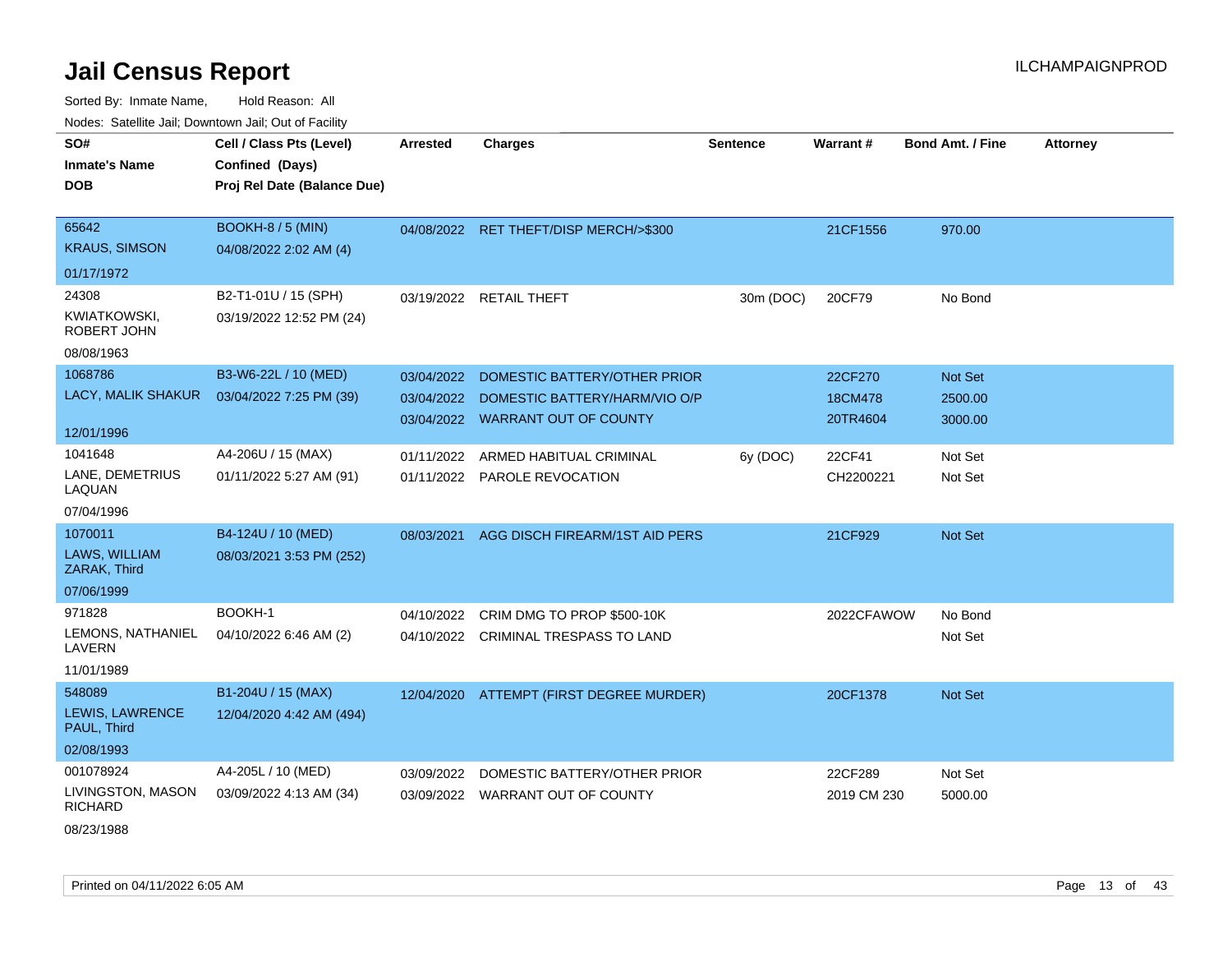| SO#                                      | Cell / Class Pts (Level)    | <b>Arrested</b>     | <b>Charges</b>                              | <b>Sentence</b> | Warrant#      | <b>Bond Amt. / Fine</b> | <b>Attorney</b> |
|------------------------------------------|-----------------------------|---------------------|---------------------------------------------|-----------------|---------------|-------------------------|-----------------|
| <b>Inmate's Name</b>                     | Confined (Days)             |                     |                                             |                 |               |                         |                 |
| DOB                                      | Proj Rel Date (Balance Due) |                     |                                             |                 |               |                         |                 |
|                                          |                             |                     |                                             |                 |               |                         |                 |
| 983917                                   | <b>BOOKH-8 / 5 (MIN)</b>    |                     | 04/07/2022 AGG DUI/NO VALID DL              |                 | 2008CF329     | 50000.00                |                 |
| LOPEZ-AGUILAR,<br><b>SERGIO</b>          | 04/08/2022 12:35 AM (4)     |                     | 04/07/2022 LEAVING THE SCENE INVOLV VEHICLE |                 | 2022MT484     | 2470.00                 |                 |
| 09/10/1981                               |                             |                     |                                             |                 |               |                         |                 |
| 001078320                                | A3-215L / 5 (MIN)           | 04/03/2022          | BURGLARY                                    |                 | 22CF395       | Not Set                 |                 |
| MARSH, PAUL<br>OLUFUNMILAYO              | 04/03/2022 8:37 PM (9)      | 04/03/2022 BURGLARY |                                             |                 | 22CF396       | Not Set                 |                 |
| 07/13/1994                               |                             |                     |                                             |                 |               |                         |                 |
| 1038892                                  | B2-DR / 10 (MED)            |                     | 02/16/2022 PRED CRIM SEX ASLT/BODILY HARM   |                 | 22CF199       | No Bond                 |                 |
| MCCAULEY, TIMOTHY<br><b>WILLIAM</b>      | 02/16/2022 8:49 PM (55)     |                     |                                             |                 |               |                         |                 |
| 03/05/1989                               |                             |                     |                                             |                 |               |                         |                 |
| 48792                                    | B4-126L / 10 (MED)          | 11/19/2021          | AGG BATTERY/DISCHARGE FIREARM               |                 | 21CF1425      | Not Set                 |                 |
| MCCLAIN, HURCHEL<br><b>JOSEPH</b>        | 11/20/2021 4:11 AM (143)    |                     |                                             |                 |               |                         |                 |
| 05/01/1979                               |                             |                     |                                             |                 |               |                         |                 |
| 1027034                                  | A2-121L / 10 (ADS)          |                     | 03/19/2022 ARMED ROBBERY/ARMED W/FIREARM    |                 | 22CF335       | No Bond                 |                 |
| MCFALL-DORSEY,<br><b>ESSENCE LEANN</b>   | 03/19/2022 1:11 AM (24)     |                     |                                             |                 |               |                         |                 |
| 03/20/1994                               |                             |                     |                                             |                 |               |                         |                 |
| 001077938                                | BOOKH-4 / 15 (ADS)          | 05/10/2021          | AGG KIDNAPING DISCH FIR/HARM                |                 | 21CF532       | Not Set                 |                 |
| MCGAHA,                                  | 05/10/2021 7:02 PM (337)    | 05/11/2021          | <b>MURDER</b>                               |                 | 2021-CF-215   | No Bond                 |                 |
| <b>CHRISTOPHER D</b>                     |                             | 05/27/2021          | ESCAPE FROM DEPT OF CORRECTION              |                 | 21CF600       | Not Set                 |                 |
| 07/27/1991                               |                             |                     |                                             |                 |               |                         |                 |
| 66710                                    | A4-207U / 15 (ADS)          |                     | 01/19/2022 ARMED VIOLENCE/CATEGORY I        |                 | <b>22CF88</b> | <b>Not Set</b>          |                 |
| <b>MEEKS, CASSARIOUS</b><br><b>MONTE</b> | 01/20/2022 11:40 AM (82)    |                     |                                             |                 |               |                         |                 |
| 06/22/1984                               |                             |                     |                                             |                 |               |                         |                 |
| 1043071                                  | A2-120L / 10 (MED)          | 11/08/2021          | CRIM DMG/GOVT PROP/<\$500                   |                 | 21CF1378      | Not Set                 |                 |
| MERRELL-<br>SUTHERLAND, ALICIA           | 11/08/2021 2:22 AM (155)    |                     |                                             |                 |               |                         |                 |
| 11/26/1972                               |                             |                     |                                             |                 |               |                         |                 |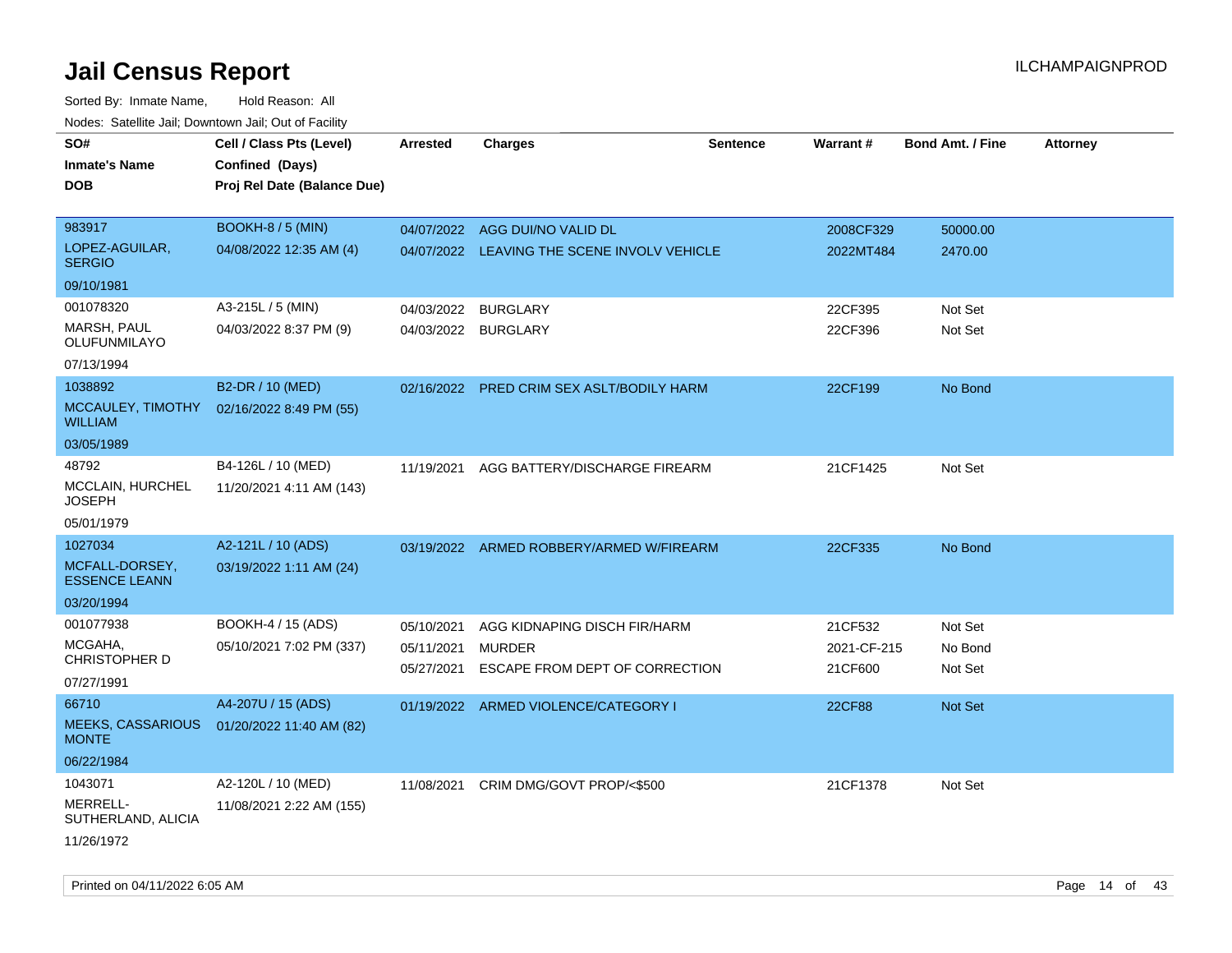| rougs. Calcinic Jan, Downtown Jan, Out of Facility |                                              |                 |                                          |                 |             |                         |                 |
|----------------------------------------------------|----------------------------------------------|-----------------|------------------------------------------|-----------------|-------------|-------------------------|-----------------|
| SO#                                                | Cell / Class Pts (Level)                     | <b>Arrested</b> | <b>Charges</b>                           | <b>Sentence</b> | Warrant#    | <b>Bond Amt. / Fine</b> | <b>Attorney</b> |
| <b>Inmate's Name</b>                               | Confined (Days)                              |                 |                                          |                 |             |                         |                 |
| <b>DOB</b>                                         | Proj Rel Date (Balance Due)                  |                 |                                          |                 |             |                         |                 |
|                                                    |                                              |                 |                                          |                 |             |                         |                 |
| 968679                                             | <b>BOOK-OPEN</b>                             |                 | 04/10/2022 ARMED VIOLENCE/CATEGORY I     |                 | 2021-CF-911 | 750000.00               |                 |
| <b>MILES, ANTHONY</b><br><b>MARCUS JERALE</b>      | 04/10/2022 9:29 PM (2)                       |                 |                                          |                 |             |                         |                 |
| 10/21/1985                                         |                                              |                 |                                          |                 |             |                         |                 |
| 41584                                              | B4-227L / 15 (MAX)                           | 12/01/2021      | ARMED HABITUAL CRIMINAL                  |                 | 21CF1467    | Not Set                 |                 |
|                                                    | MILLER, JOSE LOVELL 12/02/2021 1:04 AM (131) |                 |                                          |                 |             |                         |                 |
| 10/07/1975                                         |                                              |                 |                                          |                 |             |                         |                 |
| 1007540                                            | <b>BOOK-OPEN</b>                             |                 | 04/11/2022 BURGLARY                      |                 | 2022CFAWOW  | <b>Not Set</b>          |                 |
| <b>MOLINA, PABLO</b>                               | 04/11/2022 1:08 AM (1)                       |                 | 04/11/2022 BURGLARY                      |                 | 2022CFAWOW  | <b>Not Set</b>          |                 |
| <b>DAMIEN</b>                                      |                                              |                 | 04/11/2022 CRIM DMG TO PROP \$500-10K    |                 | 2020CFAWOW  | <b>Not Set</b>          |                 |
| 07/21/1978                                         |                                              |                 |                                          |                 |             |                         |                 |
| 1052889                                            | B4-222U / 10 (MED)                           |                 | 03/31/2022 AGGRAVATED DOMESTIC BATTERY   |                 | 22CF375     | No Bond                 |                 |
| MOORE, JEREMIAH<br><b>THOMAS</b>                   | 03/31/2022 2:39 AM (12)                      |                 | 03/31/2022 DRIVING ON SUSPENDED LICENSE  |                 | 22MT388     | Not Set                 |                 |
| 07/21/1996                                         |                                              |                 |                                          |                 |             |                         |                 |
| 539294                                             | B1-205L / 10 (MED)                           | 01/11/2022      | AGG DUI/NO VALID DL                      |                 | 22CF49      | <b>Not Set</b>          |                 |
| MOSLEY, JAMES<br><b>CALVIN</b>                     | 01/11/2022 9:43 PM (91)                      |                 | 01/11/2022 PAROLE REVOCATION             |                 | CH2200227   | No Bond                 |                 |
| 12/11/1985                                         |                                              |                 |                                          |                 |             |                         |                 |
| 1012617                                            | A4-207L / 10 (MED)                           |                 | 04/01/2022 FELON POSS/USE WEAPON/FIREARM | $2y$ (CJ)       | 21CF889     | No Bond                 |                 |
| NEAL, ANDRE<br>LORENZO                             | 04/01/2022 11:56 AM (11)                     |                 |                                          |                 |             |                         |                 |
| 10/11/1993                                         |                                              |                 |                                          |                 |             |                         |                 |
| 001078517                                          | B1-102L / 15 (MAX)                           |                 | 10/19/2021 ATTEMPT (FIRST DEGREE MURDER) |                 | 21CF1267    | Not Set                 |                 |
| <b>NELSON, RORY</b><br><b>DEMOND</b>               | 10/19/2021 3:55 AM (175)                     |                 |                                          |                 |             |                         |                 |
| 08/14/1984                                         |                                              |                 |                                          |                 |             |                         |                 |
| 001078854                                          | B2-T2-05U / 15 (MAX)                         |                 | 02/15/2022 AGG BATTERY/DISCHARGE FIREARM |                 | 2019JD22    | No Bond                 |                 |
| PATNAUDE, MARTY<br><b>WW</b>                       | 02/15/2022 5:12 PM (56)                      |                 | 02/15/2022 ARMED VIOLENCE/CATEGORY I     |                 | 22CF190     | Not Set                 |                 |
| 08/26/2003                                         |                                              |                 |                                          |                 |             |                         |                 |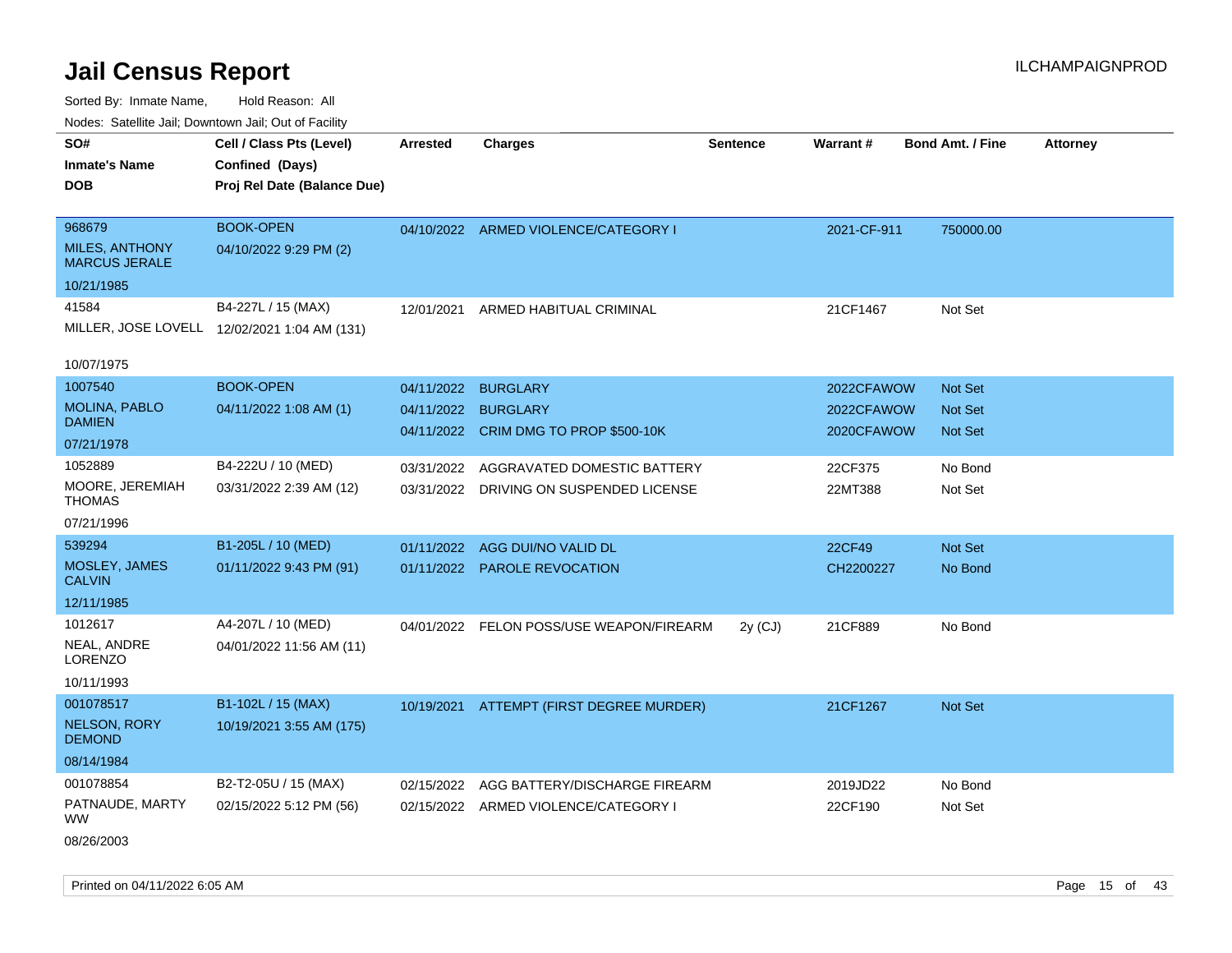| SO#                                   | Cell / Class Pts (Level)    | <b>Arrested</b> | <b>Charges</b>                            | <b>Sentence</b> | Warrant#      | <b>Bond Amt. / Fine</b> | <b>Attorney</b> |
|---------------------------------------|-----------------------------|-----------------|-------------------------------------------|-----------------|---------------|-------------------------|-----------------|
| <b>Inmate's Name</b>                  | Confined (Days)             |                 |                                           |                 |               |                         |                 |
| <b>DOB</b>                            | Proj Rel Date (Balance Due) |                 |                                           |                 |               |                         |                 |
|                                       |                             |                 |                                           |                 |               |                         |                 |
| 1026607                               | B3-W2-07U / 5 (ADS)         |                 | 04/04/2022 RETAIL THEFT/DISP MERCH/<\$300 |                 | 2021CF760     | No Bond                 |                 |
| PETERSON, KEVIN<br><b>JOSEPH</b>      | 04/04/2022 2:24 PM (8)      |                 |                                           |                 |               |                         |                 |
| 03/12/1963                            | 4/11/2022 (0.00)            |                 |                                           |                 |               |                         |                 |
| 61251                                 | BOOKF-1 / 15 (ADS)          | 12/27/2021      | PRED CRIM SEX ASLT/VICTIM <13             |                 | 21CF651       | No Bond                 |                 |
| PETMECKY, JOHN<br><b>ROBERT</b>       | 12/27/2021 1:52 PM (106)    |                 |                                           |                 |               |                         |                 |
| 03/09/1983                            |                             |                 |                                           |                 |               |                         |                 |
| 1030954                               | B4-223U / 15 (MAX)          | 01/14/2022      | ARMED VIOLENCE/CATEGORY I                 |                 | 22CF76        | Not Set                 |                 |
| PETTIGREW.<br><b>MALCOME JAMIESON</b> | 01/15/2022 4:35 AM (87)     |                 | 01/14/2022 MFG/DEL CANNABIS/10-30 GRAMS   |                 | 2020CF9       | 15000.00                |                 |
| 02/20/1995                            |                             |                 |                                           |                 |               |                         |                 |
| 1059394                               | B3-W1-04L / 5 (MIN)         |                 | 02/16/2022 AGG DUI/NO VALID DL            |                 | 2020CF1396    | No Bond                 |                 |
| PHILLIPS, ISAAC<br><b>TERRELL</b>     | 02/16/2022 9:00 AM (55)     |                 |                                           |                 |               |                         |                 |
| 12/27/1996                            | 5/15/2022 (0.00)            |                 |                                           |                 |               |                         |                 |
| 1069766                               | A2-221L / 5 (ADS)           | 04/05/2022      | POSS HYPO/SYRINGE/NEEDLES/2ND+            |                 | 20CF460       | 940.00                  |                 |
| PHILLIPS, REBEKAH<br><b>LOUISE</b>    | 04/05/2022 2:44 PM (7)      |                 | 04/05/2022 DUI ANY AMOUNT OF DRUG         |                 | 17-DT-00267-1 | No Bond                 |                 |
| 09/06/1985                            |                             |                 |                                           |                 |               |                         |                 |
| 1015033                               | B1-203U / 10 (MED)          | 03/05/2022      | POSSESSION OF STOLEN FIREARM              |                 | 21CF1172      | 500000.00               |                 |
| PICKENS, DANTE<br><b>DEVON</b>        | 03/05/2022 4:01 AM (38)     |                 | 03/05/2022 POSS AMT CON SUB EXCEPT(A)/(D) |                 | 20CF109       | 20000.00                |                 |
| 01/05/1993                            |                             |                 |                                           |                 |               |                         |                 |
| 1022441                               | B2-T1-03U / 10 (SPH)        | 10/27/2021      | AGG BATTERY/PEACE OFFICER                 |                 | 2021 CF 12    | No Bond                 |                 |
| PICKENS, DONTRELL<br><b>DEMAR</b>     | 10/27/2021 1:39 PM (167)    |                 | 10/27/2021 AGG BATTERY/PEACE OFFICER      |                 | 2020 CF 1488  | No Bond                 |                 |
| 12/10/1993                            |                             |                 |                                           |                 |               |                         |                 |
| 1069524                               | B3-W5-18L / 10 (MED)        | 08/08/2021      | MFG/DEL CANNABIS/30-500 GRAMS             |                 | 21CF953       | Not Set                 |                 |
| RAY-DAVIS, KAMARI<br><b>DAYVON</b>    | 08/09/2021 2:44 AM (246)    |                 |                                           |                 |               |                         |                 |
| 03/30/2000                            |                             |                 |                                           |                 |               |                         |                 |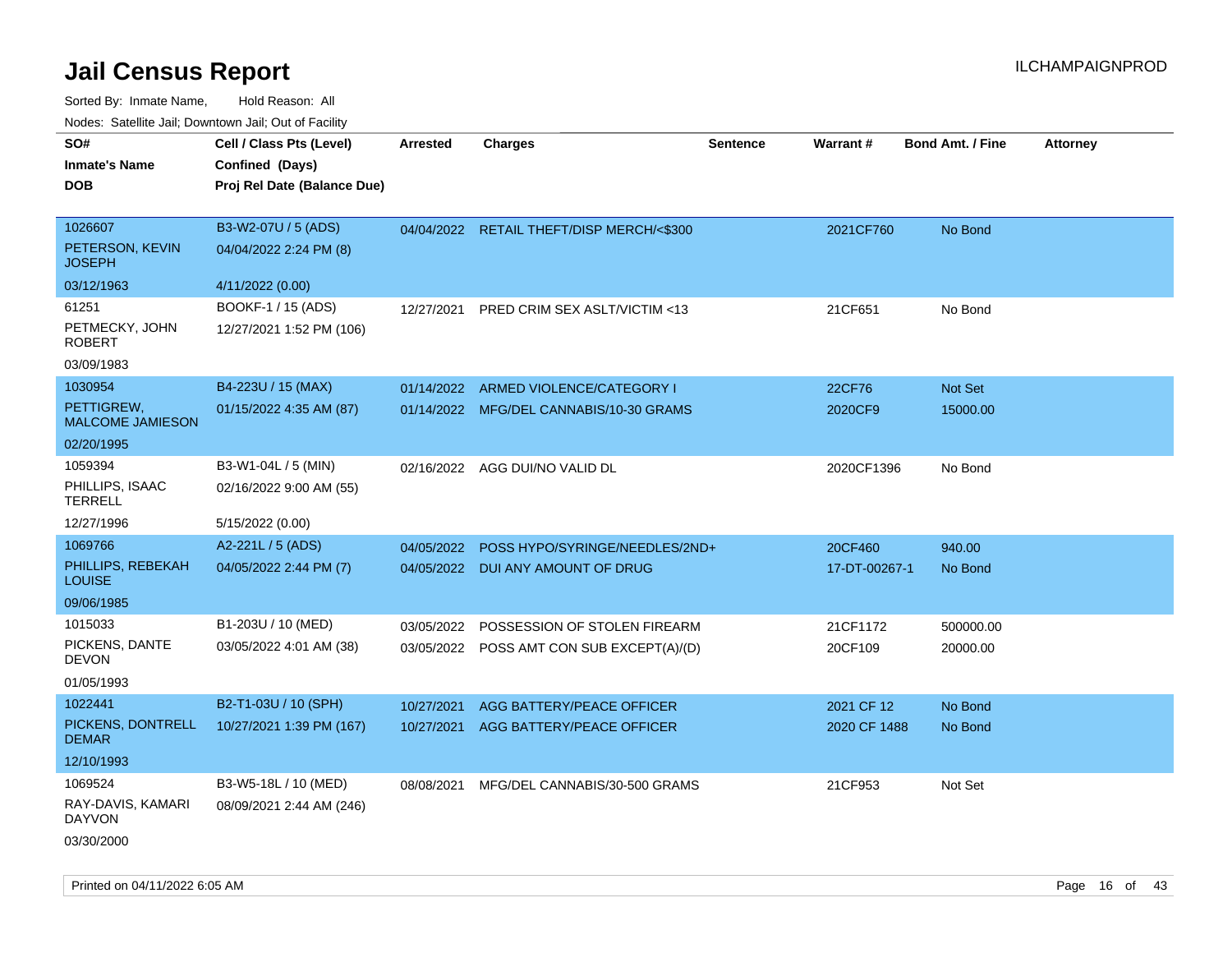| rougs. Calcinic Jan, Downtown Jan, Out of Facility |                                                  |                   |                                          |                 |             |                         |                 |
|----------------------------------------------------|--------------------------------------------------|-------------------|------------------------------------------|-----------------|-------------|-------------------------|-----------------|
| SO#                                                | Cell / Class Pts (Level)                         | <b>Arrested</b>   | <b>Charges</b>                           | <b>Sentence</b> | Warrant#    | <b>Bond Amt. / Fine</b> | <b>Attorney</b> |
| <b>Inmate's Name</b>                               | Confined (Days)                                  |                   |                                          |                 |             |                         |                 |
| <b>DOB</b>                                         | Proj Rel Date (Balance Due)                      |                   |                                          |                 |             |                         |                 |
|                                                    |                                                  |                   |                                          |                 |             |                         |                 |
| 001078482                                          | B1-204L / 10 (MED)                               |                   | 03/14/2022 AGG DISCHARGE FIREARM/VEH/SCH |                 |             | 250000.00               |                 |
| <b>REED, MONTRES</b><br><b>ANTRON</b>              | 03/14/2022 12:06 PM (29)                         |                   |                                          |                 |             |                         |                 |
| 02/26/2004                                         |                                                  |                   |                                          |                 |             |                         |                 |
| 982660                                             | A4-203U / 10 (MED)                               | 03/22/2022        | <b>BURGLARY</b>                          |                 | 22CF339     | No Bond                 |                 |
| REYNOLDS, DAVID<br>ALLEN                           | 03/22/2022 4:11 AM (21)                          |                   |                                          |                 |             |                         |                 |
| 03/27/2002                                         |                                                  |                   |                                          |                 |             |                         |                 |
| 14786J                                             | BOOKF-2                                          | 04/10/2022 MURDER |                                          |                 | 21CF649     | 1000000.00              |                 |
| ROBINSON, AMARI                                    | 04/10/2022 9:44 AM (2)                           |                   | 04/10/2022 AGGRAVATED BATTERY            |                 | 2022-JD-014 | <b>Not Set</b>          |                 |
| <b>MICHELLE TAMIRA</b>                             |                                                  |                   | 04/10/2022 CRIMINAL DAMAGE               |                 | 2022-JD-014 | <b>Not Set</b>          |                 |
| 04/10/2004                                         |                                                  | 04/10/2022        | AGG UNLAWFUL USE WEAPON/PERSON           |                 | 21-JD-079   | Not Set                 |                 |
| 979485<br>RODRIGUEZ, JOSHUA<br><b>ANTHONY</b>      | B2-T4-16L / 15 (SPH)<br>03/12/2021 1:57 PM (396) | 03/12/2021        | <b>PRED CRIM SEX ASLT/VICTIM &lt;13</b>  |                 | 21CF282     | Not Set                 |                 |
| 04/06/1990                                         |                                                  |                   |                                          |                 |             |                         |                 |
| 61330                                              | B4-224L / 15 (MAX)                               | 12/01/2021        | <b>ARMED HABITUAL CRIMINAL</b>           |                 | 21CF1473    | <b>Not Set</b>          |                 |
| <b>RUFFIN, JONATHON</b><br><b>CECIL</b>            | 12/01/2021 5:34 AM (132)                         | 12/01/2021        | <b>PAROLE REVOCATION</b>                 |                 | CH2107545   | No Bond                 |                 |
| 05/10/1984                                         |                                                  |                   |                                          |                 |             |                         |                 |
| 001077681                                          | <b>BOOKH-3 / 5 (MIN)</b>                         | 04/08/2022        | VIO BAIL BOND/CLASS A OFFENSE            |                 | 2022CMAWOW  | No Bond                 |                 |
| SALES, ANDREW                                      | 04/08/2022 6:03 PM (4)                           | 04/08/2022        | FELON ESCAPE/PEACE OFFICER               |                 | 2022CFAWOW  | Not Set                 |                 |
| KEVIN                                              |                                                  | 04/08/2022        | CRIM DMG/GOVT PROP/<\$500                |                 | 2022CFAWOW  | Not Set                 |                 |
| 02/25/1979                                         |                                                  |                   |                                          |                 |             |                         |                 |
| 1071161                                            | B4-124L / 15 (MAX)                               | 08/18/2021        | DELIVERY OF OR POSSESSION OF W/INT       |                 | 21CF1008    | No Bond                 |                 |
| SANDERS, MARKELL<br>LAMAR                          | 08/18/2021 6:18 PM (237)                         |                   |                                          |                 |             |                         |                 |
| 02/02/2000                                         |                                                  |                   |                                          |                 |             |                         |                 |
| 001078898<br>SAROLAS, JONATHAN<br>E                | A4-205U / 15 (MAX)<br>03/02/2022 9:20 AM (41)    |                   | 03/02/2022 AGG DISCHARGE FIREARM         |                 | 22CF254     | Not Set                 |                 |
| 07/16/1988                                         |                                                  |                   |                                          |                 |             |                         |                 |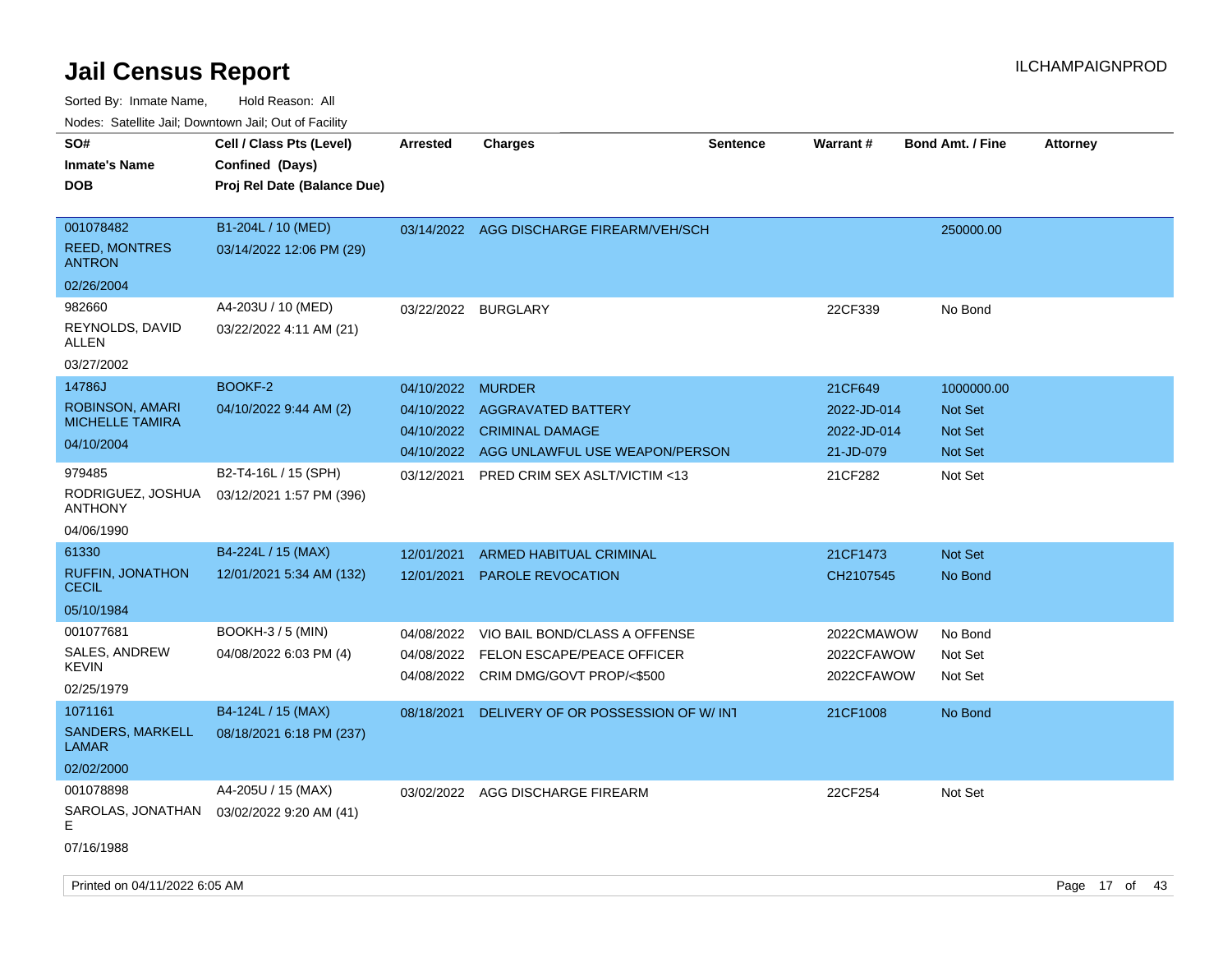| SO#                                      | Cell / Class Pts (Level)                    | <b>Arrested</b> | <b>Charges</b>                             | <b>Sentence</b> | Warrant#   | <b>Bond Amt. / Fine</b> | <b>Attorney</b> |
|------------------------------------------|---------------------------------------------|-----------------|--------------------------------------------|-----------------|------------|-------------------------|-----------------|
| <b>Inmate's Name</b>                     | Confined (Days)                             |                 |                                            |                 |            |                         |                 |
| <b>DOB</b>                               | Proj Rel Date (Balance Due)                 |                 |                                            |                 |            |                         |                 |
|                                          |                                             |                 |                                            |                 |            |                         |                 |
| 001078441                                | BOOKF-3 / 15 (ADS)                          | 10/01/2021      | ARMED HABITUAL CRIMINAL                    |                 | 21CF1182   | Not Set                 |                 |
| SINGLETON, CORRIE<br><b>DERRELL</b>      | 10/01/2021 12:36 PM (193)                   |                 | 12/20/2021 SPEEDING 26-34 MPH OVER LIMIT   |                 | 2021TR2701 | 1000.00                 |                 |
| 05/07/1983                               |                                             |                 |                                            |                 |            |                         |                 |
| 001078765                                | B4-225L / 10 (MED)                          |                 | 01/13/2022 FELON POSS/USE WEAPON/FIREARM   |                 | 22CF66     | Not Set                 |                 |
|                                          | SMITH, COREY ADRIAN 01/13/2022 7:32 PM (89) |                 |                                            |                 |            |                         |                 |
|                                          |                                             |                 |                                            |                 |            |                         |                 |
| 09/01/1987                               |                                             |                 |                                            |                 |            |                         |                 |
| 62924                                    | B4-226L / 10 (MED)                          | 03/11/2022      | <b>FELON POSS/USE WEAPON/FIREARM</b>       |                 | 22CF294    | Not Set                 |                 |
| <b>STARKS, JUSTIN</b><br><b>COURTNEY</b> | 03/11/2022 2:29 AM (32)                     |                 | 03/11/2022 CRIM DMG TO PROP \$500-10K      |                 | 19CF63     | 3000.00                 |                 |
| 08/12/1984                               |                                             |                 |                                            |                 |            |                         |                 |
| 001077770                                | A1-225U / 5 (MIN)                           |                 | 01/06/2022 RESIDENTIAL BURGLARY            |                 | 21CF319    | Not Set                 |                 |
|                                          | STOFFLE, KELLY ANNE 01/06/2022 3:14 PM (96) |                 |                                            |                 |            |                         |                 |
|                                          |                                             |                 |                                            |                 |            |                         |                 |
| 04/12/1989                               |                                             |                 |                                            |                 |            |                         |                 |
| 38305                                    | B2-T2-06L / 10 (SPH)                        | 03/18/2020      | <b>CRIMINAL SEXUAL ABUSE</b>               |                 | 20CF-343   | 500000.00               |                 |
| STOVER, JOSH<br><b>ANDREW</b>            | 03/18/2020 10:24 AM (755)                   |                 |                                            |                 |            |                         |                 |
| 08/18/1973                               |                                             |                 |                                            |                 |            |                         |                 |
| 1035647                                  | A3-113L                                     | 04/04/2022      | CRIM DMG TO PROP \$500-10K                 |                 | 21CF983    | 3000.00                 |                 |
| SUMO, DAVID KLON                         | 04/04/2022 9:33 AM (8)                      |                 | 04/04/2022 CRIM DMG/GOVT PROP/>\$500-\$10K |                 | 21CF984    | 3000.00                 |                 |
| 06/23/1975                               |                                             |                 |                                            |                 |            |                         |                 |
| 001078742                                | A2-122L / 5 (ADS)                           |                 | 04/01/2022 BURGLARY                        |                 | 22CF33     | 10000.00                |                 |
| TAYLOR, ERIKA LYNN                       | 04/01/2022 10:15 AM (11)                    |                 |                                            |                 |            |                         |                 |
|                                          |                                             |                 |                                            |                 |            |                         |                 |
| 04/09/1996                               |                                             |                 |                                            |                 |            |                         |                 |
| 001078471                                | B4-221U / 10 (MED)                          | 10/11/2021      | AGG UUW/VEHICLE/<21                        | 18m (DOC)       | 21CF1210   | 100.00                  |                 |
| THATCH, OMARION<br><b>DIAMONTE</b>       | 10/11/2021 1:26 AM (183)                    |                 |                                            |                 |            |                         |                 |
| 09/05/2003                               |                                             |                 |                                            |                 |            |                         |                 |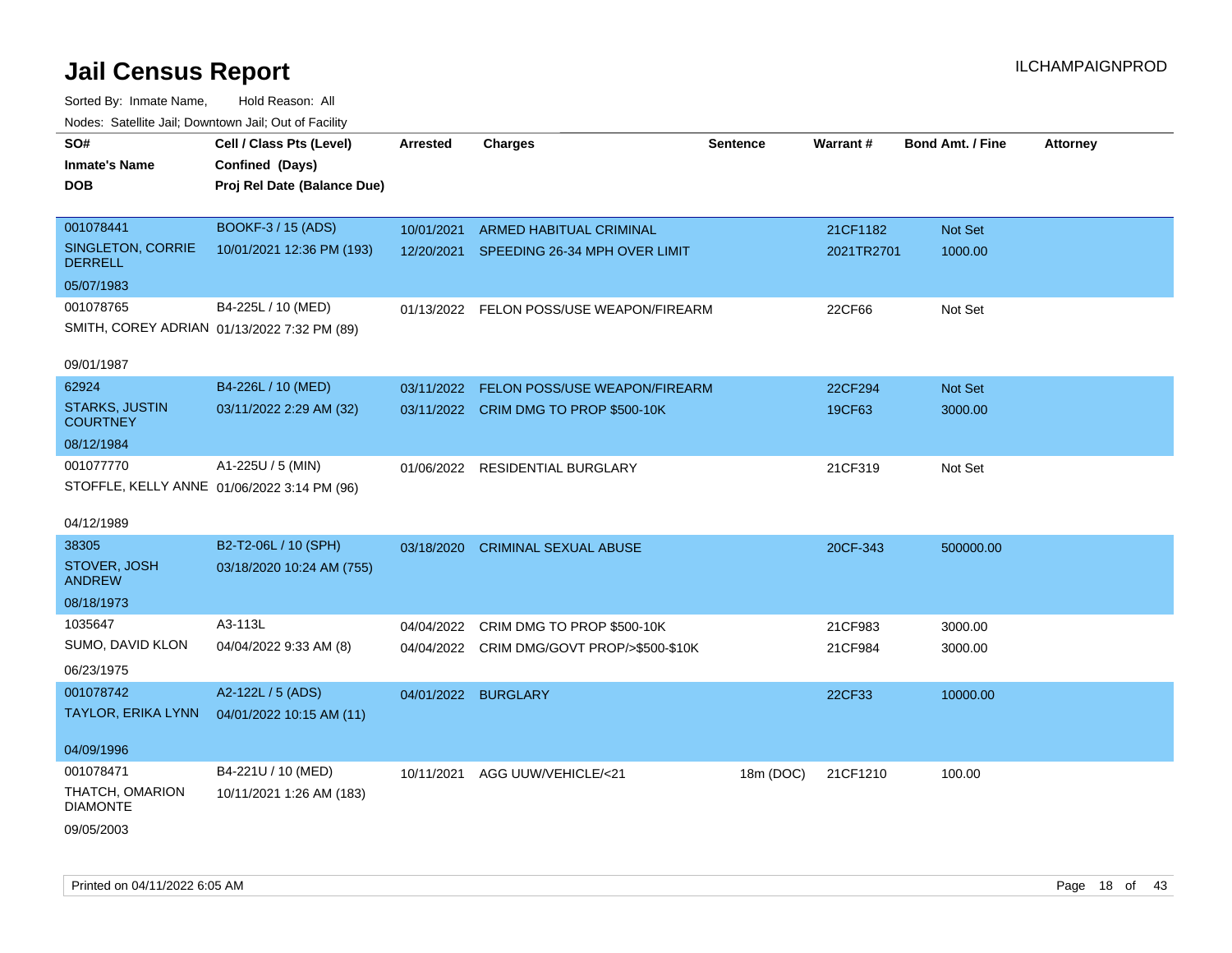Sorted By: Inmate Name, Hold Reason: All

Nodes: Satellite Jail; Downtown Jail; Out of Facility

| SO#                                      | Cell / Class Pts (Level)                    | <b>Arrested</b>   | <b>Charges</b>                            | <b>Sentence</b> | Warrant#   | <b>Bond Amt. / Fine</b> | <b>Attorney</b> |
|------------------------------------------|---------------------------------------------|-------------------|-------------------------------------------|-----------------|------------|-------------------------|-----------------|
| <b>Inmate's Name</b>                     | Confined (Days)                             |                   |                                           |                 |            |                         |                 |
| <b>DOB</b>                               | Proj Rel Date (Balance Due)                 |                   |                                           |                 |            |                         |                 |
|                                          |                                             |                   |                                           |                 |            |                         |                 |
| 001078997                                | A4-203L / 10 (MED)                          |                   | 03/30/2022 UNLAWFUL USE OF A WEAPON       |                 | 22CF374    | No Bond                 |                 |
| <b>DEON</b>                              | THOMAS, THEOPHILUS 03/30/2022 10:52 PM (13) |                   |                                           |                 |            |                         |                 |
| 09/17/2003                               |                                             |                   |                                           |                 |            |                         |                 |
| 32058                                    | B4-123U / 15 (MAX)                          | 06/14/2021        | <b>AGG DISCH FIREARM</b>                  |                 | 21CF690    | Not Set                 |                 |
| THOMPSON, STEVEN<br><b>ONEAL</b>         | 06/14/2021 6:44 AM (302)                    |                   |                                           |                 |            |                         |                 |
| 03/14/1969                               |                                             |                   |                                           |                 |            |                         |                 |
| 001078792                                | B4-121U / 15 (MAX)                          | 01/24/2022        | <b>FUGITIVE FROM JUSTICE</b>              |                 | 22CF99     | <b>Not Set</b>          |                 |
| <b>TRAMBLE, TOM</b>                      | 01/24/2022 10:24 AM (78)                    | 01/24/2022        | <b>FUGITIVE FROM JUSTICE</b>              |                 | 22CF100    | <b>Not Set</b>          |                 |
| <b>MARCUS</b>                            |                                             |                   | 01/24/2022 ARMED VIOLENCE/CATEGORY I      |                 | 22CF101    | <b>Not Set</b>          |                 |
| 02/28/1985                               |                                             |                   |                                           |                 |            |                         |                 |
| 1076325                                  | B1-201U / 15 (MAX)                          | 03/25/2022        | AGG UUW/LOADED/NO FCCA/FOID               |                 | 2020CF742  | 25000.00                |                 |
| TURNER, PRINTISS<br>VASHAWN-DEMAN,       | 03/25/2022 3:15 PM (18)                     | 03/25/2022 MURDER |                                           |                 | 2021CF1071 | 1500000.00              |                 |
| 11/10/2001                               |                                             | 03/25/2022        | DOMESTIC BATTERY                          |                 | 20CM468    | 1000.00                 |                 |
|                                          |                                             | 03/25/2022        | AGG UUW/LOADED/NO FCCA/FOID               |                 | 21CF1520   | 50000.00                |                 |
|                                          |                                             | 03/28/2022        | <b>FUGITIVE FROM JUSTICE</b>              |                 | 22CF360    | 50000.00                |                 |
| 50548                                    | B3-W2-08L / 10 (MED)                        |                   | 03/29/2022 AGG UNLAWFUL USE OF WEAPON/VEH |                 | 21CF1067   | No Bond                 |                 |
| <b>VINEYARD, SHORNOR</b><br><b>JAMAL</b> | 03/29/2022 8:51 AM (14)                     |                   |                                           |                 |            |                         |                 |
| 12/14/1979                               | 5/19/2022 (0.00)                            |                   |                                           |                 |            |                         |                 |
| 001077992                                | B4-127L / 15 (MAX)                          | 03/31/2022        | ARMED ROBBERY/NO FIREARM                  |                 | 21CF590    | 100000.00               |                 |
| WADE, DONTE<br><b>LAMONT</b>             | 03/31/2022 1:25 PM (12)                     |                   |                                           |                 |            |                         |                 |
| 09/05/1986                               |                                             |                   |                                           |                 |            |                         |                 |
| 001079004                                | A4-107U / 15 (MED)                          |                   | 04/02/2022 FELON POSS/USE WEAPON/FIREARM  |                 | 22CF391    | No Bond                 |                 |
| <b>WALLS, MICHAEL</b><br><b>DIANSIO</b>  | 04/02/2022 4:16 AM (10)                     |                   |                                           |                 |            |                         |                 |
| 06/21/1991                               |                                             |                   |                                           |                 |            |                         |                 |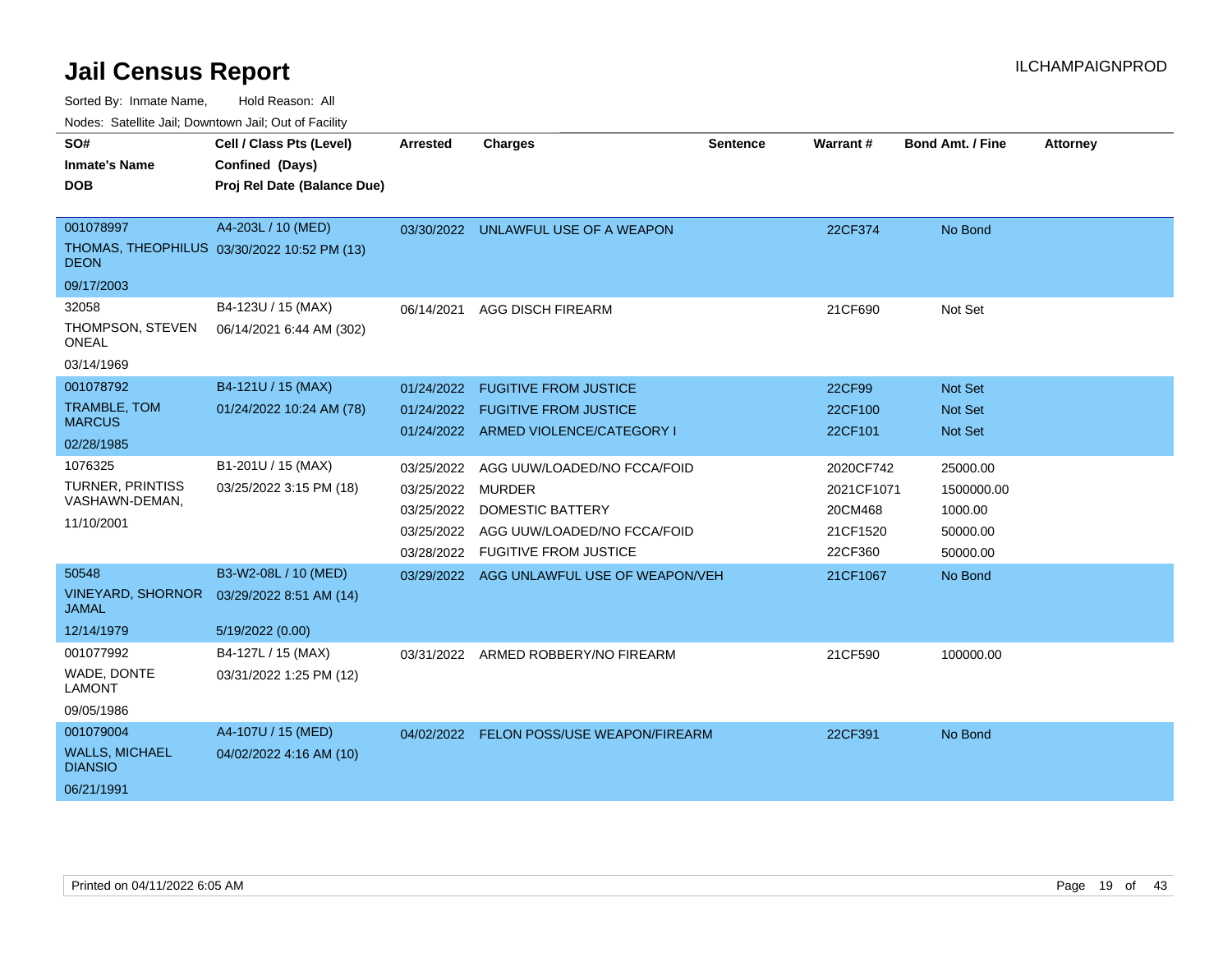| rouco. Calcinic Jan, Downtown Jan, Out of Facility             |                                                                            |                 |                                                                           |                 |                    |                         |                 |
|----------------------------------------------------------------|----------------------------------------------------------------------------|-----------------|---------------------------------------------------------------------------|-----------------|--------------------|-------------------------|-----------------|
| SO#<br>Inmate's Name<br>DOB                                    | Cell / Class Pts (Level)<br>Confined (Days)<br>Proj Rel Date (Balance Due) | <b>Arrested</b> | <b>Charges</b>                                                            | <b>Sentence</b> | <b>Warrant#</b>    | <b>Bond Amt. / Fine</b> | <b>Attorney</b> |
| 996098<br><b>WASHINGTON,</b><br><b>DANTAEVIOUS</b>             | B3-W7-28L / 10 (MED)<br>03/25/2022 10:18 AM (18)                           |                 | 03/25/2022 AGG UUW/PERSON/NO FOID                                         |                 | 21CF1007           | No Bond                 |                 |
| 11/14/1991                                                     | 4/23/2022 (0.00)                                                           |                 |                                                                           |                 |                    |                         |                 |
| 1070737<br>WASHINGTON.<br>JASTINA VIRGINIA                     | A1-126L / 15 (MAX)<br>10/14/2021 12:02 PM (180)                            | 10/14/2021      | AGG KIDNAPG/<13/INTEL DISABL                                              | (DHS)           | 2020CF418          | 250000.00               |                 |
| 04/11/2000                                                     |                                                                            |                 |                                                                           |                 |                    |                         |                 |
| 977140<br>WEBSTER, DERRIAL<br><b>DEVON</b>                     | B1-203L / 10 (MED)<br>10/24/2021 2:46 AM (170)                             | 10/24/2021      | ARMED HABITUAL CRIMINAL                                                   |                 | 21CF1289           | Not Set                 |                 |
| 01/14/1990                                                     |                                                                            |                 |                                                                           |                 |                    |                         |                 |
| 001078328<br>WHITE, JUSTIN<br>STEVEN                           | B1-105L / 15 (MAX)<br>08/30/2021 10:48 AM (225)                            | 08/30/2021      | FELON POSS/USE WEAPON/FIREARM                                             |                 | 21CF1045           | Not Set                 |                 |
| 10/25/1995                                                     |                                                                            |                 |                                                                           |                 |                    |                         |                 |
| 638552<br><b>WILLIAMS, MICHAEL</b><br>JAMES<br>03/29/1964      | B2-T2-08L / 5 (SPH)<br>10/07/2021 12:20 PM (187)                           | 10/07/2021      | CHILD PORNOGRAPHY/PHOTOGRAPH                                              |                 | 2021CF1207         | No Bond                 |                 |
| 1066370<br>WILLIAMS, REONTE<br>REMIR<br>05/14/1999             | B1-101L / 15 (MAX)<br>07/28/2021 5:40 AM (258)                             | 07/28/2021      | ARMED VIOLENCE/CATEGORY III                                               |                 | 2021 CF 882        | Not Set                 |                 |
| 001079013<br><b>WILLIAMS, TRAVIS</b><br>CENTRELL<br>07/23/1984 | A3-117U / 10 (ADS)<br>04/03/2022 7:49 AM (9)                               | 04/03/2022      | <b>DOMESTIC BATTERY</b>                                                   |                 | 22DV50             | <b>Not Set</b>          |                 |
| 1051953<br>WINSTON, ALYSSIA<br>LETEECE<br>03/17/1996           | A1-226L / 10 (ADS)<br>02/02/2022 4:29 AM (69)                              | 02/02/2022      | DOMESTIC BATTERY/OTHER PRIOR<br>03/28/2022 AGG ROBBERY/INDICATE ARM W/FIR |                 | 22CF144<br>22CF353 | Not Set<br>Not Set      |                 |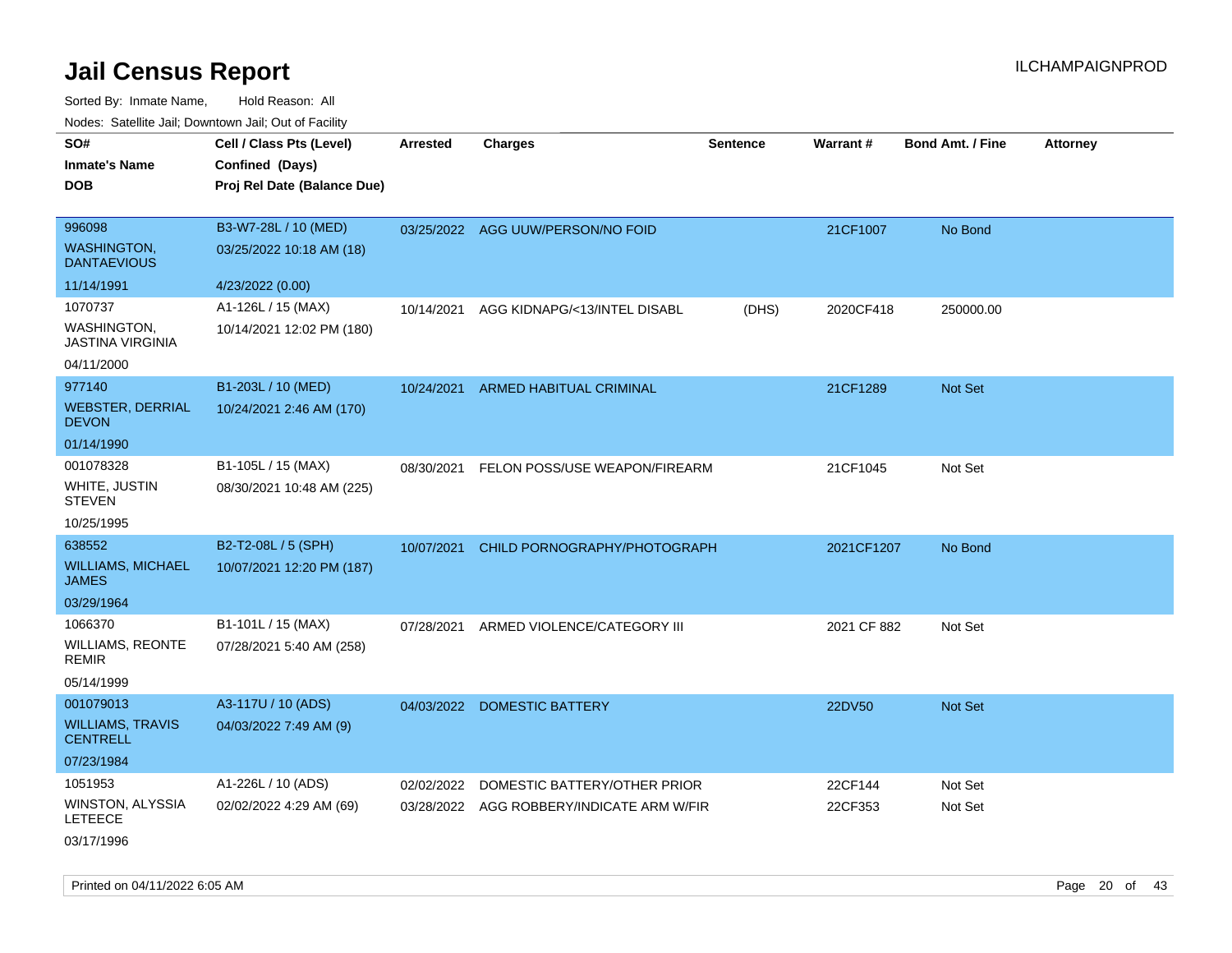| SO#<br><b>Inmate's Name</b><br><b>DOB</b>                                                      | Cell / Class Pts (Level)<br>Confined (Days)<br>Proj Rel Date (Balance Due) | Arrested                               | <b>Charges</b>                                                                                                                           | <b>Sentence</b> | Warrant#                                               | <b>Bond Amt. / Fine</b>                  | <b>Attorney</b> |
|------------------------------------------------------------------------------------------------|----------------------------------------------------------------------------|----------------------------------------|------------------------------------------------------------------------------------------------------------------------------------------|-----------------|--------------------------------------------------------|------------------------------------------|-----------------|
| 001078246<br>ZAWISZA, JOSEPHINE<br><b>DORTHORY</b><br>10/10/1991                               | BOOKH-6<br>04/09/2022 7:30 PM (3)                                          | 04/09/2022<br>04/10/2022               | POSS STOLEN VEHICLE > \$25,000<br>04/10/2022 THEFT OF MOTOR VEHICLE<br>04/10/2022 THEFT OF MOTOR VEHICLE<br>RECEIVE/POSS/SELL STOLEN VEH |                 | 2022-CF-AWOW<br>2022CFAWOW<br>2022CFAWOW<br>2022CFAWOW | Not Set<br>Not Set<br>Not Set<br>Not Set |                 |
| 001079007<br>ZIEBART, LANCE<br><b>DANIEL</b><br>12/17/1982<br><b>Total Satellite Jail: 157</b> | A3-116L / 10 (ADS)<br>04/03/2022 12:33 AM (9)                              | 04/02/2022<br>04/02/2022<br>Males: 134 | BURGLARY<br>DOMESTIC BATTERY/OTHER PRIOR<br>Unknown: 0<br>Females: 23                                                                    |                 | 22CF180<br>22CF393                                     | 30000.00<br>Not Set                      |                 |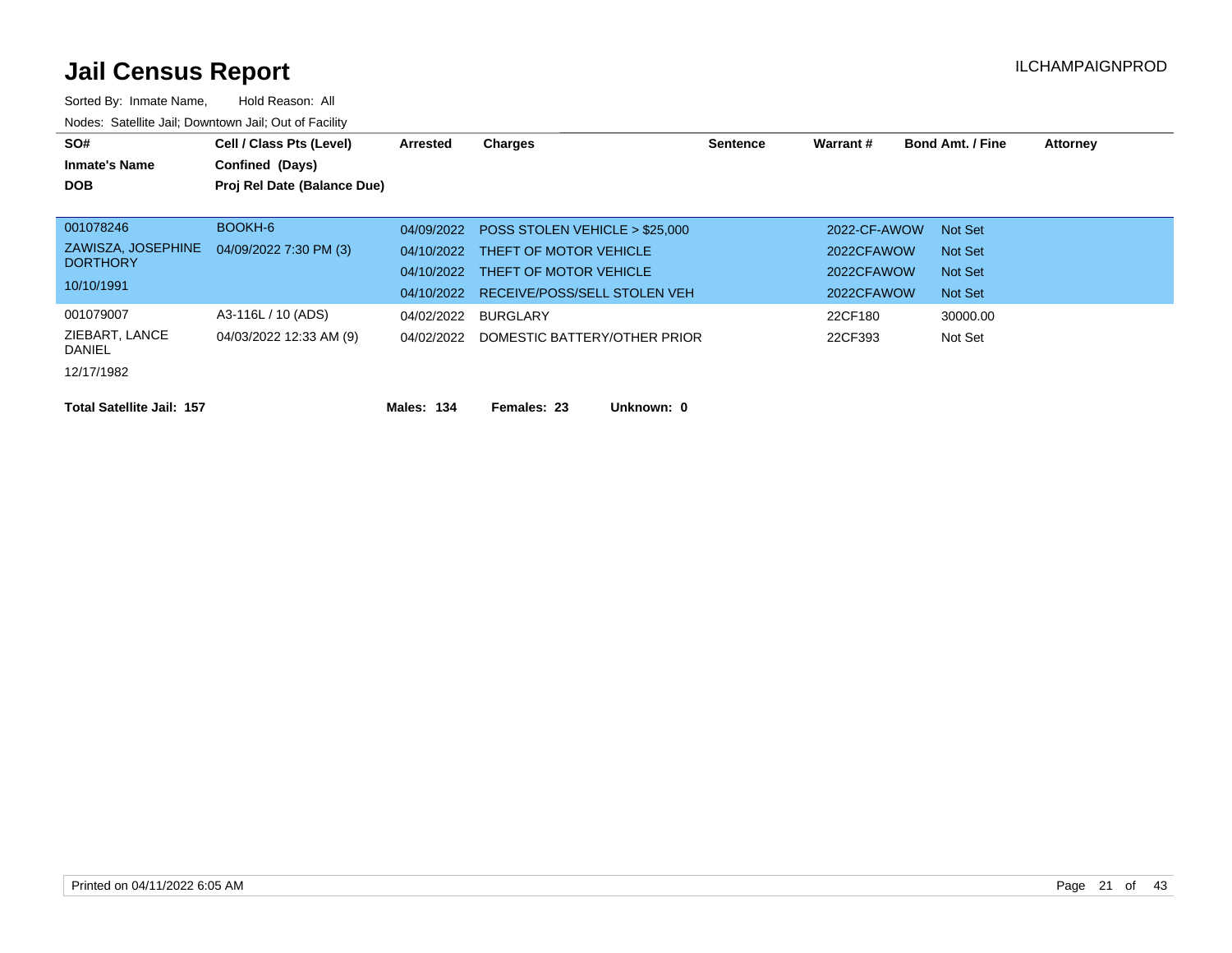| <b>Downtown Jail</b>                             |                             |            |                                     |                 |           |                         |                 |
|--------------------------------------------------|-----------------------------|------------|-------------------------------------|-----------------|-----------|-------------------------|-----------------|
| SO#                                              | Cell / Class Pts (Level)    | Arrested   | <b>Charges</b>                      | <b>Sentence</b> | Warrant#  | <b>Bond Amt. / Fine</b> | <b>Attorney</b> |
| <b>Inmate's Name</b>                             | Confined (Days)             |            |                                     |                 |           |                         |                 |
| <b>DOB</b>                                       | Proj Rel Date (Balance Due) |            |                                     |                 |           |                         |                 |
|                                                  |                             |            |                                     |                 |           |                         |                 |
| 983810                                           | C7L / 15 (ADS)              | 12/14/2021 | <b>ARMED HABITUAL CRIMINAL</b>      |                 | 21CF1526  | Not Set                 |                 |
| AKINS, KEVIN IVAN                                | 12/14/2021 5:34 PM (119)    |            |                                     |                 |           |                         |                 |
| 09/23/1990                                       |                             |            |                                     |                 |           |                         |                 |
| 952871                                           | G3U / 5 (MIN)               |            | 03/13/2022 METH DELIVERY/5<15 GRAMS |                 | 22CF300   | No Bond                 |                 |
| AUTEBERRY, JOSHUA<br><b>DAVID</b>                | 03/13/2022 7:24 PM (30)     |            |                                     |                 |           |                         |                 |
| 12/28/1984                                       |                             |            |                                     |                 |           |                         |                 |
| 001078218                                        | D1 / 5 (ADS)                | 03/23/2022 | <b>CRIMINAL TRESPASS TO LAND</b>    |                 | 21CM340   | 1000.00                 |                 |
| <b>BAKER, REED ALLEN</b>                         | 03/23/2022 6:55 PM (20)     | 03/23/2022 | <b>DISORDERLY CONDUCT</b>           |                 | 20OV0267  | 1000.00                 |                 |
|                                                  |                             |            | 03/24/2022 RETAIL THEFT             |                 | 20CM658   | 5000.00                 |                 |
| 07/28/1981                                       |                             |            |                                     |                 |           |                         |                 |
| 001077899                                        | G7U / 5 (MIN)               | 03/20/2022 | <b>BURGLARY</b>                     |                 | 21CF593   | 20000.00                |                 |
| BARKSDALE, RAY<br><b>SHAWN</b>                   | 03/20/2022 2:40 PM (23)     | 03/20/2022 | POSSESSION OF METH/5<15 GRAMS       |                 | 21CF655   | 20000.00                |                 |
| 10/31/1990                                       |                             |            | 03/20/2022 POSS STOLEN VEHICLE      |                 | 21CF505   | 20000.00                |                 |
| 517915                                           | $C2L / 5$ (MIN)             |            |                                     |                 |           |                         |                 |
| <b>BOXLEY, CHARLES</b>                           |                             | 08/03/2021 | <b>BURGLARY</b>                     |                 | 21CF289   | 20000.00                |                 |
| <b>OMAR</b>                                      | 08/03/2021 2:18 PM (252)    | 08/03/2021 | <b>BURGLARY</b>                     |                 | 21CF679   | 20000.00                |                 |
| 01/10/1985                                       |                             | 08/03/2021 | FORGERY/ISSUE/DELIVER DOCUMENT      |                 |           | No Bond                 |                 |
| 47897                                            | J5L / 15 (ADS)              | 01/19/2022 | <b>PAROLE REVOCATION</b>            |                 | VA2201139 | No Bond                 |                 |
| BRANAMAN,                                        | 01/19/2022 9:21 PM (83)     | 01/19/2022 | <b>VIOLATE ORDER PROTECTION</b>     |                 | 22CF85    | Not Set                 |                 |
| <b>CLIFFORD EARL</b>                             |                             | 01/19/2022 | DRVG REVOKED/2+/PERS INJ/DEATH      |                 | 22CF84    | Not Set                 |                 |
| 03/09/1975                                       |                             | 02/08/2022 | DRIVE REVOKED/RECK HOMIC/3          |                 | 21CF1280  | Not Set                 |                 |
|                                                  |                             | 02/08/2022 | DRIVING ON REVOKED LICENSE          |                 | 21TR8305  | Not Set                 |                 |
| 1027929                                          | F6L / 15 (MAX)              | 12/18/2021 | HOME INVASION/CAUSE INJURY          |                 | 21CF1560  | No Bond                 |                 |
| <b>BROUGHTON, MARK</b><br><b>ANTHONY, Junior</b> | 12/18/2021 2:55 AM (115)    |            |                                     |                 |           |                         |                 |
| 02/15/1990                                       |                             |            |                                     |                 |           |                         |                 |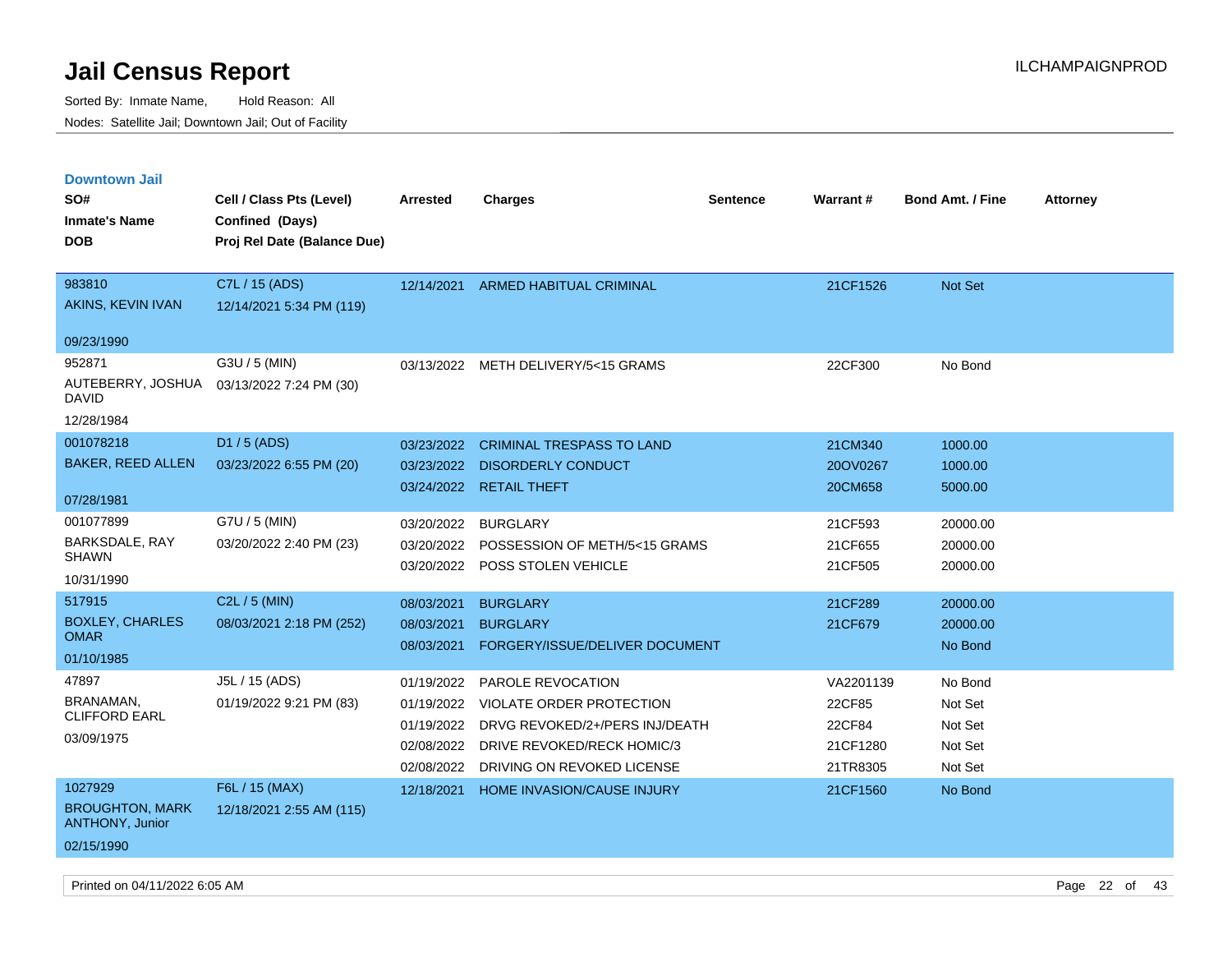| roaco. Catolino dall, Downtown dall, Out of Fability |                                              |                 |                                           |                 |                 |                         |                 |
|------------------------------------------------------|----------------------------------------------|-----------------|-------------------------------------------|-----------------|-----------------|-------------------------|-----------------|
| SO#                                                  | Cell / Class Pts (Level)                     | <b>Arrested</b> | <b>Charges</b>                            | <b>Sentence</b> | <b>Warrant#</b> | <b>Bond Amt. / Fine</b> | <b>Attorney</b> |
| <b>Inmate's Name</b>                                 | Confined (Days)                              |                 |                                           |                 |                 |                         |                 |
| <b>DOB</b>                                           | Proj Rel Date (Balance Due)                  |                 |                                           |                 |                 |                         |                 |
|                                                      |                                              |                 |                                           |                 |                 |                         |                 |
| 1067476                                              | F7U / 10 (MED)                               | 11/13/2021      | AGG DOMESTIC BATTERY/STRANGLE             |                 | 20CF575         | 5000.00                 |                 |
| <b>BROWN, JAMES</b><br><b>BRONELL</b>                | 11/13/2021 2:35 AM (150)                     | 11/13/2021      | <b>RESIDENTIAL BURGLARY</b>               |                 | 21CF385         | 25000.00                |                 |
| 01/08/1996                                           |                                              |                 |                                           |                 |                 |                         |                 |
| 995432                                               | H5L / 10 (ADS)                               | 12/20/2021      | FAIL TO RPT WKLY/NO FIXED ADDR            |                 | 21CF1559        | Not Set                 |                 |
| BROWN, JAVON<br><b>SHANTEZ</b>                       | 12/20/2021 2:06 AM (113)                     |                 |                                           |                 |                 |                         |                 |
| 10/14/1991                                           |                                              |                 |                                           |                 |                 |                         |                 |
| 001078900                                            | J7L / 15 (ADS)                               |                 | 03/02/2022 MURDER/INTENT TO KILL/INJURE   |                 | 22CF252         | Not Set                 |                 |
| <b>BYRD, ANDREW</b><br><b>DARNELL</b>                | 03/02/2022 11:59 PM (41)                     |                 |                                           |                 |                 |                         |                 |
| 12/30/2003                                           |                                              |                 |                                           |                 |                 |                         |                 |
| 001077954                                            | F9L / 10 (MED)                               | 12/21/2021      | RESIDENTIAL BURGLARY                      |                 | 21CF1570        | Not Set                 |                 |
|                                                      | CALKINS, STEVEN RAY 12/21/2021 6:35 AM (112) |                 |                                           |                 |                 |                         |                 |
|                                                      |                                              |                 |                                           |                 |                 |                         |                 |
| 01/01/1992                                           |                                              |                 |                                           |                 |                 |                         |                 |
| 001078092                                            | H2U / 10 (ADS)                               | 12/27/2021      | AGG BATTERY/PUBLIC PLACE                  |                 | 2021CF1042      | 5000.00                 |                 |
| WILLIAM                                              | CHOUNARD, STANLEY 12/27/2021 10:47 PM (106)  |                 |                                           |                 |                 |                         |                 |
| 06/25/1986                                           |                                              |                 |                                           |                 |                 |                         |                 |
| 56241                                                | E2U / 5 (MIN)                                | 01/13/2022      | VIOLATE ORDER/PRIOR DOM BTRY              |                 | 22CF59          | Not Set                 |                 |
| CLARK, DAMON<br><b>GILLMORE</b>                      | 01/13/2022 4:36 AM (89)                      |                 | 04/04/2022 CIVIL FTA WARRANT              |                 | 2007D200        | 100000.00               |                 |
| 12/21/1976                                           |                                              |                 |                                           |                 |                 |                         |                 |
| 001078838                                            | D <sub>2</sub> / 15 (ADS)                    |                 | 02/12/2022 PRED CRIM SEX ASLT/BODILY HARM |                 | 21CF30          | 150000.00               |                 |
| <b>CLAYTON, KAREEM</b><br>JAMAL                      | 02/12/2022 8:55 AM (59)                      |                 |                                           |                 |                 |                         |                 |
| 02/03/1974                                           |                                              |                 |                                           |                 |                 |                         |                 |
| 1075361                                              | $15/5$ (ADS)                                 | 04/16/2021      | <b>BURGLARY</b>                           |                 | 21CF414         | Not Set                 |                 |
| <b>COWART, TORREY</b><br>BENJAMEN, Junior            | 04/16/2021 9:17 PM (361)                     |                 |                                           |                 |                 |                         |                 |
| 11/22/1987                                           |                                              |                 |                                           |                 |                 |                         |                 |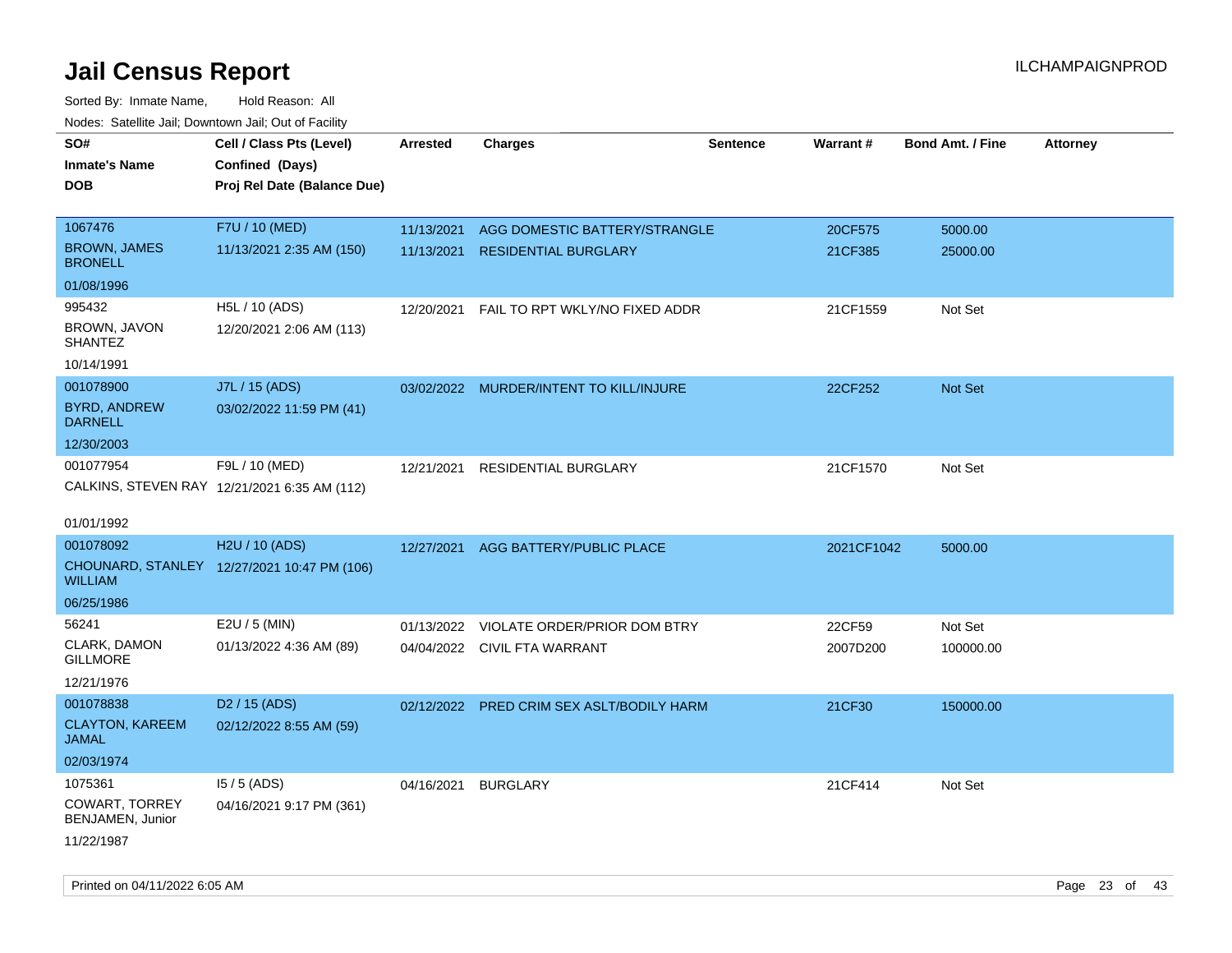| Noues. Sateme Jan, Downtown Jan, Out or Facility |                             |                   |                                  |                 |            |                         |          |
|--------------------------------------------------|-----------------------------|-------------------|----------------------------------|-----------------|------------|-------------------------|----------|
| SO#                                              | Cell / Class Pts (Level)    | <b>Arrested</b>   | <b>Charges</b>                   | <b>Sentence</b> | Warrant#   | <b>Bond Amt. / Fine</b> | Attorney |
| <b>Inmate's Name</b>                             | Confined (Days)             |                   |                                  |                 |            |                         |          |
| <b>DOB</b>                                       | Proj Rel Date (Balance Due) |                   |                                  |                 |            |                         |          |
|                                                  |                             |                   |                                  |                 |            |                         |          |
| 1067370                                          | E6L / 15 (ADS)              | 11/05/2021        | FIREARM/FOID INVALID/NOT ELIG    | 2y (DOC)        | 21CF1370   | Not Set                 |          |
| <b>DAVIS, AUSTIN</b><br><b>CHRISTOPHER</b>       | 11/06/2021 12:23 AM (157)   |                   |                                  |                 |            |                         |          |
| 08/11/1997                                       |                             |                   |                                  |                 |            |                         |          |
| 001077214                                        | F8L / 15 (MAX)              | 12/20/2021        | <b>MURDER</b>                    |                 | 21CF1572   | Not Set                 |          |
| DAVIS-MURDOCK,<br><b>ERION VASSHAD</b>           | 12/21/2021 10:13 AM (112)   |                   |                                  |                 |            |                         |          |
| 06/22/1998                                       |                             |                   |                                  |                 |            |                         |          |
| 64070                                            | C8L / 10 (MED)              |                   | 02/18/2022 BURGLARY              |                 | 21CF1176   | 20000.00                |          |
| DECKER, ANTHONY V                                | 02/18/2022 6:52 PM (53)     |                   |                                  |                 |            |                         |          |
|                                                  |                             |                   |                                  |                 |            |                         |          |
| 11/27/1982                                       |                             |                   |                                  |                 |            |                         |          |
| 001078223                                        | G6L / 5 (MIN)               | 11/09/2021        | AGG DUI/NO VALID DL              |                 | 21CF1382   | Not Set                 |          |
| DIEGO-MATEO,<br><b>JOAQUIN</b>                   | 11/09/2021 10:52 PM (154)   |                   |                                  |                 |            |                         |          |
| 01/23/2002                                       |                             |                   |                                  |                 |            |                         |          |
| 571307                                           | J3L / 15 (ADS)              | 09/14/2020        | <b>CRIM SEXUAL ABUSE/CONSENT</b> |                 | 2020CF1026 | Not Set                 |          |
| DOMINGO-<br>CASTANEDA,                           | 09/14/2020 11:19 PM (575)   | 09/14/2020        | PRED CRIM SEX ASLT/VICTIM <13    |                 | 2020CF1025 | <b>Not Set</b>          |          |
| 09/29/1989                                       |                             |                   |                                  |                 |            |                         |          |
| 527379                                           | D6 / 15 (ADS)               | 10/25/2021        | ARMED HABITUAL CRIMINAL          |                 | 21CF1297   | Not Set                 |          |
| DRAKE, MARCELL<br><b>DEON</b>                    | 10/25/2021 5:05 PM (169)    | 10/27/2021        | AGG DOMESTIC BATTERY/STRANGLE    |                 | 21CF1245   | Not Set                 |          |
| 04/20/1987                                       |                             |                   |                                  |                 |            |                         |          |
| 959292                                           | K1 / 15 (ADS)               | 04/01/2021        | ATTEMPT (FIRST DEGREE MURDER)    |                 | 2020CF565  | 2000000.00              |          |
| <b>DUNCAN, COREYON</b><br><b>ANTHONY</b>         | 04/01/2021 8:46 PM (376)    | 12/17/2021 MURDER |                                  |                 | 21CF1542   | <b>Not Set</b>          |          |
| 01/17/1989                                       |                             |                   |                                  |                 |            |                         |          |
| 1053207                                          | K3 / 15 (SPH)               | 06/06/2019        | MURDER/INTENT TO KILL/INJURE     |                 | 2019-CF849 | 2000000.00              |          |
| FAUST, JAQUAVEON<br>LAVELL                       | 06/06/2019 2:24 PM (1,041)  |                   |                                  |                 |            |                         |          |
| 07/25/1996                                       |                             |                   |                                  |                 |            |                         |          |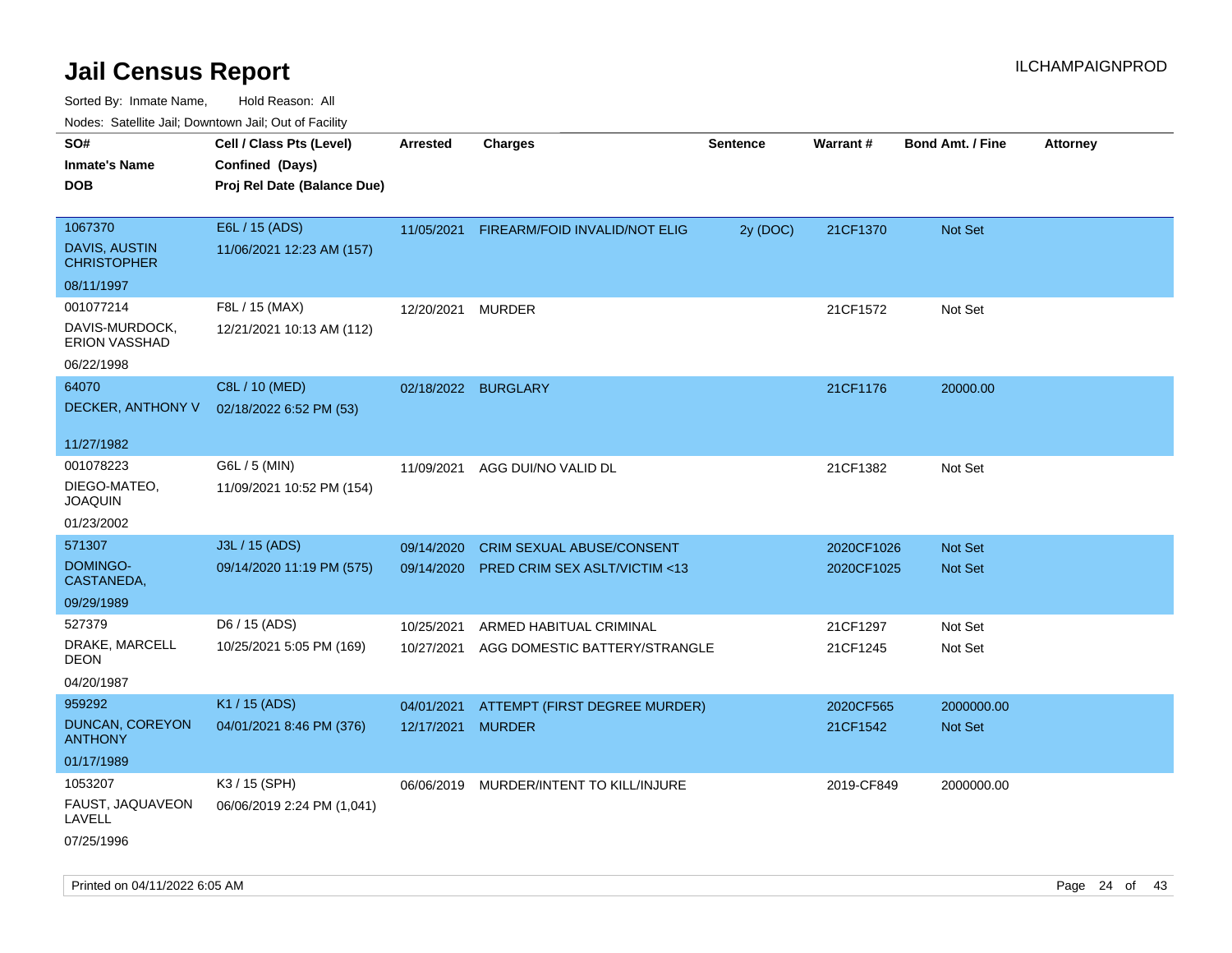| SO#                                           | Cell / Class Pts (Level)    | <b>Arrested</b> | <b>Charges</b>                            | <b>Sentence</b> | Warrant#    | <b>Bond Amt. / Fine</b> | <b>Attorney</b> |
|-----------------------------------------------|-----------------------------|-----------------|-------------------------------------------|-----------------|-------------|-------------------------|-----------------|
| <b>Inmate's Name</b>                          | Confined (Days)             |                 |                                           |                 |             |                         |                 |
| <b>DOB</b>                                    | Proj Rel Date (Balance Due) |                 |                                           |                 |             |                         |                 |
|                                               |                             |                 |                                           |                 |             |                         |                 |
| 527081                                        | F9U / 10 (MED)              |                 | 09/06/2021 ARSON/REAL/PERSONAL PROP>\$150 |                 | 2021 CF 797 | 25000.00                |                 |
| FERGUSON,<br><b>CHRISTOPHER</b>               | 09/06/2021 1:18 PM (218)    |                 |                                           |                 |             |                         |                 |
| 12/21/1981                                    |                             |                 |                                           |                 |             |                         |                 |
| 524764                                        | G3L / 5 (MIN)               | 09/18/2021      | METH DELIVERY/15<100 GRAMS                |                 | 21CF627     | 50000.00                |                 |
| FISCUS, ROBERT<br><b>LOWELL</b>               | 09/18/2021 10:50 AM (206)   |                 |                                           |                 |             |                         |                 |
| 02/17/1986                                    |                             |                 |                                           |                 |             |                         |                 |
| 1068917                                       | $12/5$ (ADS)                |                 | 08/11/2021 VIO ORDER/PRIOR VIO OF ORDER   |                 | 21CF965     | Not Set                 |                 |
| <b>GARCIA, JUAN</b><br><b>CARLOS</b>          | 08/11/2021 9:24 PM (244)    |                 |                                           |                 |             |                         |                 |
| 10/21/1997                                    |                             |                 |                                           |                 |             |                         |                 |
| 32913                                         | $11 / 15$ (ADS)             | 12/03/2021      | PRED CRIM SEX ASLT/VICTIM <13             |                 | 21CF1481    | Not Set                 |                 |
| GROB, WARREN A,<br>Junior                     | 12/03/2021 4:24 PM (130)    |                 |                                           |                 |             |                         |                 |
| 12/07/1950                                    |                             |                 |                                           |                 |             |                         |                 |
| 001078871                                     | G9U / 5 (ADS)               | 02/22/2022      | <b>ESCAPE/VIOLATE ELEC MONITORING</b>     |                 | 22CF316     | 150000.00               |                 |
| <b>HARRIS, MARTELL</b>                        | 02/22/2022 3:44 PM (49)     |                 | 02/22/2022 RESIDENTIAL BURGLARY           |                 | 2020JD14    | No Bond                 |                 |
| <b>TE'SHAWN</b>                               |                             |                 | 02/22/2022 INDIRECT CRIMINAL CONTEMPT     |                 | 2020CC9     | 20000.00                |                 |
| 07/02/2003                                    |                             |                 |                                           |                 |             |                         |                 |
| 001078868                                     | C6L / 5 (ADS)               |                 | 02/24/2022 STALKING/CAUSE FEAR FOR SAFETY |                 | 22CF227     | 150000.00               |                 |
| HARRIS-MINER,<br><b>NICHOLAS</b>              | 02/24/2022 3:56 PM (47)     |                 |                                           |                 |             |                         |                 |
| 07/08/1998                                    |                             |                 |                                           |                 |             |                         |                 |
| 1073611                                       | G4L / 5 (MIN)               | 02/09/2021      | MFG 15>100 GR ECSTASY/ANALOG              |                 | 21CF121     | 500000.00               |                 |
| <b>HAYES, CAMERON</b><br><b>TAYLOR MALEEK</b> | 02/09/2021 3:10 PM (427)    | 02/09/2021      | DELIVERY OF OR POSSESSION OF W/ INT       |                 | 21CF160     | Not Set                 |                 |
| 08/10/1998                                    |                             |                 |                                           |                 |             |                         |                 |
| 987949                                        | B1 / 10 (ADS)               | 03/29/2022      | <b>FELON POSS/FIREARM</b>                 |                 | 22CF365     | Not Set                 |                 |
| HOLT, TERRELL<br>VALENTINO                    | 03/29/2022 12:53 AM (14)    |                 | 03/29/2022 FUGITIVE FROM JUSTICE          |                 | 22CF364     | Not Set                 |                 |
| 02/17/1991                                    |                             |                 |                                           |                 |             |                         |                 |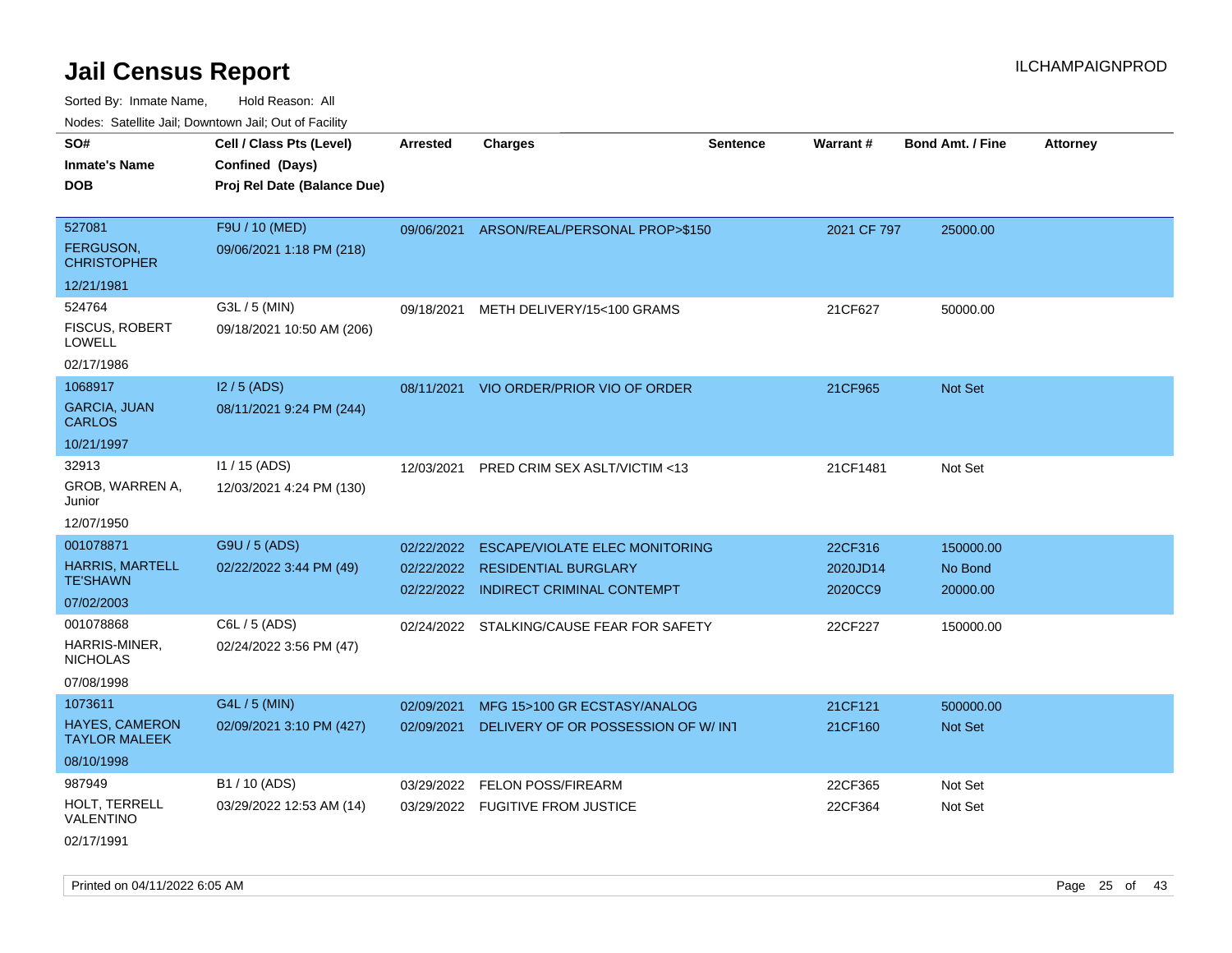Sorted By: Inmate Name, Hold Reason: All

|  |  |  | Nodes: Satellite Jail; Downtown Jail; Out of Facility |  |
|--|--|--|-------------------------------------------------------|--|
|--|--|--|-------------------------------------------------------|--|

| SO#<br><b>Inmate's Name</b>                | Cell / Class Pts (Level)<br>Confined (Days) | <b>Arrested</b>     | <b>Charges</b>                           | <b>Sentence</b> | Warrant#  | <b>Bond Amt. / Fine</b> | <b>Attorney</b> |
|--------------------------------------------|---------------------------------------------|---------------------|------------------------------------------|-----------------|-----------|-------------------------|-----------------|
| <b>DOB</b>                                 | Proj Rel Date (Balance Due)                 |                     |                                          |                 |           |                         |                 |
|                                            |                                             |                     |                                          |                 |           |                         |                 |
| 518711                                     | G5L / 5 (MIN)                               | 01/30/2022 THEFT    |                                          |                 | 22CF133   | Not Set                 |                 |
| <b>INGERSON, LUCUS</b><br><b>JAMES</b>     | 01/30/2022 4:57 PM (72)                     |                     |                                          |                 |           |                         |                 |
| 09/16/1979                                 |                                             |                     |                                          |                 |           |                         |                 |
| 001078766                                  | $13/5$ (ADS)                                | 02/08/2022          | AGGRAVATED BATTERY                       |                 | 22CF160   | Not Set                 |                 |
| JOHNSON, IYONZI                            | 02/08/2022 11:56 AM (63)                    | 02/08/2022 BURGLARY |                                          |                 | 22CF63    | 3000.00                 |                 |
| 07/16/1994                                 |                                             |                     |                                          |                 |           |                         |                 |
| 1073894                                    | <b>TEMP</b>                                 |                     | 04/07/2022 PROBATION VIOLATION           |                 | 2021CF920 | Not Set                 |                 |
| JOKICH, ANTON VEGO  04/07/2022 5:40 PM (5) |                                             |                     |                                          |                 |           |                         |                 |
| 05/30/1969                                 |                                             |                     |                                          |                 |           |                         |                 |
| 001078818                                  | D3 / 10 (MED)                               |                     | 02/04/2022 DOMESTIC BATTERY/OTHER PRIOR  |                 | 22CF148   | Not Set                 |                 |
| KINSEL, EVERAL<br><b>MICHAEL WILLIAM</b>   | 02/04/2022 7:37 PM (67)                     |                     |                                          |                 |           |                         |                 |
| 10/16/1985                                 |                                             |                     |                                          |                 |           |                         |                 |
| 527447                                     | J1L / 10 (ADS)                              | 02/22/2022          | <b>BURGLARY</b>                          |                 | 22CF224   | Not Set                 |                 |
| KIRKWOOD, TYLER<br><b>JAMES</b>            | 02/22/2022 10:47 AM (49)                    | 02/22/2022          | AGG BATTERY/GREAT BODILY HARM            |                 | 22CF223   | <b>Not Set</b>          |                 |
| 10/04/1985                                 |                                             | 02/23/2022 BURGLARY |                                          |                 | 22CF152   | <b>Not Set</b>          |                 |
|                                            |                                             | 04/05/2022          | <b>RESIDENTIAL BURGLARY</b>              |                 | 22CF383   | <b>Not Set</b>          |                 |
| 001077710                                  | G2L / 5 (MIN)                               | 03/31/2022          | AGG DOMESTIC BATTERY/STRANGLE            |                 | 21CF212   | No Bond                 |                 |
| LANGE, DEVONTAE<br>AND'RE                  | 03/31/2022 2:21 PM (12)                     |                     | 03/31/2022 AGG BATTERY/PUBLIC PLACE      |                 | 21CF279   | No Bond                 |                 |
| 03/05/1994                                 |                                             |                     |                                          |                 |           |                         |                 |
| 29681                                      | J2L / 15 (ADS)                              | 07/14/2020          | PREDATORY CRIMINAL SEX ASSLT/CHILE       |                 | 20CF-781  | 250000.00               |                 |
| LENOIR, JOHN<br><b>CHRISTOPHER</b>         | 07/14/2020 12:51 PM (637)                   |                     |                                          |                 |           |                         |                 |
| 04/20/1966                                 |                                             |                     |                                          |                 |           |                         |                 |
| 001078797                                  | 14 / 10 (ADS)                               |                     | 01/26/2022 VIO STALKING NO CONTACT ORDER |                 | 22CM31    | Not Set                 |                 |
| LEVIN, DANIEL DAVID                        | 01/26/2022 3:00 PM (76)                     |                     |                                          |                 |           |                         |                 |

08/08/1984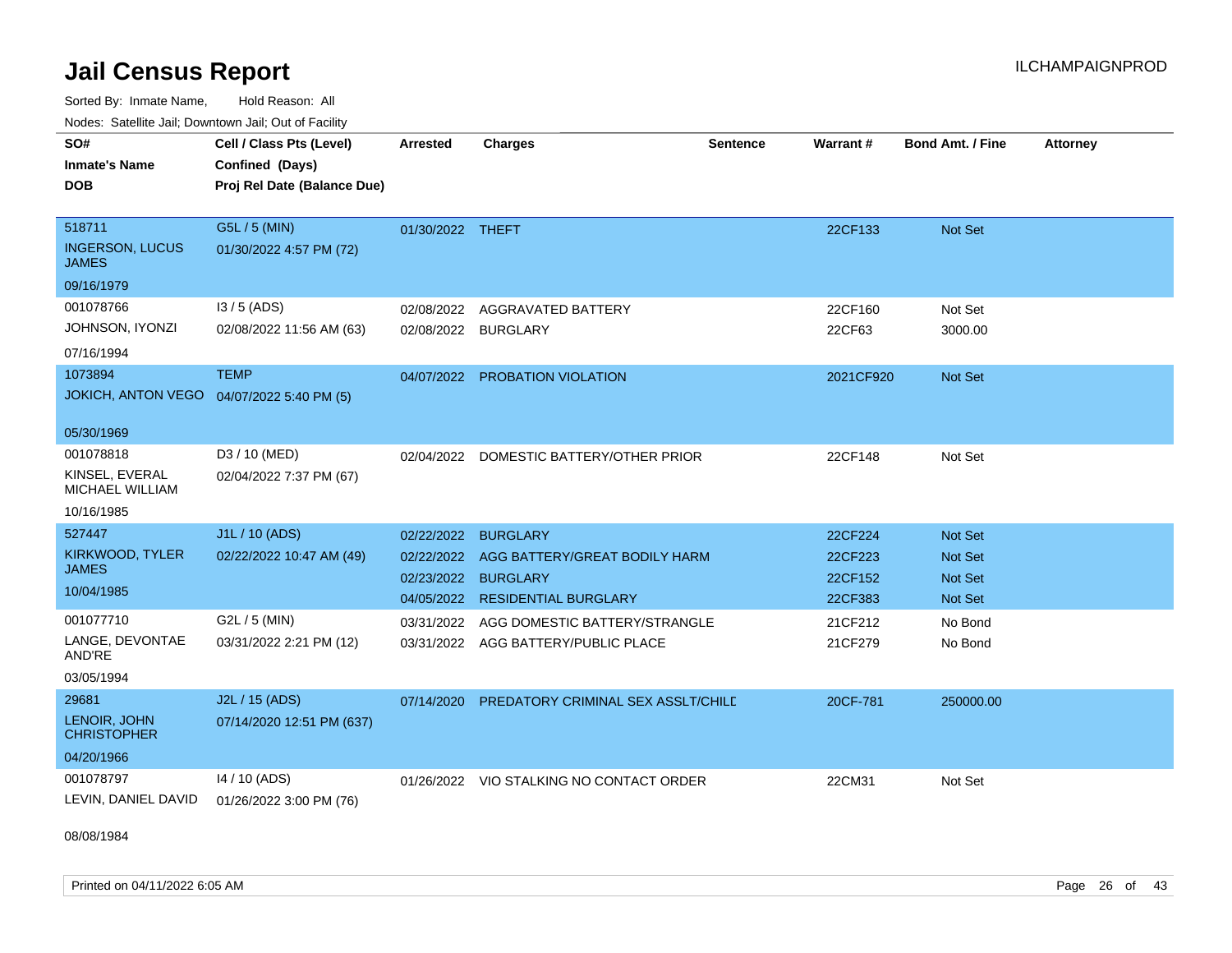| roacs. Catellite Jall, Downtown Jall, Out of Facility |                                                                            |                                 |                                         |                      |                    |                         |                 |
|-------------------------------------------------------|----------------------------------------------------------------------------|---------------------------------|-----------------------------------------|----------------------|--------------------|-------------------------|-----------------|
| SO#<br><b>Inmate's Name</b><br><b>DOB</b>             | Cell / Class Pts (Level)<br>Confined (Days)<br>Proj Rel Date (Balance Due) | <b>Arrested</b>                 | <b>Charges</b>                          | <b>Sentence</b>      | Warrant#           | <b>Bond Amt. / Fine</b> | <b>Attorney</b> |
| 1005717                                               | G9L / 5 (MIN)                                                              | 03/31/2022 AGG DUI/3            |                                         |                      | 22CF372            | 100000.00               |                 |
| LEWIS, ORLANDO<br><b>DESHONE</b>                      | 03/31/2022 1:56 PM (12)                                                    | 03/31/2022 AGG DUI/3            |                                         |                      | 22CF373            | 100000.00               |                 |
| 01/31/1987                                            |                                                                            |                                 |                                         |                      |                    |                         |                 |
| 45113                                                 | H <sub>4</sub> L                                                           | 11/20/2021                      | ARMED HABITUAL CRIMINAL                 | 6y/6m (DOC) 21CF1424 |                    | No Bond                 |                 |
| MARTIN, JEREMIAH<br><b>FRANCIS</b>                    | 11/20/2021 1:18 AM (143)                                                   |                                 |                                         |                      |                    |                         |                 |
| 01/18/1977                                            |                                                                            |                                 |                                         |                      |                    |                         |                 |
| 1063030                                               | D4 / 15 (ADS)                                                              | 12/20/2021                      | <b>MURDER</b>                           |                      | 21CF1571           | <b>Not Set</b>          |                 |
|                                                       | MASON, RYAN ONEIAL 12/21/2021 9:30 AM (112)                                | 12/22/2021                      | <b>PAROLE REVOCATION</b>                |                      | CH2107979          | Not Set                 |                 |
| 02/22/1991                                            |                                                                            |                                 |                                         |                      |                    |                         |                 |
| 1066623<br>MATA-OROZCO,<br><b>OLEGARIO</b>            | G6U / 5 (MIN)<br>11/17/2021 5:08 PM (146)                                  | 11/17/2021                      | MFG/DEL 15<100 GR COCA/ANALOG           |                      | 17CF1093           | 75000.00                |                 |
| 03/06/1995                                            |                                                                            |                                 |                                         |                      |                    |                         |                 |
| 1076591                                               | G8U / 5 (MIN)                                                              | 02/22/2022                      | DELIVERY OF OR POSSESSION OF W/INT      |                      | 20CF961            | 500000.00               |                 |
| <b>MATTHEWS,</b><br><b>CHRISTIAN ANTHONY</b>          | 02/22/2022 7:42 PM (49)                                                    |                                 | 02/23/2022 MAIL FRAUD                   |                      | 2:21CR173          | No Bond                 |                 |
| 03/15/1989                                            |                                                                            |                                 |                                         |                      |                    |                         |                 |
| 40235                                                 | G1L / 5 (MIN)                                                              | 10/04/2021                      | AGG DUI/4                               |                      | 2021CF1145         | 35000.00                |                 |
| MERRIWEATHER,<br><b>MARCUS TODD</b>                   | 10/04/2021 4:41 PM (190)                                                   |                                 |                                         |                      |                    |                         |                 |
| 11/28/1967                                            |                                                                            |                                 |                                         |                      |                    |                         |                 |
| 1040273                                               | E5U / 15 (ADS)                                                             | 09/30/2021                      | <b>PRED CRIM SEX ASLT/VICTIM &lt;13</b> |                      | 21CF329            | 500000.00               |                 |
| METCALFE, LANELL<br><b>JARON</b>                      | 09/30/2021 11:32 PM (194)                                                  |                                 |                                         |                      |                    |                         |                 |
| 09/22/1988                                            |                                                                            |                                 |                                         |                      |                    |                         |                 |
| 1075635                                               | K <sub>2</sub> / 10 (ADS)                                                  | 05/11/2021                      | MFG/DEL CANNABIS/30-500 GRAMS           |                      | 20CF1402           | 100000.00               |                 |
| MILES, DEVLON VON,<br>Junior                          | 05/11/2021 10:39 PM (336)                                                  | 05/11/2021<br>02/23/2022 MURDER | AGG DISCHARGE FIREARM/OCC VEH           |                      | 21CF538<br>22CF219 | Not Set<br>Not Set      |                 |
| 11/04/2000                                            |                                                                            |                                 |                                         |                      |                    |                         |                 |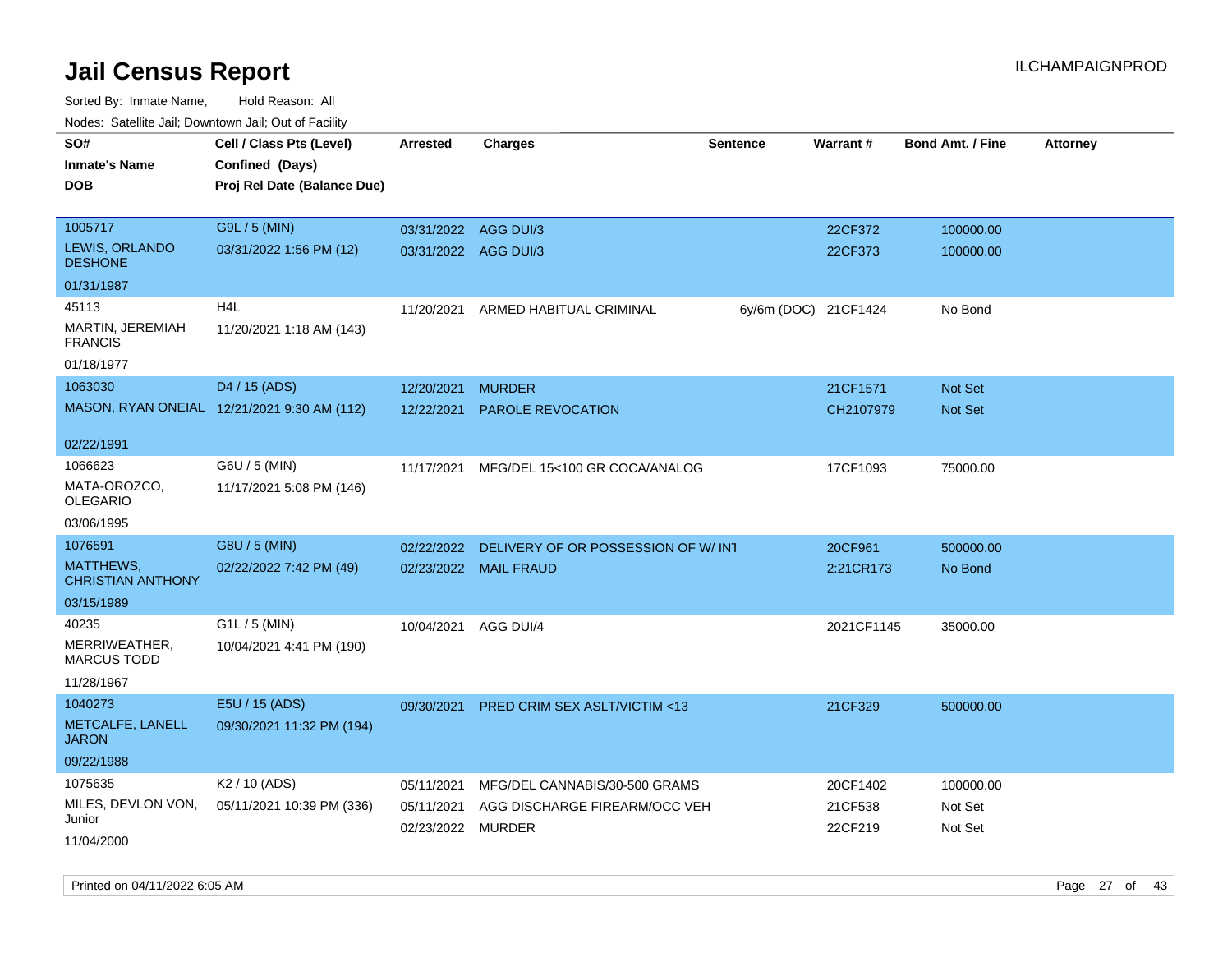Sorted By: Inmate Name, Hold Reason: All Nodes: Satellite Jail; Downtown Jail; Out of Facility

| roues. Salellite Jali, Downtown Jali, Out of Facility |                             |                      |                                              |                 |                 |                         |                 |
|-------------------------------------------------------|-----------------------------|----------------------|----------------------------------------------|-----------------|-----------------|-------------------------|-----------------|
| SO#                                                   | Cell / Class Pts (Level)    | <b>Arrested</b>      | <b>Charges</b>                               | <b>Sentence</b> | <b>Warrant#</b> | <b>Bond Amt. / Fine</b> | <b>Attorney</b> |
| <b>Inmate's Name</b>                                  | Confined (Days)             |                      |                                              |                 |                 |                         |                 |
| <b>DOB</b>                                            | Proj Rel Date (Balance Due) |                      |                                              |                 |                 |                         |                 |
|                                                       |                             |                      |                                              |                 |                 |                         |                 |
| 1042168                                               | G5U / 5 (MIN)               | 02/26/2022 AGG DUI/4 |                                              |                 | 22CF238         | Not Set                 |                 |
| MONTALVO, ANTONIO                                     | 02/26/2022 6:14 AM (45)     |                      |                                              |                 |                 |                         |                 |
| 05/03/1976                                            |                             |                      |                                              |                 |                 |                         |                 |
| 1069209                                               | H1L / 10 (ADS)              | 04/07/2021           | AGG BATTERY/GREAT BODILY HARM                |                 | 21CF376         | Not Set                 |                 |
| MOORE, DEVONTE<br>JAMAL                               | 04/07/2021 6:25 PM (370)    |                      |                                              |                 |                 |                         |                 |
| 09/24/1995                                            |                             |                      |                                              |                 |                 |                         |                 |
| 001078993                                             | E1L / 10 (ADS)              |                      | 03/29/2022 AGG ASLT PEACE OFF/FIRE/ER WRK    |                 | 22CM87          | <b>Not Set</b>          |                 |
| MURPHY, JUSTIN RAY                                    | 03/29/2022 6:40 PM (14)     |                      |                                              |                 |                 |                         |                 |
|                                                       |                             |                      |                                              |                 |                 |                         |                 |
| 03/12/1997                                            |                             |                      |                                              |                 |                 |                         |                 |
| 1067146                                               | G7L / 5 (MIN)               | 03/23/2022           | LEAVING SCENE-ACCIDENT/DEATH/INJUF 13y (DOC) |                 | 2020CF1197      | No Bond                 |                 |
| OMALLEY, ROBERT<br>FRED                               | 03/23/2022 5:10 PM (20)     |                      |                                              |                 |                 |                         |                 |
| 04/30/1979                                            |                             |                      |                                              |                 |                 |                         |                 |
| 001078357                                             | A2L / 15 (SPH)              | 09/17/2021           | ARMED ROBBERY/ARMED W/FIREARM                |                 | 21CF1230        | <b>Not Set</b>          |                 |
| PETTIGREW, CAREY                                      | 09/17/2021 9:56 AM (207)    | 09/17/2021           | ARMED ROBBERY/ARMED W/FIREARM                |                 | 22-CF-7         | 500000.00               |                 |
| <b>CORNITRIAS DEOBLO</b>                              |                             | 09/17/2021           | ARMED ROBBERY/ARMED W/FIREARM                |                 | 21CF1128        | <b>Not Set</b>          |                 |
| 08/31/1986                                            |                             | 09/17/2021           | ARMED ROBBERY/ARMED W/FIREARM                |                 | 21CF1129        | <b>Not Set</b>          |                 |
| 1008308                                               | F5L / 10 (MED)              | 01/30/2022           | ASSAULT                                      |                 | 19CM364         | 4000.00                 |                 |
| PETTIGREW, MARIO<br><b>TRAVINIO</b>                   | 01/30/2022 6:15 AM (72)     |                      | 01/30/2022 AGG BTRY/GREAT BOD HARM/60+       |                 | 22CF131         | No Bond                 |                 |
| 08/11/1992                                            |                             |                      |                                              |                 |                 |                         |                 |
| 1070610                                               | J6L / 10 (ADS)              | 03/03/2022           | AGG BATTERY/PUBLIC PLACE                     |                 | 21CF930         | Not Set                 |                 |
| PHILLIS, AARON<br><b>MONTRELL</b>                     | 03/03/2022 2:49 PM (40)     |                      | 03/03/2022 AGG BATTERY/GREAT BODILY HARM     |                 | 21CF482         | 5000.00                 |                 |
| 03/26/1999                                            |                             |                      |                                              |                 |                 |                         |                 |
| 001078005                                             | E4L / 10 (MED)              | 03/08/2022           | HOME INVASION/CAUSE INJURY                   |                 | 22CF280         | Not Set                 |                 |
| PINEX, MARCHELLO D                                    | 03/08/2022 2:54 AM (35)     |                      | 03/08/2022 AGGRAVATED BATTERY/STRANGLE       |                 | 19CR605101      | No Bond                 |                 |
|                                                       |                             |                      |                                              |                 |                 |                         |                 |

12/25/1991

Printed on 04/11/2022 6:05 AM Page 28 of 43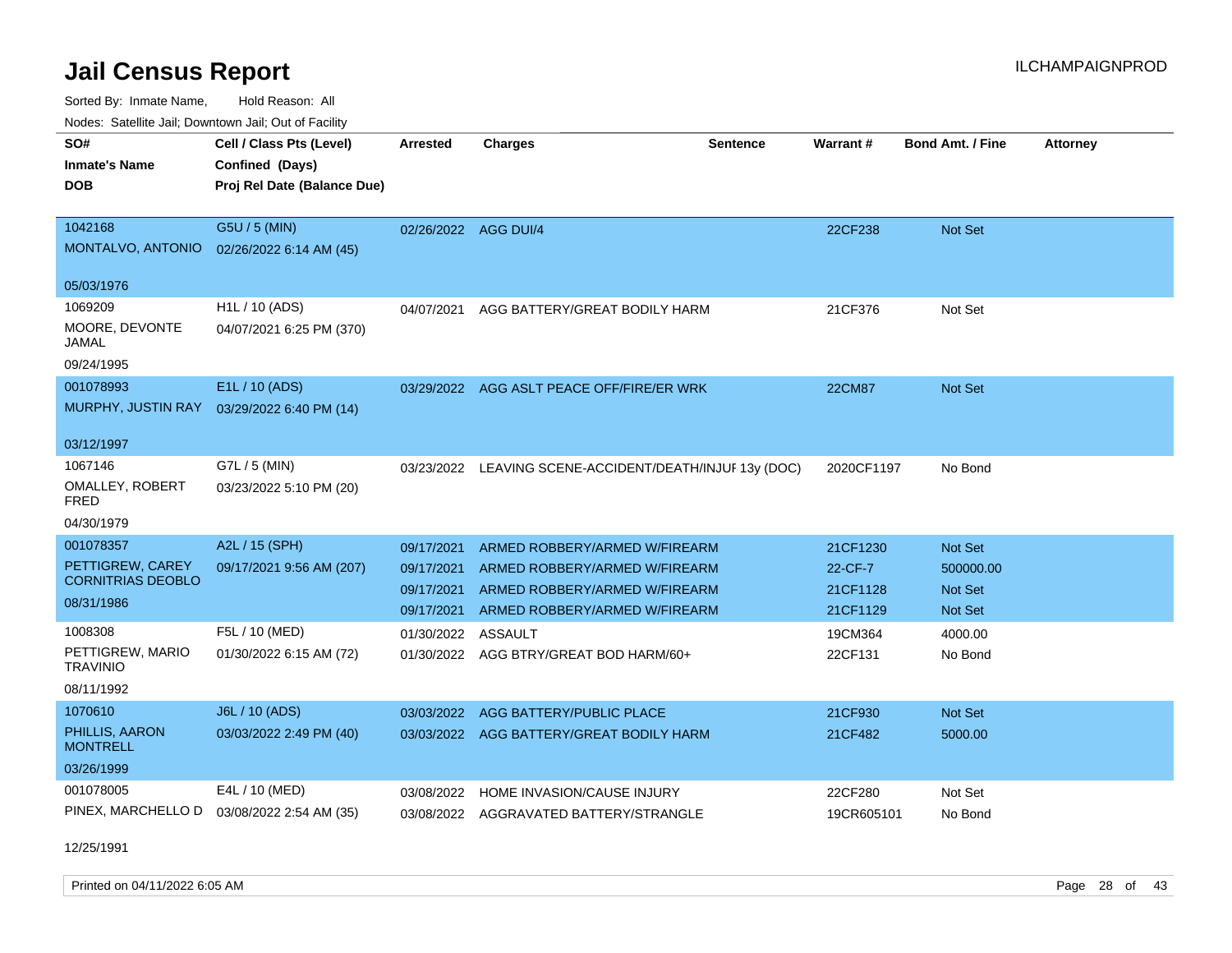Sorted By: Inmate Name, Hold Reason: All Nodes: Satellite Jail; Downtown Jail; Out of Facility

| SO#                                     | Cell / Class Pts (Level)                   | <b>Arrested</b> | <b>Charges</b>                           | <b>Sentence</b> | Warrant#   | <b>Bond Amt. / Fine</b> | <b>Attorney</b> |
|-----------------------------------------|--------------------------------------------|-----------------|------------------------------------------|-----------------|------------|-------------------------|-----------------|
| <b>Inmate's Name</b>                    | Confined (Days)                            |                 |                                          |                 |            |                         |                 |
| DOB                                     | Proj Rel Date (Balance Due)                |                 |                                          |                 |            |                         |                 |
|                                         |                                            |                 |                                          |                 |            |                         |                 |
| 001078942                               | G2U / 5 (MIN)                              |                 | 03/13/2022 MFG/DEL CANNABIS/500<2000 GR  |                 | 22CF307    | Not Set                 |                 |
| <b>QATTOUM, ADHAM M</b>                 | 03/13/2022 11:31 PM (30)                   |                 |                                          |                 |            |                         |                 |
| 07/22/1994                              |                                            |                 |                                          |                 |            |                         |                 |
| 001077783                               | H6L / 10 (ADS)                             |                 | 01/05/2022 AGGRAVATED BATTERY            |                 | 21CF325    | Not Set                 |                 |
| RIVERA, DARYL<br><b>ANTONIO</b>         | 01/05/2022 4:20 PM (97)                    |                 |                                          |                 |            |                         |                 |
| 11/14/1981                              |                                            |                 |                                          |                 |            |                         |                 |
| 1072114                                 | A1U / 15 (SPH)                             | 01/17/2021      | ATTEMPT (FIRST DEGREE MURDER)            |                 | 2021CF65   | Not Set                 |                 |
|                                         | ROBINSON, DONNELL 01/17/2021 2:40 PM (450) | 01/17/2021      | ARMED ROBBERY/NO FIREARM                 |                 | 2020CF824  | 75000.00                |                 |
| <b>LEVON</b>                            |                                            | 02/17/2021      | <b>AGGRAVATED BATTERY</b>                | 4y (DOC)        |            | 250000.00               |                 |
| 10/23/2000                              |                                            |                 |                                          |                 |            |                         |                 |
| 1000820                                 | F2U / 15 (MAX)                             |                 | 01/24/2022 FELON POSS/USE WEAPON/FIREARM |                 | 22CF105    | Not Set                 |                 |
| <b>MICHAEL</b>                          | SCHNEIDER, SONGAN 01/24/2022 8:20 AM (78)  | 01/24/2022      | AGGRAVATED DOMESTIC BATTERY              |                 | 21CF1433   | 25000.00                |                 |
| 08/18/1992                              |                                            |                 |                                          |                 |            |                         |                 |
| 47195                                   | G8L / 5 (MIN)                              | 12/27/2021      | <b>RESIDENTIAL BURGLARY</b>              |                 | 2020CF1222 | 10000.00                |                 |
| SIMMONS, JAMES<br><b>ROBERT</b>         | 12/27/2021 8:42 AM (106)                   | 12/28/2021      | <b>RESIDENTIAL BURGLARY</b>              |                 | 2021CF1596 | Not Set                 |                 |
| 03/13/1975                              |                                            |                 |                                          |                 |            |                         |                 |
| 1064798                                 | B3 / 15 (ADS)                              | 01/17/2022      | <b>MURDER</b>                            |                 | 2021CF695  | 1500000.00              |                 |
| <b>STENNIS, BRUCE</b><br><b>DEONTAY</b> | 01/17/2022 1:29 PM (85)                    | 01/17/2022      | MFG/DEL 1<15 GR COCAINE/ANLG             |                 | 21CF520    | 50000.00                |                 |
| 08/12/1998                              |                                            |                 |                                          |                 |            |                         |                 |
| 1036650                                 | F4U / 10 (MED)                             |                 | 02/16/2022 ARMED VIOLENCE/CATEGORY I     | 10y (DOC)       | 21CF845    | 250000.00               |                 |
| <b>TAYLOR, KORRION</b><br><b>VELEZ</b>  | 02/16/2022 4:33 PM (55)                    |                 |                                          |                 |            |                         |                 |
| 03/18/1997                              |                                            |                 |                                          |                 |            |                         |                 |
| 1056971                                 | B2 / 10 (SPH)                              | 08/07/2021      | FELON POSS/USE WEAPON/FIREARM            |                 | 21CF948    | No Bond                 |                 |
| TRAVIS, DENZEL<br><b>DANTRELL</b>       | 08/07/2021 7:36 AM (248)                   | 08/08/2021      | AGG BATTERY/PUBLIC PLACE                 |                 | 2020CF647  | 25000.00                |                 |
|                                         |                                            |                 |                                          |                 |            |                         |                 |

03/21/1993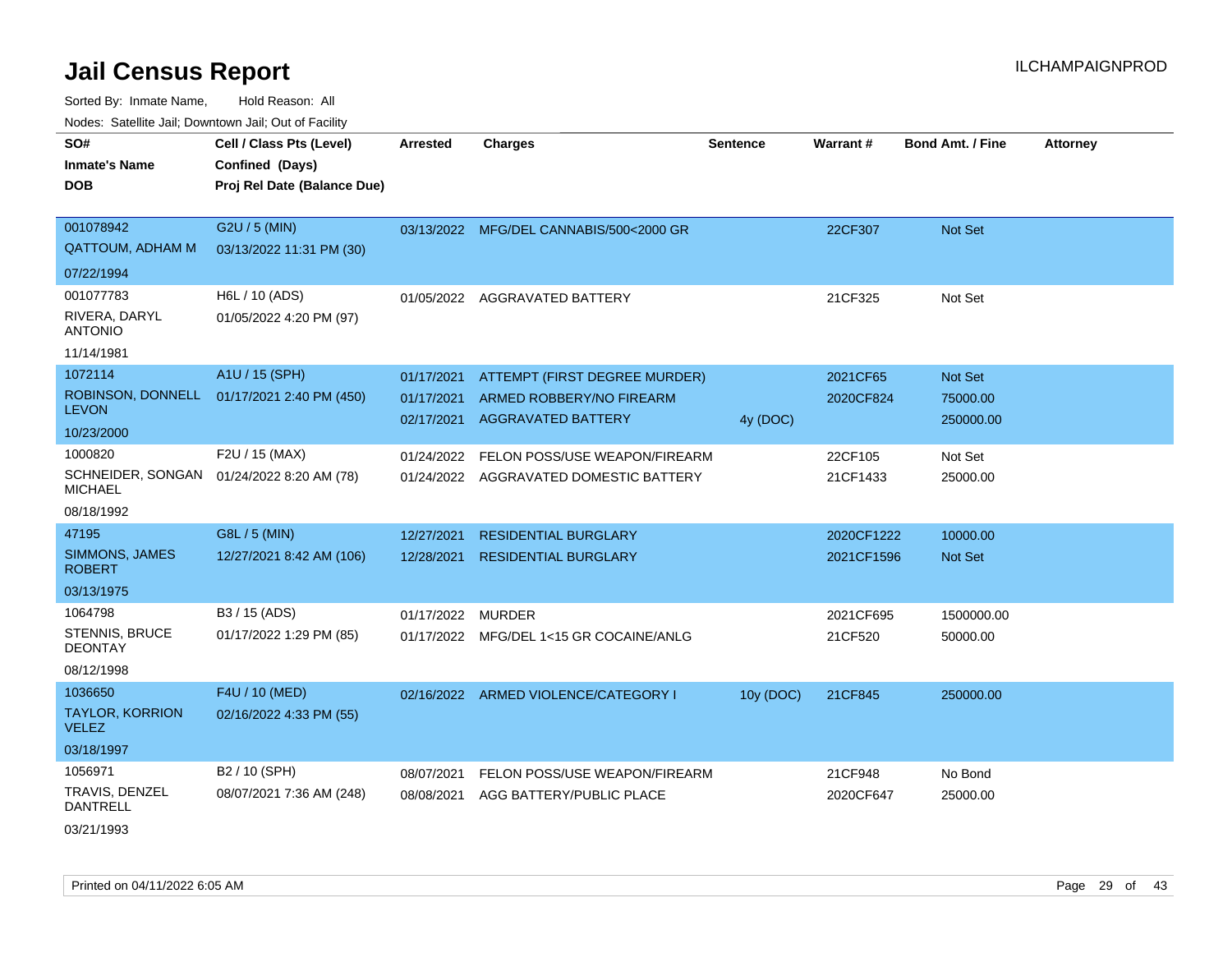Sorted By: Inmate Name, Hold Reason: All Nodes: Satellite Jail; Downtown Jail; Out of Facility

| SO#<br><b>Inmate's Name</b><br><b>DOB</b> | Cell / Class Pts (Level)<br>Confined (Days)<br>Proj Rel Date (Balance Due) | <b>Arrested</b> | <b>Charges</b>                          | <b>Sentence</b> | Warrant#  | <b>Bond Amt. / Fine</b> | <b>Attorney</b> |
|-------------------------------------------|----------------------------------------------------------------------------|-----------------|-----------------------------------------|-----------------|-----------|-------------------------|-----------------|
|                                           |                                                                            |                 |                                         |                 |           |                         |                 |
| 001078250                                 | C9L / 10 (ADS)                                                             |                 | 08/07/2021 FELON POSS WEAPON/BODY ARMOR |                 | 21CF950   | Not Set                 |                 |
| <b>TRAVIS, JORDAN</b><br><b>TESHAUN</b>   | 08/07/2021 10:27 AM (248)                                                  |                 |                                         |                 |           |                         |                 |
| 03/03/1996                                |                                                                            |                 |                                         |                 |           |                         |                 |
| 512160                                    | F1L / 15 (MAX)                                                             | 03/10/2022      | ARMED HABITUAL CRIMINAL                 |                 | 22CF296   | Not Set                 |                 |
| <b>TURNER, CHARLES</b><br><b>EDWARD</b>   | 03/10/2022 12:00 PM (33)                                                   |                 | 03/11/2022 PAROLE REVOCATION            |                 | CH2201422 | No Bond                 |                 |
| 09/05/1986                                |                                                                            |                 |                                         |                 |           |                         |                 |
| 30108                                     | J4L / 15 (ADS)                                                             | 07/30/2021      | <b>MURDER</b>                           |                 | 21CF902   | 2000000.00              |                 |
| VANDYKE, DARYL<br><b>ANTHONY</b>          | 07/30/2021 8:29 PM (256)                                                   |                 |                                         |                 |           |                         |                 |
| 10/04/1965                                |                                                                            |                 |                                         |                 |           |                         |                 |
| 968681                                    | D5 / 15 (ADS)                                                              | 08/27/2021      | AGG CRIM SX AB/VIC 13<18/TRUST          |                 | 2020CF499 | 250000.00               |                 |
| <b>WADE, DEMETRIUS</b><br><b>DARYL</b>    | 08/27/2021 2:25 AM (228)                                                   | 08/27/2021      | INDIRECT CRIMINAL CONTEMPT              | 3y (DOC)        | 2021CC16  | No Bond                 |                 |
| 01/07/1987                                |                                                                            |                 |                                         |                 |           |                         |                 |
| 1035462                                   | C7U / 15 (ADS)                                                             |                 | 03/25/2022 ARMED HABITUAL CRIMINAL      |                 | 22CF186   | 750000.00               |                 |
| <b>WASHINGTON, MARK</b><br><b>ANTHONY</b> | 03/25/2022 8:47 AM (18)                                                    |                 |                                         |                 |           |                         |                 |
| 01/06/1994                                |                                                                            |                 |                                         |                 |           |                         |                 |
| 1070971                                   | $H3L / 5$ (ADS)                                                            | 12/07/2021      | <b>IDENTITY THEFT/&lt;\$300</b>         |                 | 20CF922   | Not Set                 |                 |
| WEIR, CLINTON<br><b>HOWARD</b>            | 12/08/2021 3:45 AM (125)                                                   |                 | 12/07/2021 RECKLESS DRIVING             |                 | 19TR2348  | Not Set                 |                 |
| 03/15/1983                                |                                                                            |                 |                                         |                 |           |                         |                 |
| 54212                                     | E3U / 10 (ADS)                                                             | 12/21/2021      | RECEIVE/POSS/SELL STOLEN VEH            |                 | 2021CF669 | 10000.00                |                 |
| <b>WHITLOCK, GEORGE</b>                   | 12/21/2021 1:20 PM (112)                                                   | 12/21/2021      | <b>VIOLATE ORDER PROTECTION</b>         |                 | 2021CM391 | 1000.00                 |                 |
| <b>ABRAM</b>                              |                                                                            | 12/21/2021      | ARMED VIOLENCE/CATEGORY I               |                 | 21CF1576  | Not Set                 |                 |
| 11/10/1978                                |                                                                            |                 |                                         |                 |           |                         |                 |
| 001077917                                 | G4U / 5 (MIN)                                                              | 03/15/2022      | <b>RESIDENTIAL BURGLARY</b>             |                 | 2022CF311 | Not Set                 |                 |
| WILLIAMS, EDDIE SIM                       | 03/15/2022 3:17 AM (28)                                                    |                 |                                         |                 |           |                         |                 |

02/04/1972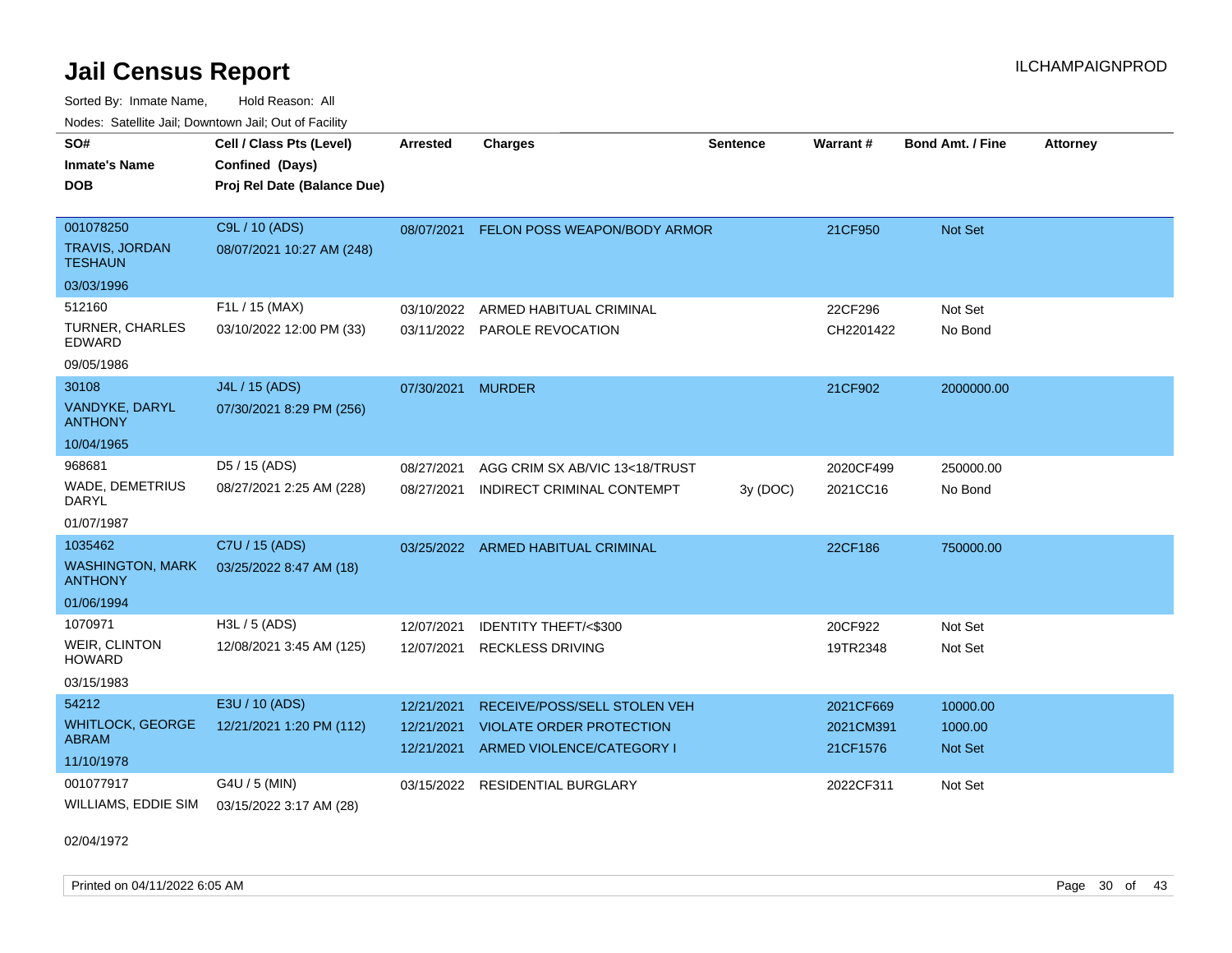| SO#                                        | Cell / Class Pts (Level)    | Arrested   | <b>Charges</b>                           | <b>Sentence</b> | Warrant # | <b>Bond Amt. / Fine</b> | <b>Attorney</b> |
|--------------------------------------------|-----------------------------|------------|------------------------------------------|-----------------|-----------|-------------------------|-----------------|
| <b>Inmate's Name</b>                       | Confined (Days)             |            |                                          |                 |           |                         |                 |
| <b>DOB</b>                                 | Proj Rel Date (Balance Due) |            |                                          |                 |           |                         |                 |
|                                            |                             |            |                                          |                 |           |                         |                 |
| 1058072                                    | A2U / 15 (SPH)              | 02/25/2021 | ARMED HABITUAL CRIMINAL                  |                 |           | Not Set                 |                 |
| <b>WILLIAMS, KENNETH</b><br><b>BERNARD</b> | 02/25/2021 3:24 PM (411)    |            |                                          |                 |           |                         |                 |
| 10/04/1985                                 |                             |            |                                          |                 |           |                         |                 |
| 1020914                                    | F3L / 10 (MED)              |            | 03/06/2022 FELON POSS/USE WEAPON/FIREARM |                 | 21CF1337  | 250000.00               |                 |
| <b>WILSON, BRANDON</b><br>LARON            | 03/06/2022 11:46 AM (37)    |            |                                          |                 |           |                         |                 |
| 07/05/1994                                 |                             |            |                                          |                 |           |                         |                 |
| 001078995                                  | $G1U / 5$ (MIN)             | 03/29/2022 | <b>METH DELIVERY&lt;5 GRAMS</b>          |                 | 22CF371   | Not Set                 |                 |
| <b>ZINK, PRESTIN L</b>                     | 03/29/2022 11:33 PM (14)    |            | 03/29/2022 FUGITIVE FROM JUSTICE         |                 | 22CF370   | Not Set                 |                 |
| 08/19/1997                                 |                             |            |                                          |                 |           |                         |                 |
| <b>Total Downtown Jail: 74</b>             |                             | Males: 74  | Females: 0<br>Unknown: 0                 |                 |           |                         |                 |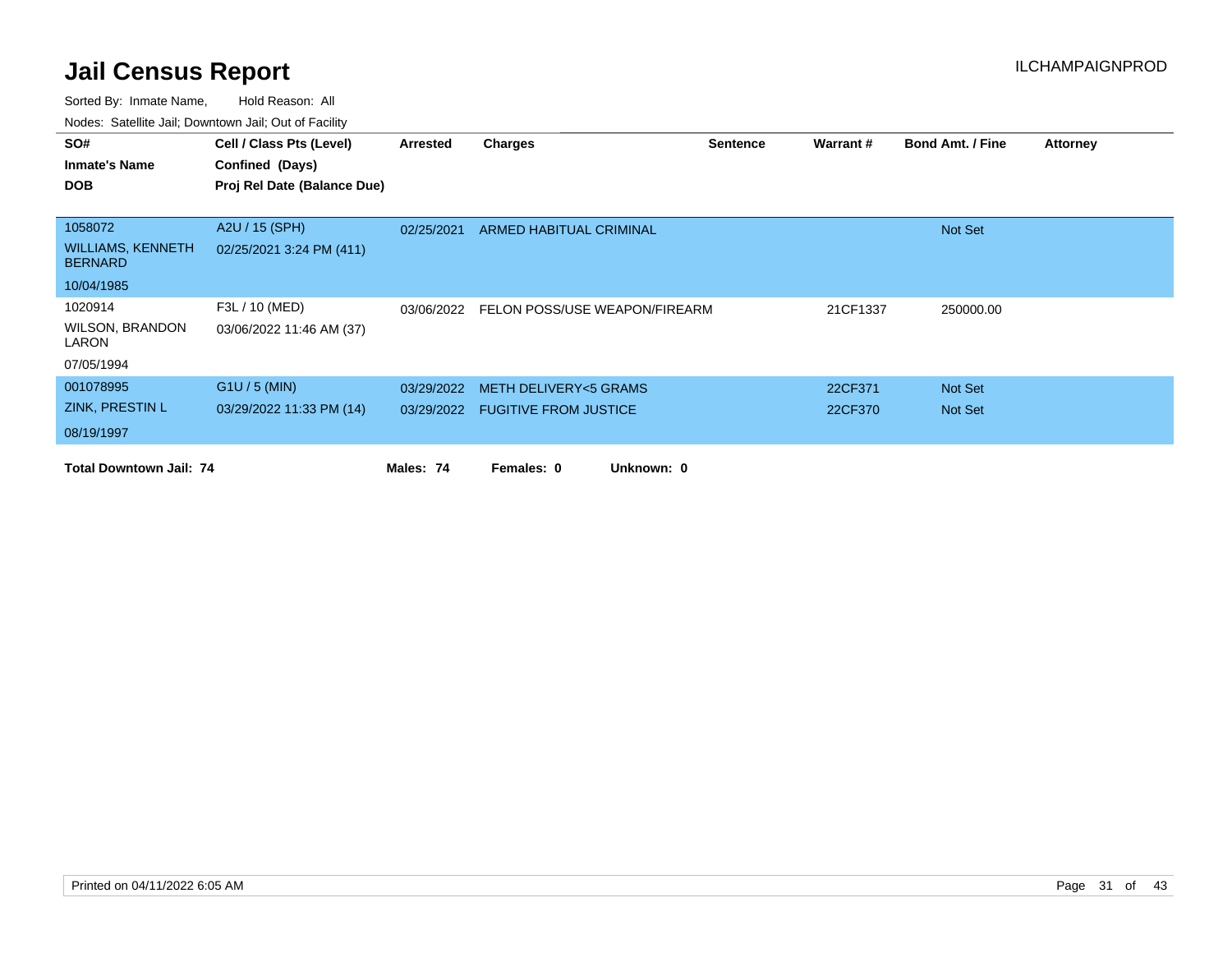| <b>Out of Facility</b> |      |
|------------------------|------|
| SO#                    | Cell |

| SO#                                               | Cell / Class Pts (Level)                      | <b>Arrested</b> | <b>Charges</b>                   | <b>Sentence</b> | Warrant#   | <b>Bond Amt. / Fine</b> | <b>Attorney</b> |
|---------------------------------------------------|-----------------------------------------------|-----------------|----------------------------------|-----------------|------------|-------------------------|-----------------|
| <b>Inmate's Name</b>                              | Confined (Days)                               |                 |                                  |                 |            |                         |                 |
| <b>DOB</b>                                        | Proj Rel Date (Balance Due)                   |                 |                                  |                 |            |                         |                 |
|                                                   |                                               |                 |                                  |                 |            |                         |                 |
| 001078621                                         | <b>KAN / 10 (MED)</b>                         | 12/23/2021      | <b>RESIDENTIAL BURGLARY</b>      |                 | 21CF1582   | Not Set                 |                 |
|                                                   | BAILEY, DANIEL SCOTT 12/23/2021 9:44 AM (110) |                 | 01/14/2022 PROBATION VIOLATION   |                 | 21CF1445   | Not Set                 |                 |
|                                                   |                                               |                 |                                  |                 |            |                         |                 |
| 05/09/1999                                        |                                               |                 |                                  |                 |            |                         |                 |
| 548350                                            | EHD                                           | 03/29/2022      | AGG DUI/NO VALID DL              |                 | 2020CF268  | Not Set                 |                 |
| <b>BAILEY, NORBERT</b><br><b>WILLIAM</b>          | 03/29/2022 9:11 AM (14)                       |                 |                                  |                 |            |                         |                 |
| 02/14/1992                                        | 5/23/2022 (0.00)                              |                 |                                  |                 |            |                         |                 |
| 19971                                             | <b>EHD</b>                                    | 11/09/2021      | DRIVING RVK/SUSP DUI/SSS 4-9     |                 | 2021CF968  | Not Set                 |                 |
| <b>LYNN</b>                                       | BARNESKE, RAYMOND 11/09/2021 9:32 AM (154)    |                 |                                  |                 |            |                         |                 |
| 08/17/1961                                        | 5/6/2022 (0.00)                               |                 |                                  |                 |            |                         |                 |
| 001078220                                         | <b>EHD</b>                                    |                 | 04/05/2022 AGG DUI/NO VALID DL   |                 | 2021CF1097 | Not Set                 |                 |
| BASILIO, MARIA ELENA 04/05/2022 12:16 PM (7)      |                                               |                 |                                  |                 |            |                         |                 |
|                                                   |                                               |                 |                                  |                 |            |                         |                 |
| 07/30/2001                                        | 4/17/2022 (0.00)                              |                 |                                  |                 |            |                         |                 |
| 516062                                            | <b>KAN / 15 (MAX)</b>                         | 02/22/2021      | AGG DISCH FIR/VEH/PC OFF/FRMAN   |                 | 21CF210    | No Bond                 |                 |
| <b>BENNETT, JOHN</b><br><b>MICHAEL</b>            | 02/22/2021 10:47 AM (414)                     | 02/22/2021      | PHONE HARASSMENT/2+              |                 | 20CF194    | 5000.00                 |                 |
| 04/30/1986                                        |                                               |                 |                                  |                 |            |                         |                 |
| 33993                                             | KAN / 10 (MED)                                | 06/14/2021      | AGGRAVATED DOMESTIC BATTERY      |                 | 21CF688    | Not Set                 |                 |
| <b>BOOKER, STEPHON</b>                            | 06/14/2021 7:42 PM (302)                      | 06/14/2021      | POSSESSING A CONTROLLED SUBSTANC |                 | 21CF657    | Not Set                 |                 |
| <b>MONTELL</b>                                    |                                               | 06/14/2021      | PAROLE REVOCATION                |                 | CH2103612  | No Bond                 |                 |
| 06/11/1971                                        |                                               |                 |                                  |                 |            |                         |                 |
| 35366                                             | <b>EHD</b>                                    | 04/05/2022      | DRIVING RVK/SUSP DUI/SSS 4-9     |                 | 2020CF1405 | Not Set                 |                 |
| <b>BRADLEY, EARNEST</b><br><b>ANGELO VALENTIN</b> | 04/05/2022 8:58 AM (7)                        | 04/05/2022      | DRIVING RVK/SUSP DUI/SSS 4-9     |                 | 2021CF361  | Not Set                 |                 |
| 07/30/1968                                        | 6/2/2022 (0.00)                               |                 |                                  |                 |            |                         |                 |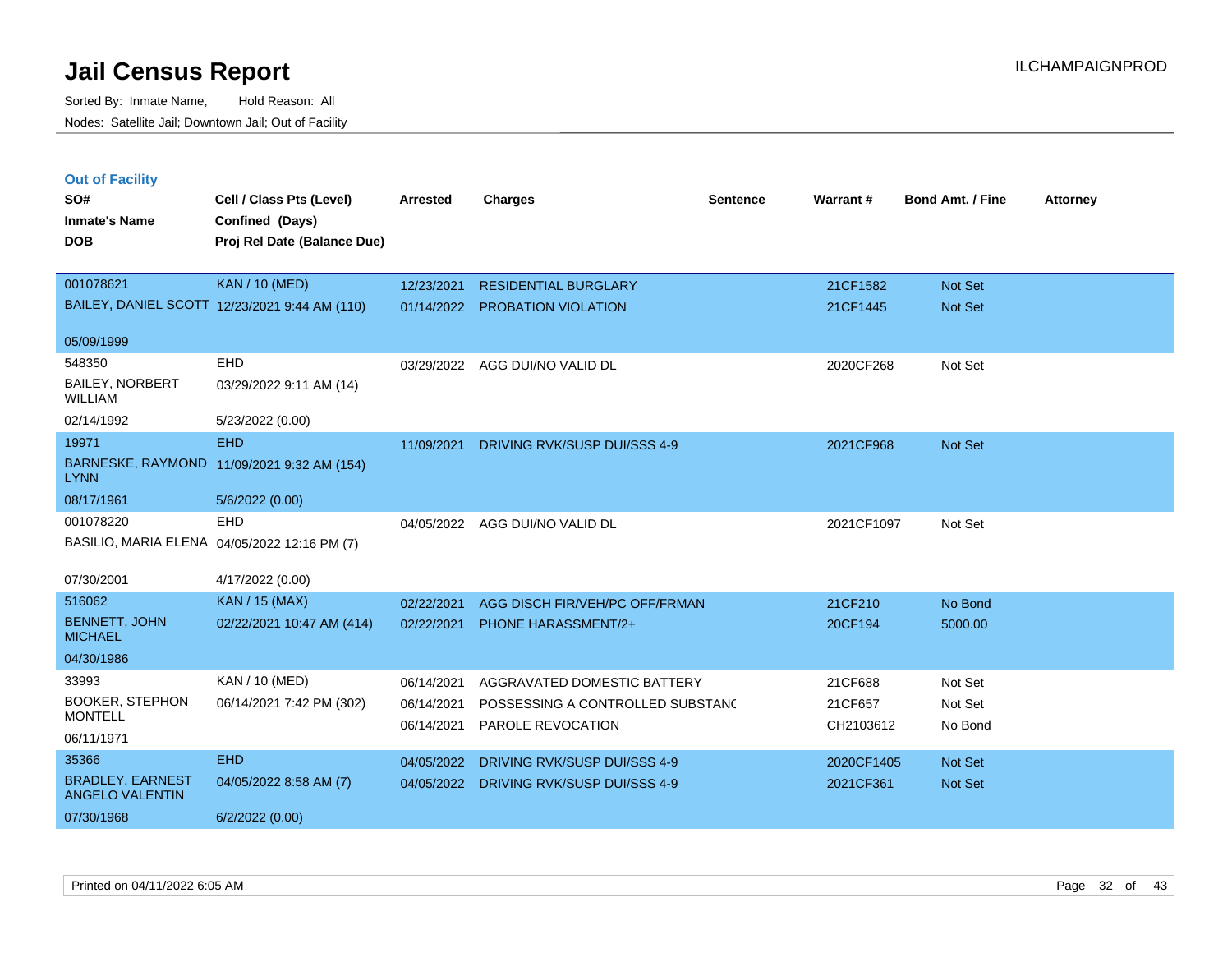| SO#<br><b>Inmate's Name</b>              | Cell / Class Pts (Level)<br>Confined (Days) | <b>Arrested</b> | <b>Charges</b>                     | <b>Sentence</b> | Warrant#    | <b>Bond Amt. / Fine</b> | <b>Attorney</b> |
|------------------------------------------|---------------------------------------------|-----------------|------------------------------------|-----------------|-------------|-------------------------|-----------------|
| <b>DOB</b>                               | Proj Rel Date (Balance Due)                 |                 |                                    |                 |             |                         |                 |
| 1074315                                  | <b>KAN / 15 (MAX)</b>                       | 07/27/2021      | AGG DISCHARGE FIREARM/VEH/SCH      |                 | 21CF927     | Not Set                 |                 |
| <b>BRIGGS, PATRICK</b><br><b>MONTAY</b>  | 08/03/2021 4:56 PM (252)                    |                 |                                    |                 |             |                         |                 |
| 08/05/2001                               |                                             |                 |                                    |                 |             |                         |                 |
| 001078880                                | KAN / 15 (MAX)                              | 02/25/2022      | PAROLE REVOCATION                  |                 | HN-2200660  | No Bond                 |                 |
| <b>BROACH, CAREU</b>                     | 02/25/2022 3:58 PM (46)                     | 02/25/2022      | AGG DISCHARGE FIREARM/BLDG/SCH     |                 | 22600096201 | No Bond                 |                 |
| 02/27/2003                               |                                             | 02/25/2022      | ARMED VIOLENCE/CATEGORY I          |                 | 22CF237     | Not Set                 |                 |
| 001078065                                | <b>KAN / 10 (ADS)</b>                       | 06/17/2021      | AGG BATTERY/DISCHARGE FIREARM      |                 | 21CF704     | 1000000.00              |                 |
| <b>BROWN, CHARMAN</b><br><b>LAKEEF</b>   | 06/17/2021 12:32 PM (299)                   |                 |                                    |                 |             |                         |                 |
| 11/30/2002                               |                                             |                 |                                    |                 |             |                         |                 |
| 001078008                                | KAN / 15 (MAX)                              | 02/15/2022      | AGG BATTERY/DISCHARGE FIREARM      |                 | 21CF1090    | 500000.00               |                 |
| <b>BROWN, CODY</b><br><b>RUSSELL</b>     | 02/15/2022 9:17 AM (56)                     |                 |                                    |                 |             |                         |                 |
| 02/15/2004                               |                                             |                 |                                    |                 |             |                         |                 |
| 1038554                                  | <b>KAN / 15 (MAX)</b>                       | 08/18/2021      | DELIVERY OF OR POSSESSION OF W/INT |                 | 21CF1009    | No Bond                 |                 |
| <b>BROWN, CORRION</b><br><b>DEVONTAE</b> | 08/18/2021 5:40 PM (237)                    | 08/18/2021      | <b>ARMED HABITUAL CRIMINAL</b>     |                 | 21CF1162    | Not Set                 |                 |
| 04/19/1995                               |                                             |                 |                                    |                 |             |                         |                 |
| 1038579                                  | KAN / 15 (MAX)                              | 08/18/2021      | FELON POSS/USE WEAPON/FIREARM      |                 | 21CF1010    | Not Set                 |                 |
| <b>BROWN, MARKEL</b><br>rikki            | 08/18/2021 2:05 PM (237)                    |                 |                                    |                 |             |                         |                 |
| 01/06/1995                               |                                             |                 |                                    |                 |             |                         |                 |
| 1003006                                  | <b>KAN / 15 (MAX)</b>                       | 08/19/2021      | FELON POSS/USE MACHINE GUN         |                 | 21CF1011    | No Bond                 |                 |
| <b>BROWN, ROCKEITH</b><br><b>JAVONTE</b> | 08/19/2021 12:55 AM (236)                   |                 |                                    |                 |             |                         |                 |
| 07/23/1991                               |                                             |                 |                                    |                 |             |                         |                 |
| 1068812                                  | KAN / 15 (MAX)                              | 12/21/2021      | FELON POSS/USE FIREARM PRIOR       |                 | 21CF1568    | Not Set                 |                 |
| BRYANT, DANNY<br><b>EUGENE</b>           | 12/21/2021 1:50 PM (112)                    | 12/21/2021      | AGG DISCHARGE FIREARM/OCC VEH      |                 | 21CF741     | Not Set                 |                 |
| 11/22/1989                               |                                             |                 |                                    |                 |             |                         |                 |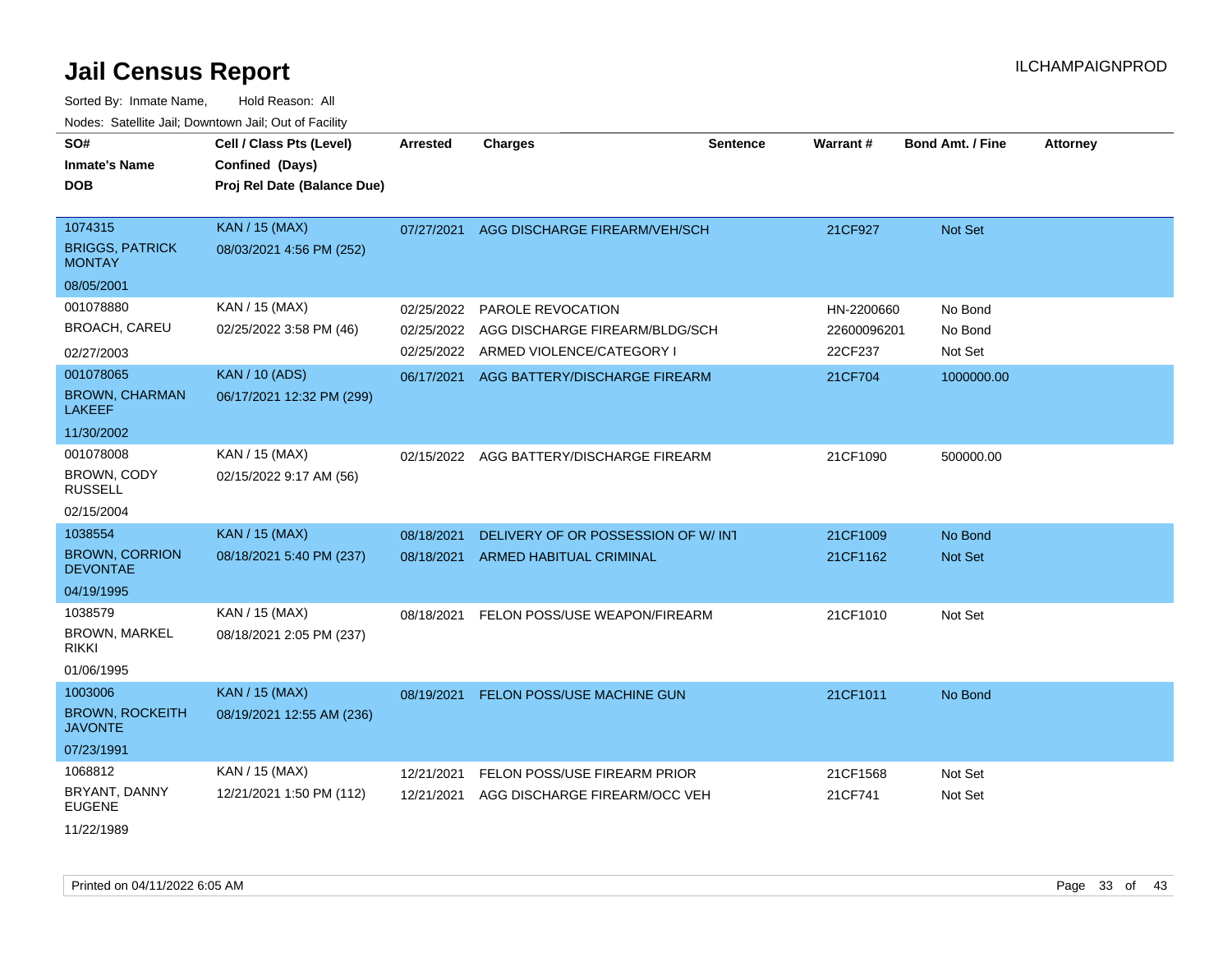| roaco. Catolino dall, Downtown dall, Out of Fability |                                                                            |                 |                                |                 |                 |                         |                 |
|------------------------------------------------------|----------------------------------------------------------------------------|-----------------|--------------------------------|-----------------|-----------------|-------------------------|-----------------|
| SO#<br><b>Inmate's Name</b><br><b>DOB</b>            | Cell / Class Pts (Level)<br>Confined (Days)<br>Proj Rel Date (Balance Due) | <b>Arrested</b> | <b>Charges</b>                 | <b>Sentence</b> | <b>Warrant#</b> | <b>Bond Amt. / Fine</b> | <b>Attorney</b> |
| 987334                                               | <b>KAN / 15 (MAX)</b>                                                      | 03/10/2021      | ATTEMPT (FIRST DEGREE MURDER)  |                 | 19CF689         | <b>Not Set</b>          |                 |
| <b>CAIN, ISAIAH</b><br><b>DEPRIEST</b>               | 03/10/2021 2:22 PM (398)                                                   |                 |                                |                 |                 |                         |                 |
| 12/23/1990                                           |                                                                            |                 |                                |                 |                 |                         |                 |
| 992962                                               | KAN / 15 (ADS)                                                             | 05/25/2021      | MURDER/INTENT TO KILL/INJURE   |                 | 2018CF1045      | 1000000.00              |                 |
| CAMPBELL, KEITH<br><b>KNAQEEB</b>                    | 05/25/2021 1:19 PM (322)                                                   |                 |                                |                 |                 |                         |                 |
| 07/22/1991                                           |                                                                            |                 |                                |                 |                 |                         |                 |
| 001078576                                            | <b>KAN / 15 (MAX)</b>                                                      | 11/09/2021      | UNLAWFUL USE OF A WEAPON       |                 | 21CF1383        | <b>Not Set</b>          |                 |
| CARTER, DEMONDRE<br><b>DAVON</b>                     | 11/09/2021 6:01 PM (154)                                                   |                 |                                |                 |                 |                         |                 |
| 05/27/2001                                           |                                                                            |                 |                                |                 |                 |                         |                 |
| 1064992                                              | KAN / 15 (MAX)                                                             | 09/20/2021      | ARMED VIOLENCE/CATEGORY I      |                 | 21CF1137        | Not Set                 |                 |
| CARTER, KEJUAN<br><b>JAVONTE</b>                     | 09/20/2021 11:42 PM (204)                                                  |                 |                                |                 |                 |                         |                 |
| 06/27/1998                                           |                                                                            |                 |                                |                 |                 |                         |                 |
| 001078729                                            | <b>KAN / 15 (ADS)</b>                                                      | 01/02/2022      | MURDER/INTENT TO KILL/INJURE   |                 | 20CF396         | 1000000.00              |                 |
| <b>CARTER, TROY</b><br><b>DEMON</b>                  | 01/02/2022 10:29 AM (100)                                                  |                 |                                |                 |                 |                         |                 |
| 01/02/2004                                           |                                                                            |                 |                                |                 |                 |                         |                 |
| 001078159                                            | <b>EHD</b>                                                                 | 04/05/2022      | AGG DUI/LIC SUSP OR REVOKED    |                 | 2021CF813       | Not Set                 |                 |
| CERVANTES, DANIEL                                    | 04/05/2022 9:54 AM (7)                                                     |                 |                                |                 |                 |                         |                 |
| 01/31/2000                                           | 4/15/2022 (0.00)                                                           |                 |                                |                 |                 |                         |                 |
| 001078461                                            | <b>KAN / 10 (MED)</b>                                                      | 10/07/2021      | AGG UNLAWFUL USE WEAPON/PERSON |                 | 2021CF1209      | No Bond                 |                 |
| <b>COLE, ERIC JOSE</b>                               | 10/08/2021 12:25 AM (186)                                                  | 10/07/2021      | AGG DOMESTIC BATTERY/STRANGLE  |                 | 2021CF1208      | <b>Not Set</b>          |                 |
| 01/24/2002                                           |                                                                            |                 |                                |                 |                 |                         |                 |
| 1048488                                              | KAN / 10 (ADS)                                                             | 12/30/2021      | ARMED VIOLENCE/CATEGORY I      |                 | 2022CF4         | Not Set                 |                 |
| COLSON, WAYNE<br>ARTHUR, Third                       | 12/30/2021 8:27 AM (103)                                                   |                 |                                |                 |                 |                         |                 |
| 10/14/1995                                           |                                                                            |                 |                                |                 |                 |                         |                 |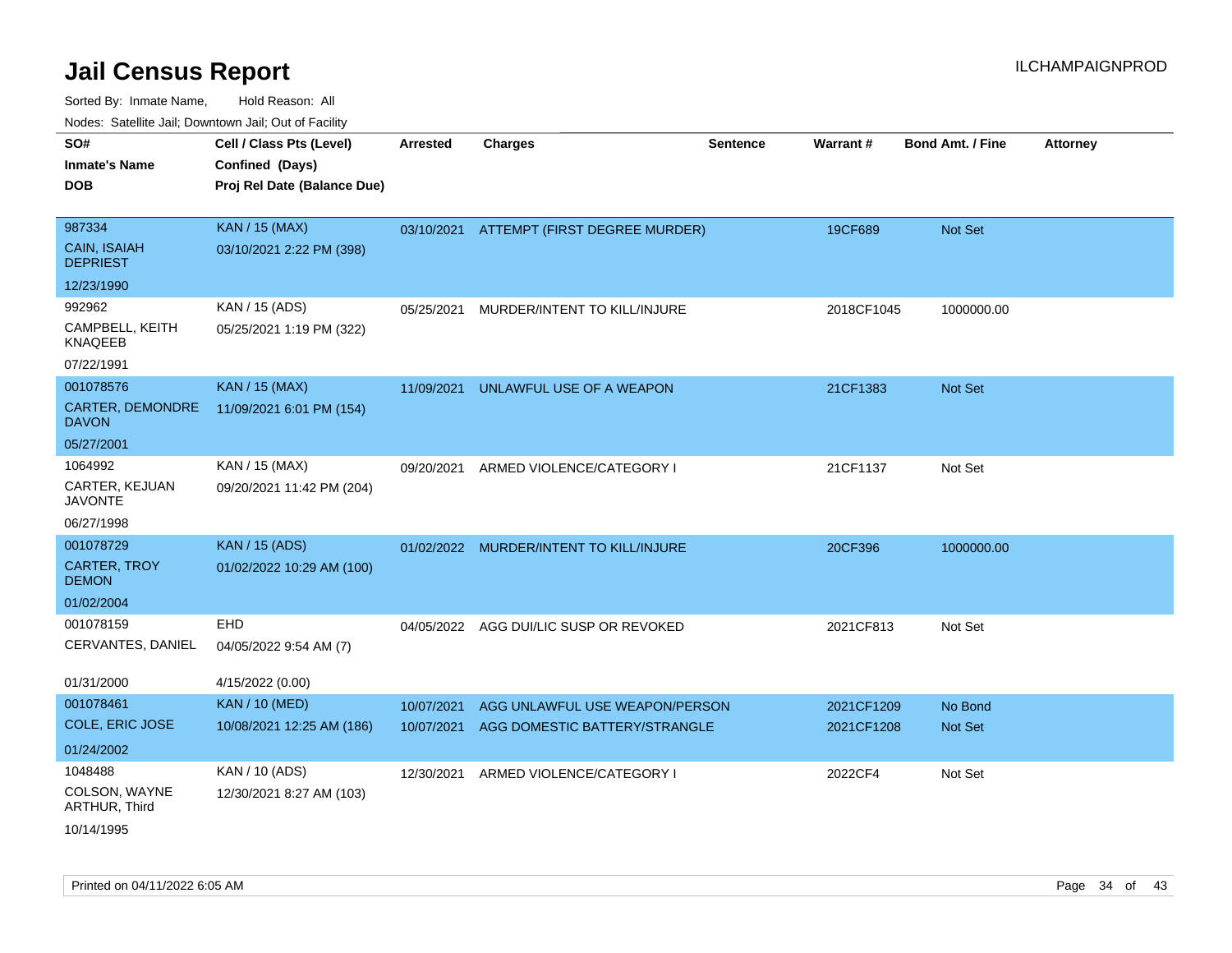| SO#                                       | Cell / Class Pts (Level)                     | <b>Arrested</b> | <b>Charges</b>                     | <b>Sentence</b> | <b>Warrant#</b> | <b>Bond Amt. / Fine</b> | <b>Attorney</b> |
|-------------------------------------------|----------------------------------------------|-----------------|------------------------------------|-----------------|-----------------|-------------------------|-----------------|
| <b>Inmate's Name</b>                      | Confined (Days)                              |                 |                                    |                 |                 |                         |                 |
| <b>DOB</b>                                | Proj Rel Date (Balance Due)                  |                 |                                    |                 |                 |                         |                 |
|                                           |                                              |                 |                                    |                 |                 |                         |                 |
| 57733                                     | <b>KAN / 15 (SPH)</b>                        | 02/25/2020      | <b>HOMICIDE</b>                    |                 | 2020-CF250      | 2000000.00              |                 |
| <b>CRAIG, ANTOINE</b><br><b>DARRELL</b>   | 02/25/2020 4:08 PM (777)                     | 02/25/2020      | FELON POSS/USE WEAPON/FIREARM      |                 | 19CF-1827       | 80000.00                |                 |
| 10/09/1982                                |                                              |                 |                                    |                 |                 |                         |                 |
| 001077939                                 | KAN / 10 (MED)                               | 05/10/2021      | FIREARM/FOID INVALID/NOT ELIG      |                 | 21CF526         | No Bond                 |                 |
| <b>CROSS, PATRICK</b><br><b>DONTRELLE</b> | 05/10/2021 7:31 PM (337)                     | 06/02/2021      | POSS STOLEN VEHICLE > \$25,000     |                 | 21CF612         | Not Set                 |                 |
| 11/07/2001                                |                                              |                 |                                    |                 |                 |                         |                 |
| 25022                                     | EHD / 10 (MED)                               |                 | 02/17/2022 AGG DUI/2/PASS<16       |                 | 2021CF560       | No Bond                 |                 |
| <b>CRUMP, ROBERT</b><br><b>ANTHONY</b>    | 02/17/2022 11:48 AM (54)                     |                 |                                    |                 |                 |                         |                 |
| 02/06/1966                                | 5/14/2022 (0.00)                             |                 |                                    |                 |                 |                         |                 |
| 001078538                                 | KAN / 10 (ADS)                               | 10/26/2021      | <b>CRIM SEX ASSAULT/FORCE</b>      |                 | 21CF1301        | Not Set                 |                 |
| DAWKINS, LEN                              | 10/26/2021 8:18 PM (168)                     |                 |                                    |                 |                 |                         |                 |
| 03/23/1987                                |                                              |                 |                                    |                 |                 |                         |                 |
| 1061304                                   | <b>KAN / 15 (MAX)</b>                        | 10/11/2021      | <b>ARMED HABITUAL CRIMINAL</b>     |                 | 21CF1226        | No Bond                 |                 |
| <b>DORRIS, KEMION</b>                     | 10/11/2021 7:30 PM (183)                     | 10/11/2021      | ARMED HABITUAL CRIMINAL            |                 | 21CF1227        | No Bond                 |                 |
| <b>DAETOCE</b>                            |                                              | 10/11/2021      | <b>HOME INVASION/FIREARM</b>       |                 | 21CF1228        | No Bond                 |                 |
| 11/19/1997                                |                                              |                 |                                    |                 |                 |                         |                 |
| 001079018                                 | <b>EHD</b>                                   | 04/05/2022      | DRIVING RVK/SUSP DUI/SSS 4-9       |                 | 2022CF22        | Not Set                 |                 |
| FINLEY, KEITH DAVID                       | 04/05/2022 10:38 AM (7)                      |                 |                                    |                 |                 |                         |                 |
| 08/23/1963                                | 10/1/2022 (0.00)                             |                 |                                    |                 |                 |                         |                 |
| 1013012                                   | <b>KAN / 15 (MAX)</b>                        | 07/08/2021      | ATTEMPT (FIRST DEGREE MURDER)      |                 | 2021CF790       | 1000000.00              |                 |
|                                           | GARY, XAVIER LAMAR  07/08/2021 9:24 AM (278) | 07/08/2021      | FELON POSS/USE FIREARM PRIOR       |                 | 2020CF650       | 25000.00                |                 |
|                                           |                                              | 07/08/2021      | FELON POSS/USE FIREARM PRIOR       |                 | 21CF798         | Not Set                 |                 |
| 12/14/1991                                |                                              |                 |                                    |                 |                 |                         |                 |
| 1065946                                   | KAN / 10 (MED)                               | 09/04/2021      | AGG BATTERY/DISCHARGE FIREARM      |                 | 21CF1057        | 750000.00               |                 |
| GODBOLT, DESMOND<br><b>DEVONTAE</b>       | 09/04/2021 1:17 AM (220)                     | 09/04/2021      | RESIST/OBSTRUCTING A PEACE OFFICEL |                 | 21CM407         | Not Set                 |                 |
| 11/15/1997                                |                                              |                 |                                    |                 |                 |                         |                 |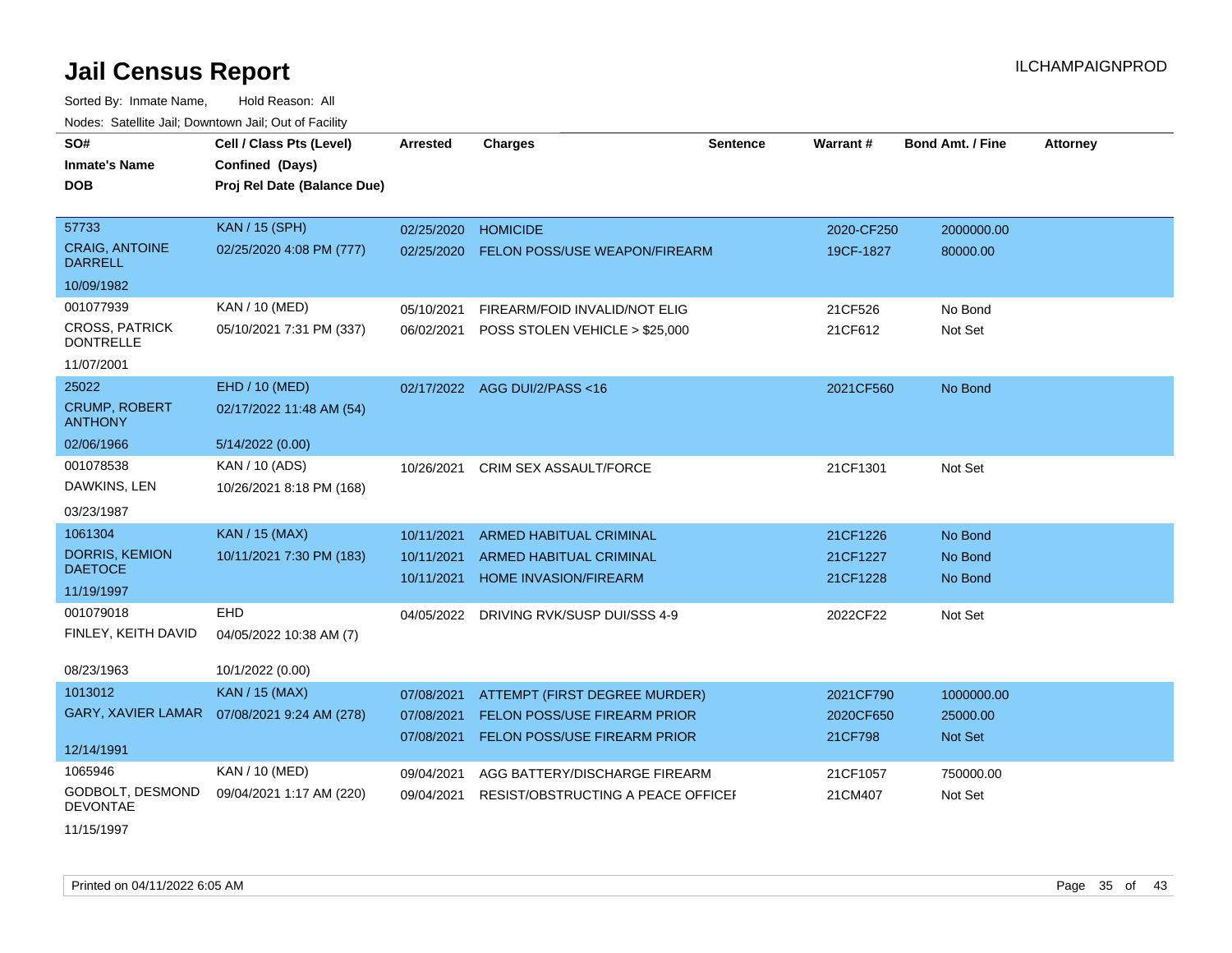| SO#<br><b>Inmate's Name</b><br><b>DOB</b> | Cell / Class Pts (Level)<br>Confined (Days)<br>Proj Rel Date (Balance Due) | <b>Arrested</b>      | <b>Charges</b>                       | <b>Sentence</b> | Warrant#   | <b>Bond Amt. / Fine</b> | <b>Attorney</b> |
|-------------------------------------------|----------------------------------------------------------------------------|----------------------|--------------------------------------|-----------------|------------|-------------------------|-----------------|
| 1070118                                   | <b>KAN / 15 (MAX)</b>                                                      | 08/31/2021           | AGGRAVATED DOMESTIC BATTERY          |                 | 21CF1049   | No Bond                 |                 |
| <b>GRAHAM, CORTEZ</b><br><b>LAMON</b>     | 08/31/2021 9:32 PM (224)                                                   | 09/02/2021           | PROBATION VIOLATION                  |                 | 21CF55     | Not Set                 |                 |
| 03/31/1976                                |                                                                            |                      |                                      |                 |            |                         |                 |
| 1076506                                   | KAN / 15 (MAX)                                                             | 09/17/2021           | AGG UUW/PERSON/CM THREAT VIOL        |                 | 21CF1131   | Not Set                 |                 |
|                                           | GRAY, JAMARH EMERE 09/17/2021 10:41 AM (207)                               | 09/20/2021           | <b>DOMESTIC BATTERY</b>              |                 | 21CM430    | Not Set                 |                 |
| 06/21/2003                                |                                                                            |                      |                                      |                 |            |                         |                 |
| 1055117                                   | <b>EHD</b>                                                                 |                      | 02/15/2022 AGG BATTERY/PUBLIC PLACE  |                 | 2021CM47   | Not Set                 |                 |
| <b>GREAM, JOHN</b><br><b>ROBERT LEE</b>   | 02/15/2022 10:44 AM (56)                                                   |                      |                                      |                 |            |                         |                 |
| 08/23/1996                                | 6/13/2022 (0.00)                                                           |                      |                                      |                 |            |                         |                 |
| 1037683                                   | <b>EHD</b>                                                                 | 02/23/2022           | AGG DUI/LIC SUSP OR REVOKED          |                 | 2020CF350  | Not Set                 |                 |
| HARRISON, HAROLD<br><b>RAY</b>            | 02/23/2022 10:01 AM (48)                                                   | 02/23/2022 AGG DUI/3 |                                      |                 | 2020CF1351 | Not Set                 |                 |
| 11/30/1963                                | 5/22/2022 (0.00)                                                           |                      |                                      |                 |            |                         |                 |
| 1045186                                   | <b>KAN / 15 (MAX)</b>                                                      | 08/16/2021           | ARMED VIOLENCE/CATEGORY I            |                 | 21CF934    | 1000000.00              |                 |
| HOLBROOK, JOHNNIE                         | 08/16/2021 11:07 AM (239)                                                  | 08/16/2021           | <b>FELON POSS/USE WEAPON/FIREARM</b> |                 | 19CF968    | <b>Not Set</b>          |                 |
| <b>MATHIS</b>                             |                                                                            | 08/16/2021           | AGG FLEEING POLICE/21 MPH OVER       |                 | 21CF988    | <b>Not Set</b>          |                 |
| 07/19/1996                                |                                                                            | 08/16/2021           | FELON POSS/USE WEAPON/FIREARM        |                 | 21CF989    | Not Set                 |                 |
|                                           |                                                                            | 03/30/2022           | <b>MURDER</b>                        |                 |            | 2000000.00              |                 |
| 972300                                    | <b>KAN / 10 (MED)</b>                                                      | 12/22/2021           | <b>RESIDENTIAL BURGLARY</b>          |                 | 18CF1691   | 25000.00                |                 |
| HOLT, MICHAEL<br><b>TERRELL</b>           | 12/22/2021 8:36 AM (111)                                                   | 12/22/2021           | AGG CRIM SEX ABUSE/VICTIM <9         |                 | 19CF1277   | 250000.00               |                 |
| 12/25/1989                                |                                                                            |                      |                                      |                 |            |                         |                 |
| 001078146                                 | <b>KAN / 15 (MAX)</b>                                                      | 07/09/2021           | AGG BATTERY/DISCHARGE FIREARM        |                 | 21CF795    | 1000000.00              |                 |
| HUNT, TEIGAN<br><b>JAZAIREO</b>           | 07/09/2021 12:41 PM (277)                                                  | 07/09/2021           | ARMED ROBBERY/ARMED W/FIREARM        |                 | 21CF806    | Not Set                 |                 |
| 05/14/2003                                |                                                                            |                      |                                      |                 |            |                         |                 |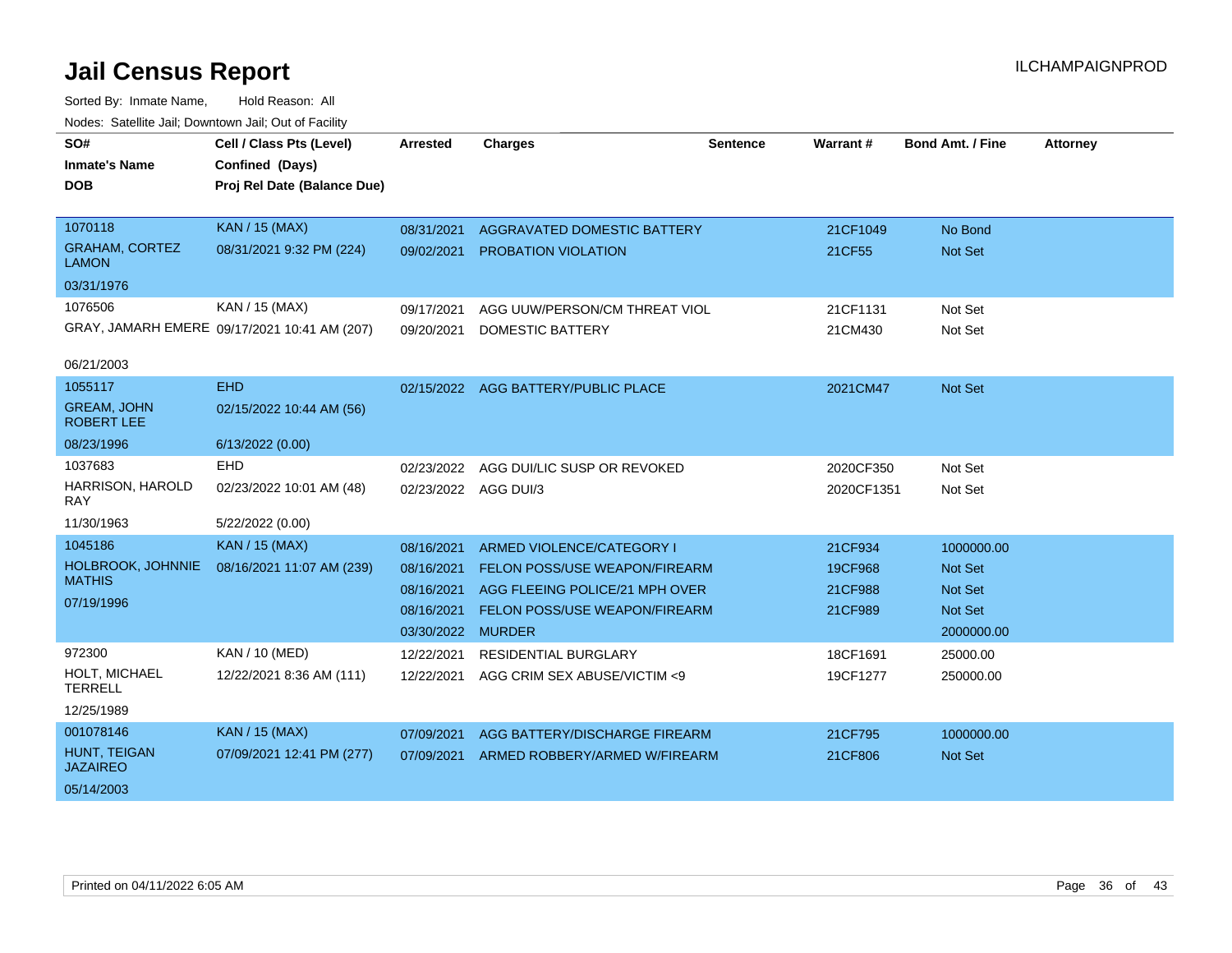| 10000. Catolino can, Domntonn can, Cat or I doint |                                                                            |                          |                                                               |                 |                     |                         |                 |
|---------------------------------------------------|----------------------------------------------------------------------------|--------------------------|---------------------------------------------------------------|-----------------|---------------------|-------------------------|-----------------|
| SO#<br>Inmate's Name<br><b>DOB</b>                | Cell / Class Pts (Level)<br>Confined (Days)<br>Proj Rel Date (Balance Due) | <b>Arrested</b>          | <b>Charges</b>                                                | <b>Sentence</b> | Warrant#            | <b>Bond Amt. / Fine</b> | <b>Attorney</b> |
| 989743<br>JACKSON, STEVE<br>ALLEN                 | <b>KAN / 15 (ADS)</b><br>04/13/2021 2:45 AM (364)                          | 04/13/2021               | AGGRAVATED DOMESTIC BATTERY                                   |                 | 21CF399             | <b>Not Set</b>          |                 |
| 06/04/1991                                        |                                                                            |                          |                                                               |                 |                     |                         |                 |
| 001078788<br>JOHNSON, BRENTON<br>ZAE              | KAN / 5 (ADS)<br>01/21/2022 8:33 PM (81)                                   | 01/21/2022               | AGGRAVATED BATTERY                                            |                 | 22CF93              | Not Set                 |                 |
| 08/07/1987                                        |                                                                            |                          |                                                               |                 |                     |                         |                 |
| 57271                                             | <b>EHD</b>                                                                 | 03/08/2022               | DRIVING RVK/SUSP DUI/SSS 4-9                                  |                 | 2021CF34            | <b>Not Set</b>          |                 |
| KEYS, CAPREE<br><b>REMONE</b>                     | 03/08/2022 9:17 AM (35)                                                    | 03/08/2022               | DRIVING RVK/SUSP DUI/SSS 4-9                                  |                 | 2020CF1116          | <b>Not Set</b>          |                 |
| 11/23/1982                                        | 9/3/2022 (0.00)                                                            |                          |                                                               |                 |                     |                         |                 |
| 1064445                                           | KAN / 15 (MAX)                                                             | 04/23/2021               | AGG DISCHARGE FIREARM/OCC VEH                                 |                 | 2021CF295           | 500000.00               |                 |
| LARUE, TERENCE<br>TRAMEL                          | 04/23/2021 11:18 AM (354)                                                  | 04/23/2021<br>04/23/2021 | POSSESS 15<100 GRAMS COCAINE<br>FELON POSS/USE FIREARM/PAROLE |                 | 19CF1052<br>21CF899 | 10000.00<br>Not Set     |                 |
| 12/23/1998                                        |                                                                            |                          |                                                               |                 |                     |                         |                 |
| 001078237                                         | <b>KAN / 15 (ADS)</b>                                                      | 08/03/2021               | AGG DISCHARGE FIREARM/OCC VEH                                 |                 | 21CF928             | No Bond                 |                 |
| LAWS, TERON<br><b>RAMONTE</b>                     | 08/03/2021 6:29 PM (252)                                                   |                          |                                                               |                 |                     |                         |                 |
| 04/03/2001                                        |                                                                            |                          |                                                               |                 |                     |                         |                 |
| 001078470                                         | KAN / 15 (MAX)                                                             | 10/10/2021               | MURDER/INTENT TO KILL/INJURE                                  |                 | 21CF1221            | Not Set                 |                 |
| LEE, AMAHRION<br>JA'MERE                          | 10/10/2021 1:23 PM (184)                                                   |                          |                                                               |                 |                     |                         |                 |
| 11/05/2002                                        |                                                                            |                          |                                                               |                 |                     |                         |                 |
| 56792                                             | <b>KAN / 10 (MED)</b>                                                      | 02/02/2021               | <b>ARMED HABITUAL CRIMINAL</b>                                |                 | 2021CF141           | 500000.00               |                 |
| LILLARD, LAWRENCE<br><b>TYRONE</b>                | 02/02/2021 2:11 PM (434)                                                   | 02/22/2021               | DRIVING ON REVOKED LICENSE                                    |                 | 21TR426             | 5000.00                 |                 |
| 10/20/1982                                        |                                                                            |                          |                                                               |                 |                     |                         |                 |
| 40877                                             | <b>EHD</b>                                                                 | 02/01/2022               | AGG DUI/3                                                     |                 | 2020CF986           | Not Set                 |                 |
| MABRY-HALL,<br>REBECCA SUE                        | 02/01/2022 9:32 AM (70)                                                    |                          |                                                               |                 |                     |                         |                 |
| 03/21/1971                                        | 5/1/2022 (0.00)                                                            |                          |                                                               |                 |                     |                         |                 |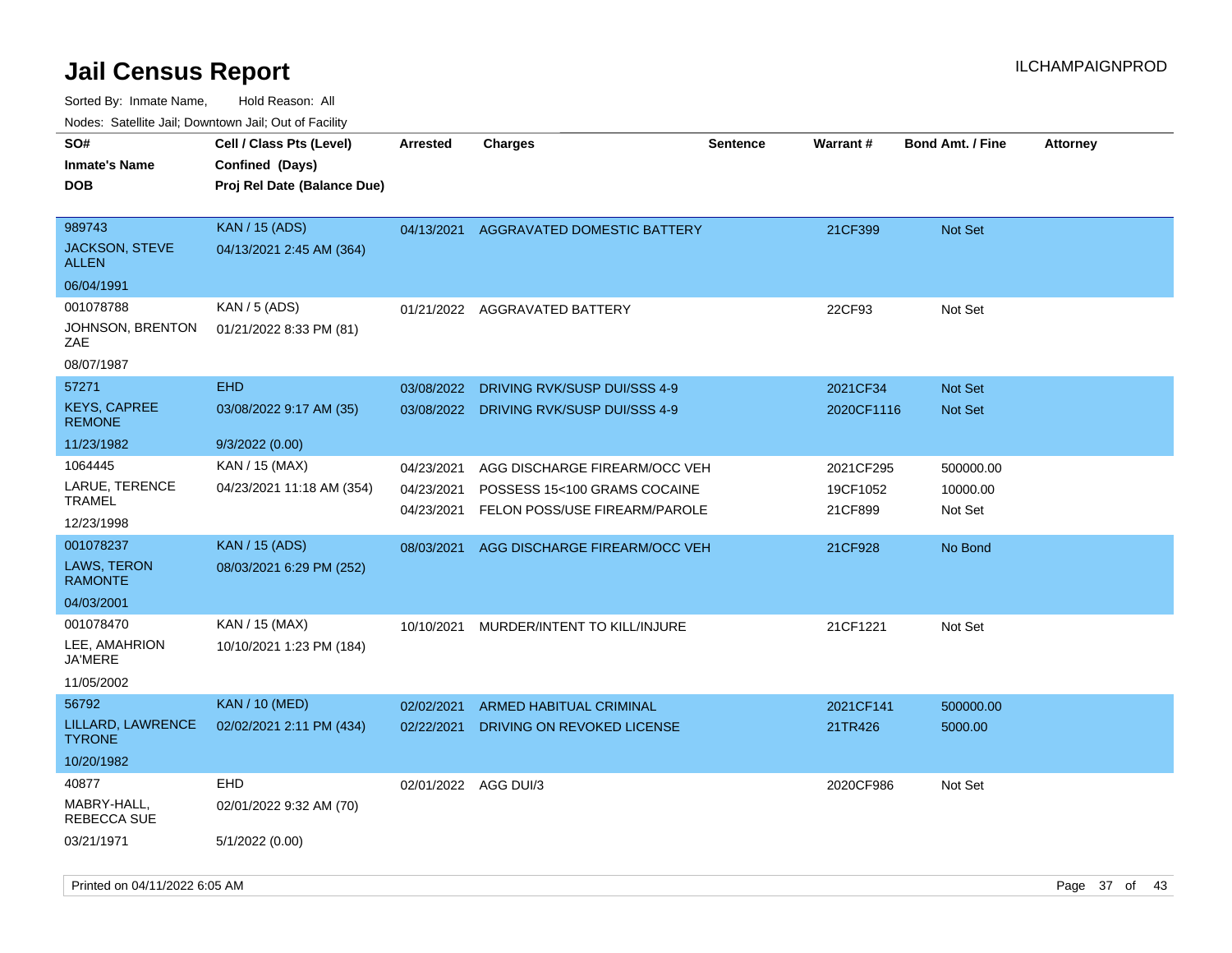Sorted By: Inmate Name, Hold Reason: All Nodes: Satellite Jail; Downtown Jail; Out of Facility

| SO#                                             | Cell / Class Pts (Level)                  | <b>Arrested</b>   | <b>Charges</b>                     | <b>Sentence</b> | Warrant#    | Bond Amt. / Fine | <b>Attorney</b> |
|-------------------------------------------------|-------------------------------------------|-------------------|------------------------------------|-----------------|-------------|------------------|-----------------|
| <b>Inmate's Name</b>                            | Confined (Days)                           |                   |                                    |                 |             |                  |                 |
| <b>DOB</b>                                      | Proj Rel Date (Balance Due)               |                   |                                    |                 |             |                  |                 |
|                                                 |                                           |                   |                                    |                 |             |                  |                 |
| 001078896                                       | <b>KAN / 15 (MAX)</b>                     |                   | 03/01/2022 ARMED HABITUAL CRIMINAL |                 | 22CF239     | <b>Not Set</b>   |                 |
| MANN, DAVID<br><b>WILBERT, Junior</b>           | 03/01/2022 4:35 AM (42)                   |                   |                                    |                 |             |                  |                 |
| 04/02/1976                                      |                                           |                   |                                    |                 |             |                  |                 |
| 1004137                                         | KAN / 15 (MAX)                            | 02/14/2022        | AGG CRIM SEX ABUSE/VIC 13-17       |                 | 22CF165     | 250000.00        |                 |
|                                                 | MCDONALD, DAVON D 02/14/2022 4:21 PM (57) |                   |                                    |                 |             |                  |                 |
|                                                 |                                           |                   |                                    |                 |             |                  |                 |
| 11/08/1992                                      |                                           |                   |                                    |                 |             |                  |                 |
| 001078575                                       | <b>KAN / 10 (MED)</b>                     | 11/09/2021        | <b>GUNRUNNING</b>                  |                 | 21CF1330    | 750000.00        |                 |
| <b>MCLAURIN, KEYON A</b>                        | 11/09/2021 12:41 PM (154)                 |                   |                                    |                 |             |                  |                 |
|                                                 |                                           |                   |                                    |                 |             |                  |                 |
| 11/19/2002                                      |                                           |                   |                                    |                 |             |                  |                 |
| 1011046                                         | KAN / 15 (ADS)                            | 04/10/2021        | ATTEMPT (FIRST DEGREE MURDER)      |                 | 21CF392     | Not Set          |                 |
| <b>MILES, DARRION</b><br><b>ANTONIO KEVONTA</b> | 04/11/2021 12:46 AM (366)                 | 03/24/2022 MURDER |                                    |                 | 22CF346     | Not Set          |                 |
| 03/18/1990                                      |                                           |                   |                                    |                 |             |                  |                 |
| 001077278                                       | <b>KAN / 15 (MAX)</b>                     | 10/06/2020        | MURDER/INTENT TO KILL/INJURE       |                 | 2020CF146   | 2000000.00       |                 |
| MILLER, D'ANDRE                                 | 10/06/2020 12:49 PM (553)                 | 10/06/2020        | AGG FLEEING POLICE/21 MPH OVER     |                 | 2019CF1171  | 50000.00         |                 |
| 09/08/1986                                      |                                           |                   |                                    |                 |             |                  |                 |
| 001078712                                       | KAN / 10 (MED)                            | 12/23/2021        | AGG DISCH FIREARM/1ST AID PERS     |                 | 21CF1581    | Not Set          |                 |
| MONTGOMERY,                                     | 12/23/2021 4:27 PM (110)                  |                   |                                    |                 |             |                  |                 |
| <b>RASHARD MYKI</b>                             |                                           |                   |                                    |                 |             |                  |                 |
| 11/05/2001                                      |                                           |                   |                                    |                 |             |                  |                 |
| 1026477                                         | <b>KAN / 15 (ADS)</b>                     | 09/21/2021        | AGG DISCHARGE FIREARM/OCC VEH      |                 | 21CF1138    | <b>Not Set</b>   |                 |
| NEWBILL, DEVONTRE<br><b>LAMONT</b>              | 09/21/2021 2:27 AM (203)                  | 09/22/2021        | PROBATION VIOLATION                |                 | 20CF577     | Not Set          |                 |
| 11/22/1993                                      |                                           |                   |                                    |                 |             |                  |                 |
| 1072907                                         | KAN                                       | 07/14/2021        | ATTEMPT (FIRST DEGREE MURDER)      |                 | 2021-CF-832 | 2000000.00       |                 |
| NIKOLAEV, YEVGENIY                              | 07/14/2021 10:10 PM (272)                 | 07/14/2021        | CRIMINAL DAMAGE <\$500/SCHOOL      |                 | 2021CF840   | 5000.00          |                 |
|                                                 |                                           |                   |                                    |                 |             |                  |                 |

10/06/1983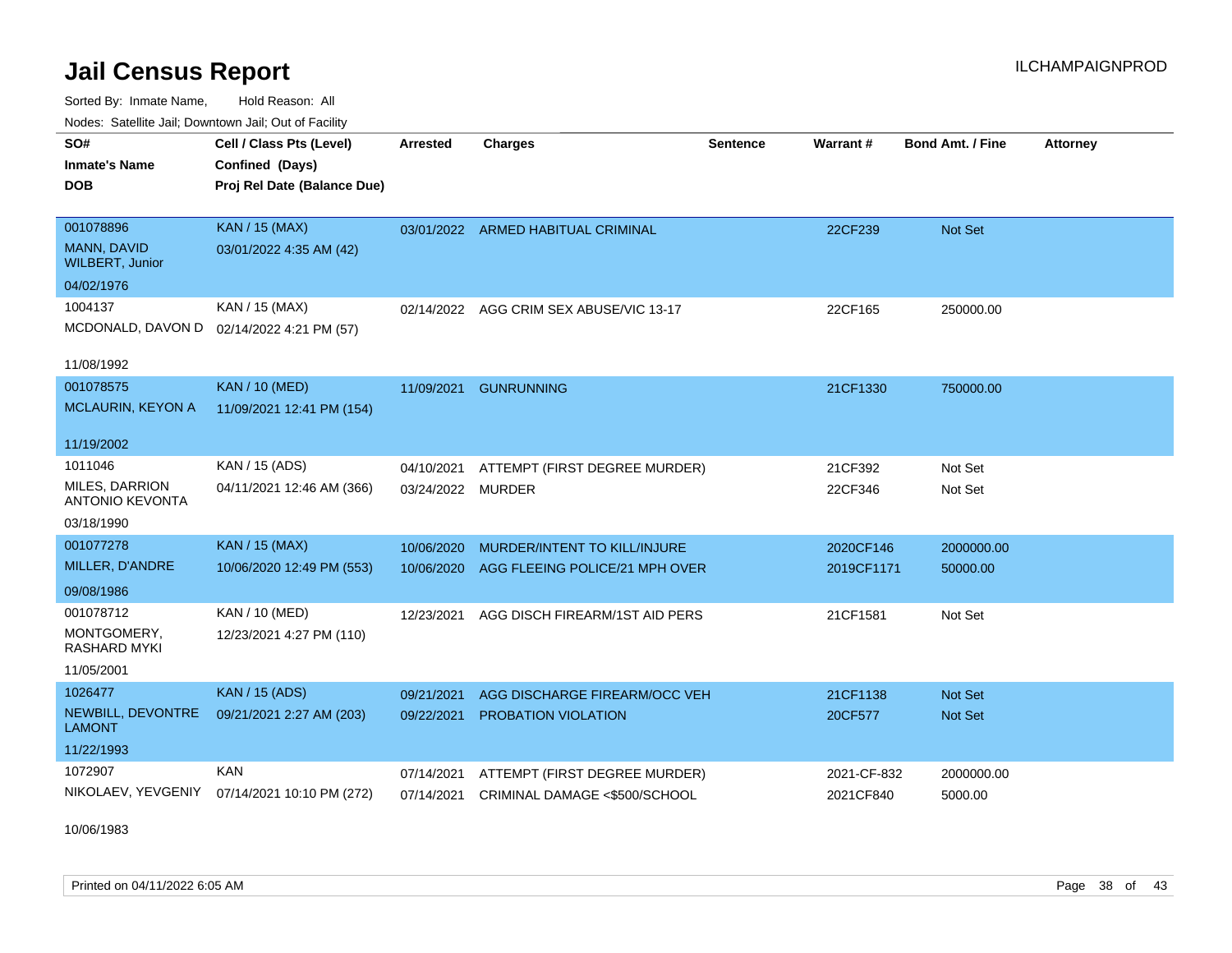| roucs. Oatchite sail, Downtown sail, Out of Facility |                                               |                 |                                          |                 |             |                         |                 |
|------------------------------------------------------|-----------------------------------------------|-----------------|------------------------------------------|-----------------|-------------|-------------------------|-----------------|
| SO#                                                  | Cell / Class Pts (Level)                      | <b>Arrested</b> | <b>Charges</b>                           | <b>Sentence</b> | Warrant#    | <b>Bond Amt. / Fine</b> | <b>Attorney</b> |
| <b>Inmate's Name</b>                                 | Confined (Days)                               |                 |                                          |                 |             |                         |                 |
| <b>DOB</b>                                           | Proj Rel Date (Balance Due)                   |                 |                                          |                 |             |                         |                 |
|                                                      |                                               |                 |                                          |                 |             |                         |                 |
| 001078558                                            | <b>KAN / 10 (MED)</b>                         | 11/03/2021      | UNLAWFUL USE OF A WEAPON                 | 3y (DOC)        | 21CF1352    | Not Set                 |                 |
| PARRISH, DOMINIC<br><b>WALTER</b>                    | 11/03/2021 1:25 PM (160)                      |                 |                                          |                 |             |                         |                 |
| 08/23/2001                                           |                                               |                 |                                          |                 |             |                         |                 |
| 001078063                                            | KAN / 15 (MAX)                                | 06/15/2021      | AGG CRIM SEX ASSAULT/WEAPON              |                 | 2021CF678   | 1000000.00              |                 |
|                                                      | PERRY, ROBERT Junior 06/15/2021 4:37 PM (301) | 06/15/2021      | <b>ROBBERY</b>                           |                 | 2021CF159   | 25000.00                |                 |
|                                                      |                                               |                 |                                          |                 |             |                         |                 |
| 12/21/1990                                           |                                               |                 |                                          |                 |             |                         |                 |
| 001078799                                            | <b>KAN / 10 (MED)</b>                         |                 | 01/27/2022 FIREARM/FOID INVALID/NOT ELIG |                 | 22CF116     | Not Set                 |                 |
| PURNELL, MARKISE<br><b>MONROE</b>                    | 01/27/2022 9:50 AM (75)                       |                 |                                          |                 |             |                         |                 |
| 07/13/2002                                           |                                               |                 |                                          |                 |             |                         |                 |
| 001077614                                            | KAN / 15 (MAX)                                | 01/17/2021      | ATTEMPT (FIRST DEGREE MURDER)            |                 | 21CF66      | Not Set                 |                 |
| <b>DEVON</b>                                         | ROBINSON, DONTRELL 01/17/2021 3:08 PM (450)   |                 |                                          |                 |             |                         |                 |
| 09/22/2002                                           |                                               |                 |                                          |                 |             |                         |                 |
| 1061216                                              | <b>KAN / 10 (MED)</b>                         | 06/22/2021      | <b>HOME INVASION/FIREARM</b>             |                 | 21CF727     | Not Set                 |                 |
| <b>RUNGE, ANDRE</b><br><b>MARSEAN</b>                | 06/22/2021 4:42 PM (294)                      |                 |                                          |                 |             |                         |                 |
| 12/05/1997                                           |                                               |                 |                                          |                 |             |                         |                 |
| 650295                                               | <b>PIA / 50 (MAX)</b>                         | 04/22/2020      | <b>CRIMINAL SEXUAL ASSAULT</b>           |                 | 2020-CF407  | 750000.00               |                 |
| SANDAGE, JERALD                                      | 04/22/2020 6:30 AM (720)                      | 04/22/2020      | <b>CRIMINAL SEXUAL ASSAULT</b>           |                 | 2020-CF408  | 750000.00               |                 |
| <b>EUGENE</b>                                        |                                               | 04/22/2020      | <b>CRIMINAL SEXUAL ABUSE</b>             |                 | 2020-CF409  | 750000.00               |                 |
| 06/07/1971                                           |                                               | 04/22/2020      | <b>CRIMINAL SEXUAL ASSAULT</b>           |                 | 2020-CF410  | 750000.00               |                 |
|                                                      |                                               | 04/22/2020      | OFFICIAL MISCONDUCT                      |                 | 2019-CF1811 | 25000.00                |                 |
| 59178                                                | <b>KAN / 15 (MAX)</b>                         | 12/13/2021      | AGG DISCHARGE FIREARM/OCC VEH            |                 | 21CF1274    | 1500000.00              |                 |
| <b>SANDERS, MICHAEL</b><br><b>JEAN</b>               | 12/13/2021 4:17 PM (120)                      |                 |                                          |                 |             |                         |                 |
| 12/22/1967                                           |                                               |                 |                                          |                 |             |                         |                 |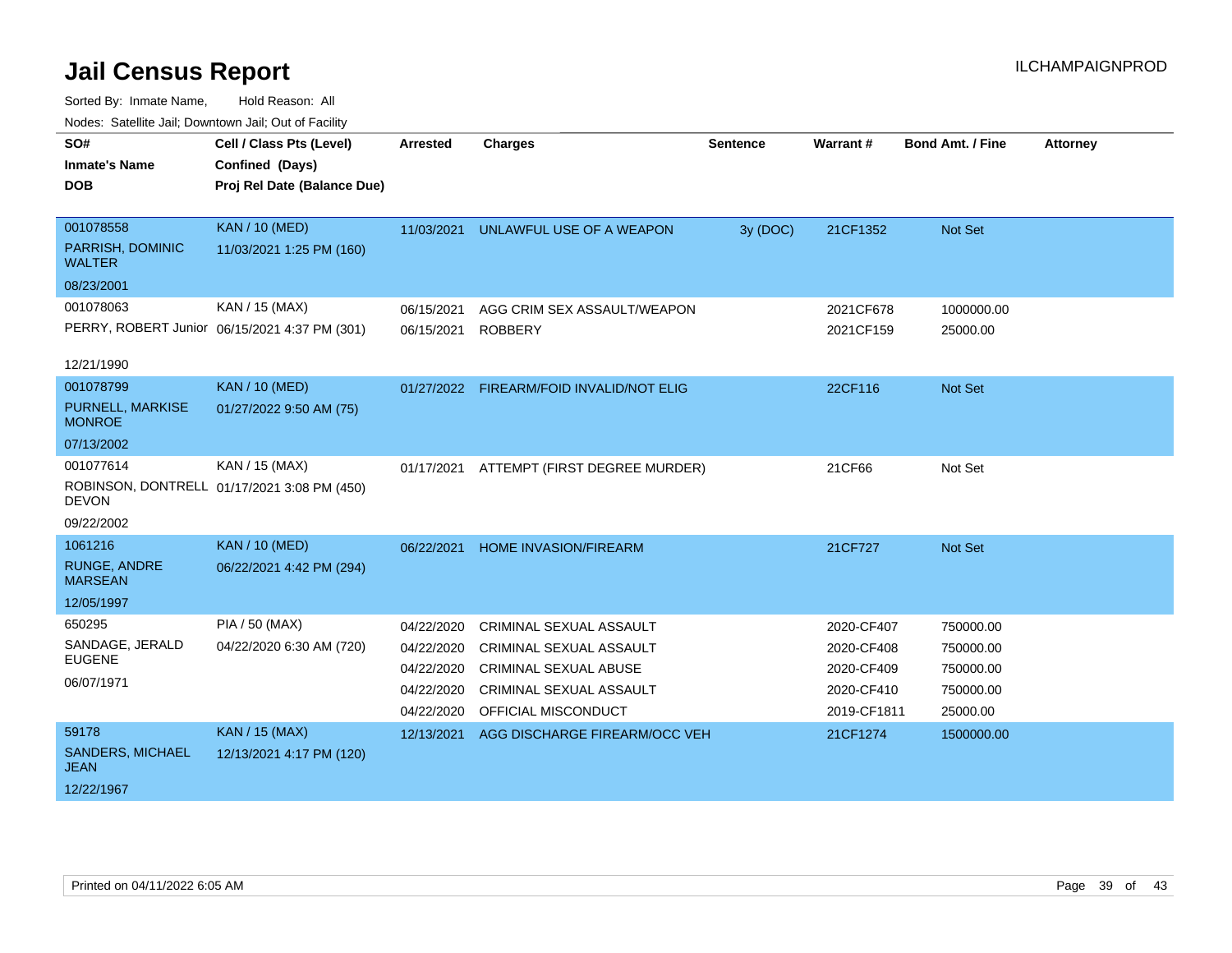Sorted By: Inmate Name, Hold Reason: All Nodes: Satellite Jail; Downtown Jail; Out of Facility

| SO#                                        | Cell / Class Pts (Level)                      | <b>Arrested</b> | <b>Charges</b>                          | <b>Sentence</b> | Warrant#   | <b>Bond Amt. / Fine</b> | <b>Attorney</b> |
|--------------------------------------------|-----------------------------------------------|-----------------|-----------------------------------------|-----------------|------------|-------------------------|-----------------|
| <b>Inmate's Name</b>                       | Confined (Days)                               |                 |                                         |                 |            |                         |                 |
| <b>DOB</b>                                 | Proj Rel Date (Balance Due)                   |                 |                                         |                 |            |                         |                 |
|                                            |                                               |                 |                                         |                 |            |                         |                 |
| 1013431                                    | <b>EHD</b>                                    | 04/06/2022      | DUI ALC/INTOX COMPOUND/DRUG             |                 | 2020DT123  | Not Set                 |                 |
| <b>SHELMADINE, BROCK</b><br><b>MATTHEW</b> | 04/06/2022 1:06 PM (6)                        |                 | 04/06/2022 DRIVING ON SUSPENDED LICENSE |                 | 2021TR2265 | <b>Not Set</b>          |                 |
| 12/04/1992                                 | 4/15/2022 (0.00)                              |                 |                                         |                 |            |                         |                 |
| 001078704                                  | KAN / 15 (MAX)                                | 12/21/2021      | MURDER/INTENT TO KILL/INJURE            |                 | 21CF1575   | Not Set                 |                 |
| SHORTER, JAQUAN<br><b>MAURICE</b>          | 12/23/2021 1:23 AM (110)                      |                 |                                         |                 |            |                         |                 |
| 10/08/1998                                 |                                               |                 |                                         |                 |            |                         |                 |
| 1062194                                    | <b>KAN / 15 (MAX)</b>                         | 02/27/2020      | MURDER/OTHER FORCIBLE FELONY            |                 | 20CF-247   | 1000000.00              |                 |
| SIMMONS, MICHAEL<br><b>JAMAL</b>           | 02/27/2020 1:11 PM (775)                      | 09/23/2020      | AGG BATTERY/DISCHARGE FIREARM           |                 | 20CF1061   | Not Set                 |                 |
| 11/03/1997                                 |                                               |                 |                                         |                 |            |                         |                 |
| 1038158                                    | <b>KAN / 10 (MED)</b>                         | 02/04/2022      | CRIMINAL SEX ASSAULT/CONSENT            |                 | 22CF146    | Not Set                 |                 |
| SMITH, RASHAD<br><b>JARECE</b>             | 02/04/2022 11:42 PM (67)                      |                 |                                         |                 |            |                         |                 |
| 09/16/1995                                 |                                               |                 |                                         |                 |            |                         |                 |
| 001077868                                  | <b>KAN / 15 (MAX)</b>                         | 04/21/2021      | ARMED ROBBERY/ARMED W/FIREARM           |                 | 21CF445    | Not Set                 |                 |
| SPEARMENT,<br><b>KENTRELL</b>              | 04/21/2021 9:48 PM (356)                      | 08/19/2021      | FLEEING/ATTEMPT ELUDE OFFICER           |                 | 2021TR1053 | 1000.00                 |                 |
| 01/21/2002                                 |                                               |                 |                                         |                 |            |                         |                 |
| 001078182                                  | EHD / 5 (MIN)                                 | 12/20/2021      | DRIVING ON REVOKED LICENSE              |                 | 2021CF800  | No Bond                 |                 |
| STRONG, KEVIN<br><b>GARDNER</b>            | 12/20/2021 4:34 PM (113)                      |                 |                                         |                 |            |                         |                 |
| 02/12/1963                                 | 6/18/2022 (0.00)                              |                 |                                         |                 |            |                         |                 |
| 65920                                      | KAN / 15 (MAX)                                | 12/21/2021      | ARMED ROBBERY/ARMED W/FIREARM           |                 | 21CF1543   | 100000.00               |                 |
| TAPSCOTT,<br><b>CORNELIUS</b>              | 12/21/2021 10:57 PM (112)                     |                 |                                         |                 |            |                         |                 |
| 07/14/1985                                 |                                               |                 |                                         |                 |            |                         |                 |
| 1046632                                    | KAN / 15 (MAX)                                | 09/14/2021      | ARMED VIOLENCE/CATEGORY II              |                 | 21CF912    | 750000.00               |                 |
|                                            | TATE, JAVON MARQUIS 09/14/2021 12:10 PM (210) |                 |                                         |                 |            |                         |                 |

08/10/1996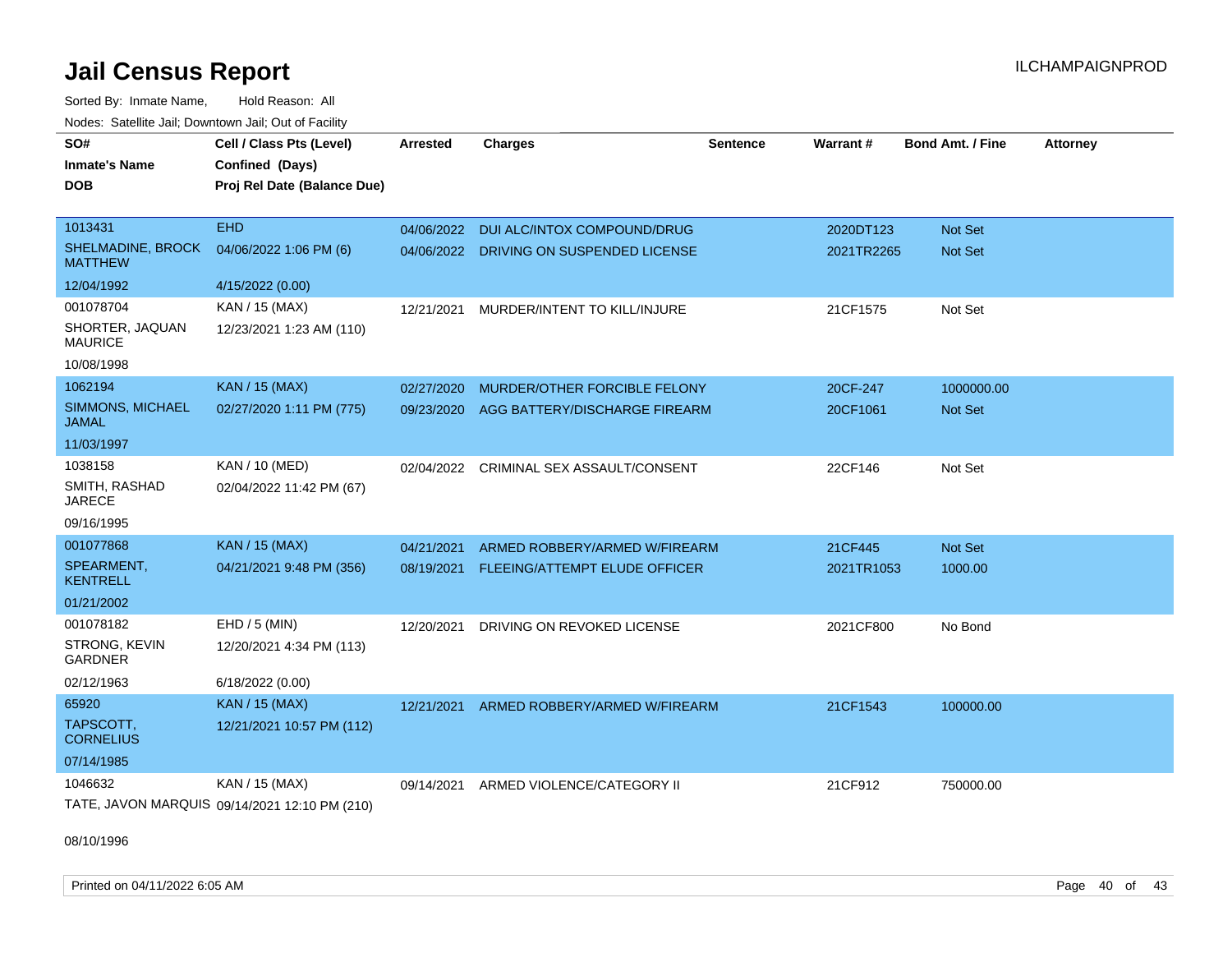| roaco. Calcinio can, Downlown can, Out or Fability |                             |            |                                          |                 |               |                         |                 |
|----------------------------------------------------|-----------------------------|------------|------------------------------------------|-----------------|---------------|-------------------------|-----------------|
| SO#                                                | Cell / Class Pts (Level)    | Arrested   | <b>Charges</b>                           | <b>Sentence</b> | Warrant#      | <b>Bond Amt. / Fine</b> | <b>Attorney</b> |
| <b>Inmate's Name</b>                               | Confined (Days)             |            |                                          |                 |               |                         |                 |
| <b>DOB</b>                                         | Proj Rel Date (Balance Due) |            |                                          |                 |               |                         |                 |
|                                                    |                             |            |                                          |                 |               |                         |                 |
| 1033031                                            | <b>KAN / 15 (MAX)</b>       |            | 08/19/2020 *AGG BATTERY W/FIREARM/PERSON |                 | 2020-CF923    | 500000.00               |                 |
| <b>TOMS, ANDREW</b><br><b>CHUCKY</b>               | 08/19/2020 5:59 PM (601)    |            |                                          |                 |               |                         |                 |
| 09/28/1978                                         |                             |            |                                          |                 |               |                         |                 |
| 1004142                                            | KAN / 15 (MAX)              | 10/27/2021 | POSSESSION OF METH/15<100GRAMS           |                 | 2021CF1298    | 1500000.00              |                 |
| TOY, KAYON LARENZ                                  | 10/22/2021 1:01 PM (172)    |            |                                          |                 |               |                         |                 |
|                                                    |                             |            |                                          |                 |               |                         |                 |
| 09/12/1991                                         |                             |            |                                          |                 |               |                         |                 |
| 001078386                                          | <b>KAN / 10 (MED)</b>       |            | 09/14/2021 POSSESSION OF STOLEN FIREARM  | 3y (DOC)        | 2021CF1099    | No Bond                 |                 |
| <b>TURNER, AMARIO</b>                              | 09/14/2021 11:42 PM (210)   |            |                                          |                 |               |                         |                 |
| 09/23/2002                                         |                             |            |                                          |                 |               |                         |                 |
| 1040722                                            | <b>EHD</b>                  |            | 04/06/2022 AGG DUI/LIC SUSP OR REVOKED   |                 | 2021CF577     | Not Set                 |                 |
| WARD, DEON<br><b>DECARLOS</b>                      | 04/06/2022 9:13 AM (6)      |            |                                          |                 |               |                         |                 |
| 04/28/1994                                         | 4/14/2022 (0.00)            |            |                                          |                 |               |                         |                 |
| 961786                                             | <b>KAN / 15 (ADS)</b>       | 01/24/2022 | ARMED HABITUAL CRIMINAL                  |                 | 22CF104       | Not Set                 |                 |
| <b>WARREN, DESIE</b><br><b>ARNEZ</b>               | 01/24/2022 7:23 AM (78)     |            |                                          |                 |               |                         |                 |
| 04/28/1988                                         |                             |            |                                          |                 |               |                         |                 |
| 1062558                                            | KAN / 10 (MED)              | 10/02/2021 | FELON POSS/USE WEAPON/FIREARM            |                 | 21CF1185      | Not Set                 |                 |
| WELLS, JIAMANTE<br>AMORE                           | 10/02/2021 8:29 PM (192)    |            |                                          |                 |               |                         |                 |
| 09/02/1995                                         |                             |            |                                          |                 |               |                         |                 |
| 1002033                                            | <b>KAN / 15 (MAX)</b>       | 09/08/2021 | DRIVING ON SUSPENDED LICENSE             |                 | 2019-TR-11944 | 5000.00                 |                 |
| <b>WEST, ANTONIO</b>                               | 09/08/2021 11:01 PM (216)   | 09/08/2021 | ARMED ROBBERY/ARMED W/FIREARM            |                 | 2020-CF-1406  | 500000.00               |                 |
| <b>DEONTA</b>                                      |                             | 09/08/2021 | AGG UNLAWFUL USE OF WEAPON/VEH           |                 | 2021-CF-AWOW  | <b>Not Set</b>          |                 |
| 04/15/1992                                         |                             | 09/08/2021 | <b>OBSTRCT JUSTICE/LEAVE STATE</b>       |                 | 2021-CF-AWOW  | <b>Not Set</b>          |                 |
|                                                    |                             | 09/08/2021 | ARMED VIOLENCE/CATEGORY I                |                 | 2021-CF-AWOW  | <b>Not Set</b>          |                 |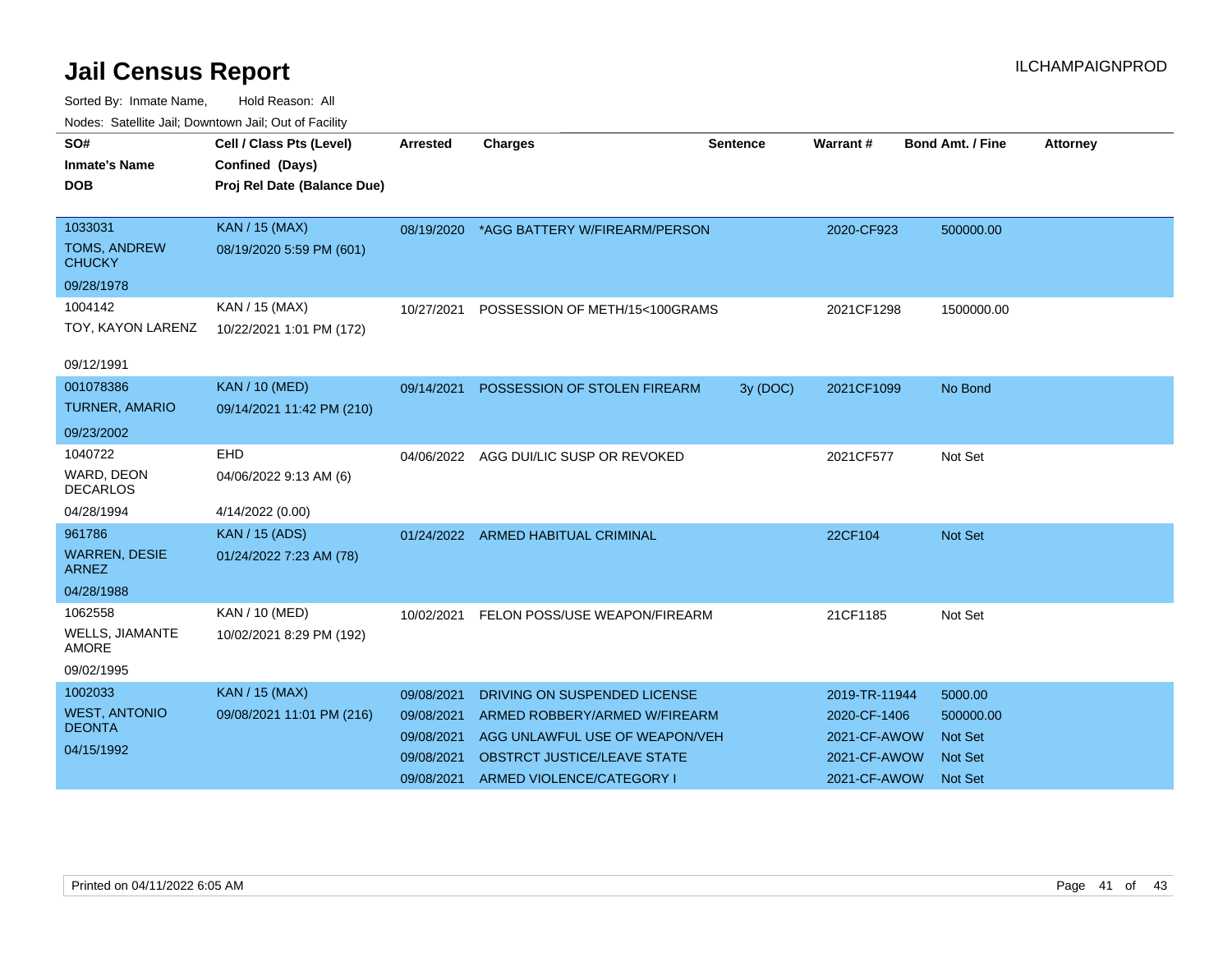| roaco. Catolino cali, Downtown cali, Out of Facility |                             |                          |                                                 |                 |                         |                         |                 |
|------------------------------------------------------|-----------------------------|--------------------------|-------------------------------------------------|-----------------|-------------------------|-------------------------|-----------------|
| SO#                                                  | Cell / Class Pts (Level)    | <b>Arrested</b>          | <b>Charges</b>                                  | <b>Sentence</b> | Warrant#                | <b>Bond Amt. / Fine</b> | <b>Attorney</b> |
| Inmate's Name                                        | Confined (Days)             |                          |                                                 |                 |                         |                         |                 |
| DOB                                                  | Proj Rel Date (Balance Due) |                          |                                                 |                 |                         |                         |                 |
|                                                      |                             |                          |                                                 |                 |                         |                         |                 |
| 1022068                                              | <b>KAN / 15 (ADS)</b>       | 10/10/2021               | FELON POSS/USE WEAPON/FIREARM                   |                 | 21CF1212                | Not Set                 |                 |
| <b>WILKINS, MICHAEL</b><br>CARL                      | 10/10/2021 5:07 AM (184)    |                          |                                                 |                 |                         |                         |                 |
| 07/10/1992                                           |                             |                          |                                                 |                 |                         |                         |                 |
| 001078709                                            | KAN / 15 (MAX)              | 12/22/2021               | ARMED VIOLENCE/CATEGORY I                       |                 | 21CF1586                | Not Set                 |                 |
| WILLIAMS, DAVID LEE                                  | 12/22/2021 11:00 AM (111)   |                          |                                                 |                 |                         |                         |                 |
| 12/18/1989                                           |                             |                          |                                                 |                 |                         |                         |                 |
| 1075313                                              | <b>KAN / 15 (ADS)</b>       | 01/29/2022               | POSSESSION OF STOLEN FIREARM                    |                 | 22CF132                 | Not Set                 |                 |
| <b>WILLIAMS, EARDIS</b>                              | 01/29/2022 1:23 AM (73)     | 01/29/2022               | MFG/DEL CANNABIS/30-500 GRAMS                   |                 | 20CF51                  | 5000.00                 |                 |
| ANTONIO, Junior                                      |                             | 01/29/2022               | POSSESSION OF STOLEN FIREARM                    |                 | 20CF1048                | 500000.00               |                 |
| 01/21/1999                                           |                             |                          |                                                 |                 |                         |                         |                 |
| 539662                                               | KAN / 10 (MED)              | 08/14/2021               | DOM BTRY/CONTACT/1-2 PRECONV                    | 7y (DOC)        | 2021CF770               | 250000.00               |                 |
| <b>WILLIAMS, JAVONTAE</b><br>DEMAR                   | 08/14/2021 1:28 AM (241)    | 08/14/2021               | CITY OV ARREST                                  |                 | 2017OV893               | 1000.00                 |                 |
| 07/28/1991                                           |                             |                          |                                                 |                 |                         |                         |                 |
| 1049234                                              | <b>KAN / 10 (MED)</b>       |                          | 01/22/2022 AGGRAVATED DOMESTIC BATTERY          |                 | 22CF94                  | Not Set                 |                 |
| <b>WILLIAMS, KHAMRON</b><br><b>MARCELL</b>           | 01/22/2022 9:30 AM (80)     |                          |                                                 |                 |                         |                         |                 |
| 08/15/1995                                           |                             |                          |                                                 |                 |                         |                         |                 |
| 1037579                                              | KAN / 10 (MED)              | 08/17/2021               | FELON POSS/USE WEAPON/FIREARM                   |                 | 2019CF73                | No Bond                 |                 |
| <b>WILLIAMS, STEVEN</b><br>PATRICK, Second           | 08/17/2021 8:16 PM (238)    |                          |                                                 |                 |                         |                         |                 |
| 11/25/1994                                           |                             |                          |                                                 |                 |                         |                         |                 |
| 545746                                               | <b>KAN / 15 (ADS)</b>       | 08/07/2021               | FELON POSS/USE WEAPON/FIREARM                   |                 | 21CF949                 | Not Set                 |                 |
| <b>WOODS, MICHAEL</b><br><b>LACKENDRICK</b>          | 08/07/2021 8:40 AM (248)    | 08/07/2021<br>08/07/2021 | <b>BURGLARY</b><br><b>WARRANT OUT OF COUNTY</b> |                 | 2020CF597<br>2020TR9119 | 50000.00<br>5000.00     |                 |
| 10/06/1996                                           |                             |                          |                                                 |                 |                         |                         |                 |
| 001078539                                            | KAN / 15 (MAX)              | 10/27/2021               | AGG DISCHARGE FIREARM                           |                 | 21CF1296                | 750000.00               |                 |
| WRIGHT, AMARION<br>MALIK                             | 10/27/2021 7:31 AM (167)    |                          |                                                 |                 |                         |                         |                 |
| 10/31/2002                                           |                             |                          |                                                 |                 |                         |                         |                 |